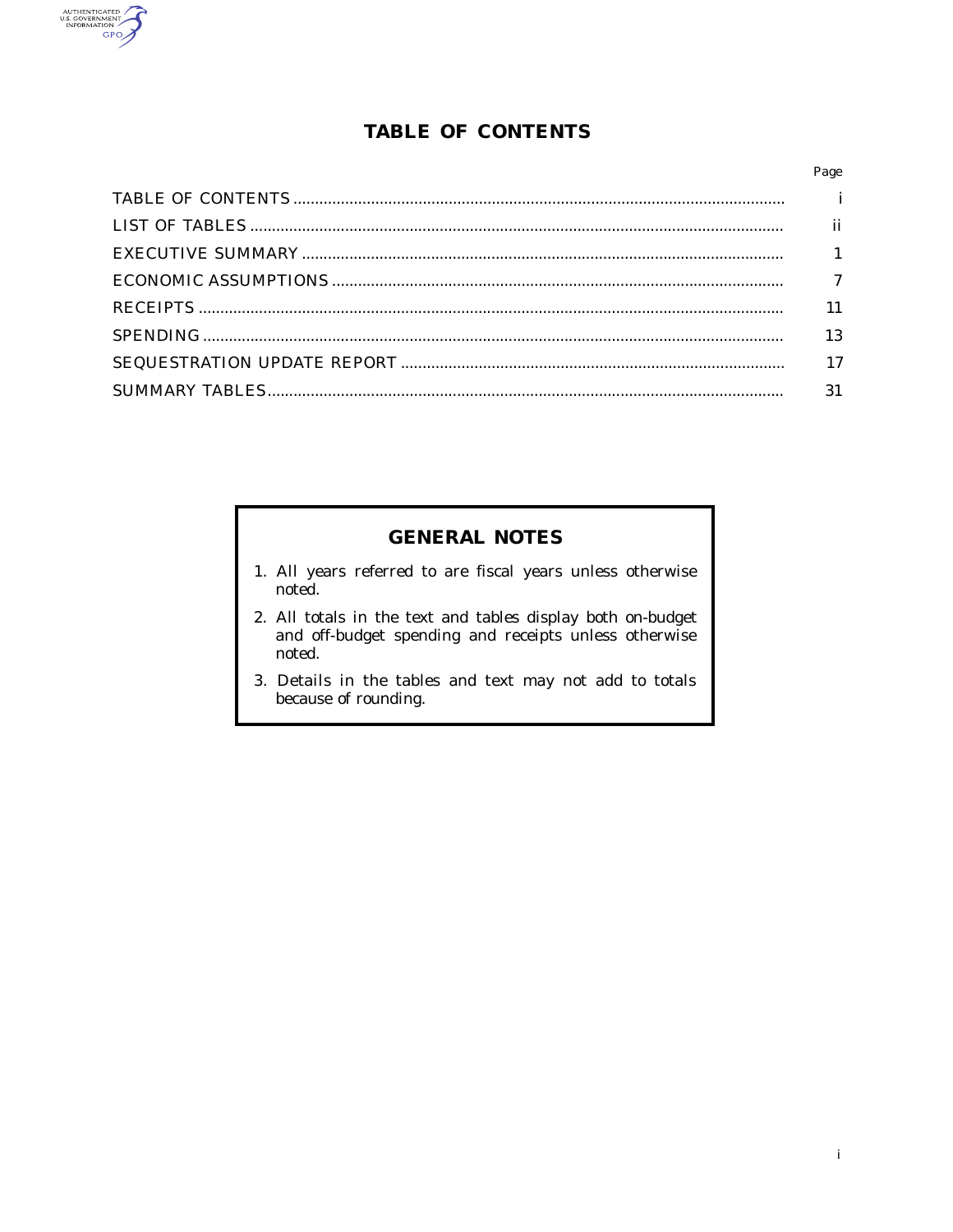# **LIST OF TABLES**

|          |                                                                                          | Page |
|----------|------------------------------------------------------------------------------------------|------|
| Table 1. |                                                                                          | 3    |
| Table 2. |                                                                                          | 9    |
| Table 3. |                                                                                          | 11   |
| Table 4. |                                                                                          | 15   |
| Table 5. |                                                                                          | 18   |
| Table 6. |                                                                                          | 20   |
| Table 7. |                                                                                          | 22   |
| Table 8. |                                                                                          | 23   |
| Table 9. | Comparison of OMB and CBO Discretionary Spending Limits                                  | 24   |
|          | Table 10. Deficit Impact of Pay-As-You-Go Legislation Enacted as of August 15, 1997      | 27   |
|          | Table 11. Revenue Increases and Spending Reductions Credited to the Deficit Reduction    | 30   |
|          |                                                                                          | 30   |
|          | Table 13. Estimated Spending From End of 1998 Balances of Budget Authority:              | 31   |
|          |                                                                                          | 31   |
|          | Table 15. The Balanced Budget Act and The Taxpayer Relief Acts of 1997                   | 32   |
|          | Table 16. Mandatory Outlay and Revenue Proposals Not Included In the Balanced Budget     | 35   |
|          | Table 17. Budget by Category of Outlays and Receipts: Mid-Session Review Versus February | 37   |
|          | Table 18. Budget by Category of Outlays and Receipts: Mid-Session Review Versus          | 39   |
|          |                                                                                          | 40   |
|          |                                                                                          | 41   |
|          |                                                                                          | 42   |
|          |                                                                                          | 43   |
|          |                                                                                          | 44   |
|          |                                                                                          | 45   |
|          |                                                                                          | 46   |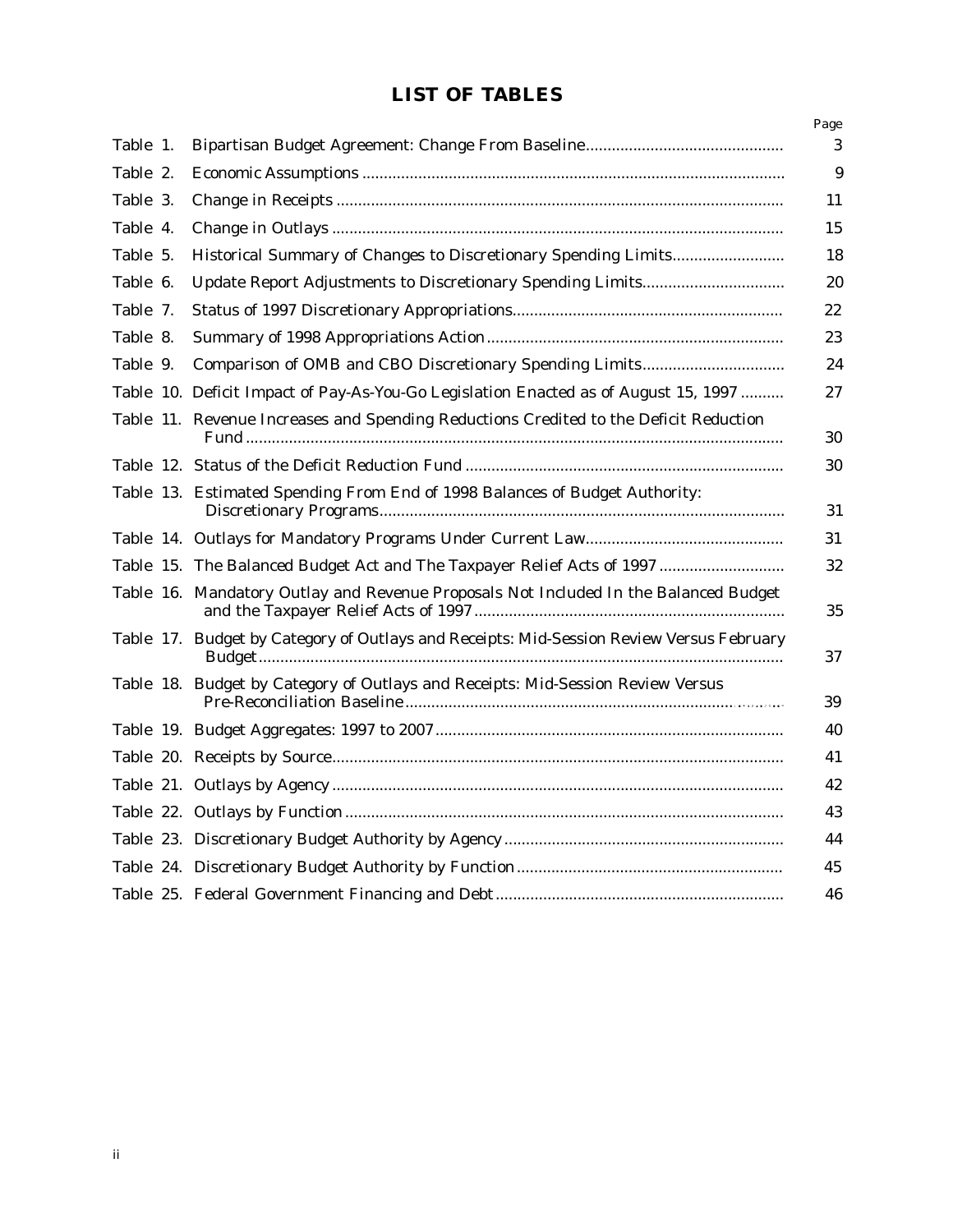# **EXECUTIVE SUMMARY**

The Administration projects that the fiscal 1997 deficit will be just \$37 billion and that the budget will achieve a \$63 billion surplus in 2002—marking the Nation's first balanced budget in over a generation.

At \$37 billion, the 1997 deficit would be the smallest deficit since 1974, both in dollar terms and as a share of Gross Domestic Product (GDP) (see Chart 1). Already, the Nation has one of the smallest deficits as a share of GDP in the industrialized world.

The projected \$63 billion surplus in 2002 based largely on the balanced budget and tax bills that the President signed into law in early August—would represent the first balanced budget since 1969, and only the ninth since World War II (see Chart 2).

But, as this report shows, the budget will not balance on its own. Without the President's historic balanced budget agreement with Congress, the deficit would begin to rise in 1998 and remain between \$50 billion and \$100 billion for the next five years. (See Table 1.) Simply put, the budget agreement will finish the job that the President began in 1993 in restoring the Nation's fiscal health by bringing the era of exploding deficits to an end.



**Chart 1. THE SMALLEST DEFICIT SINCE 1974**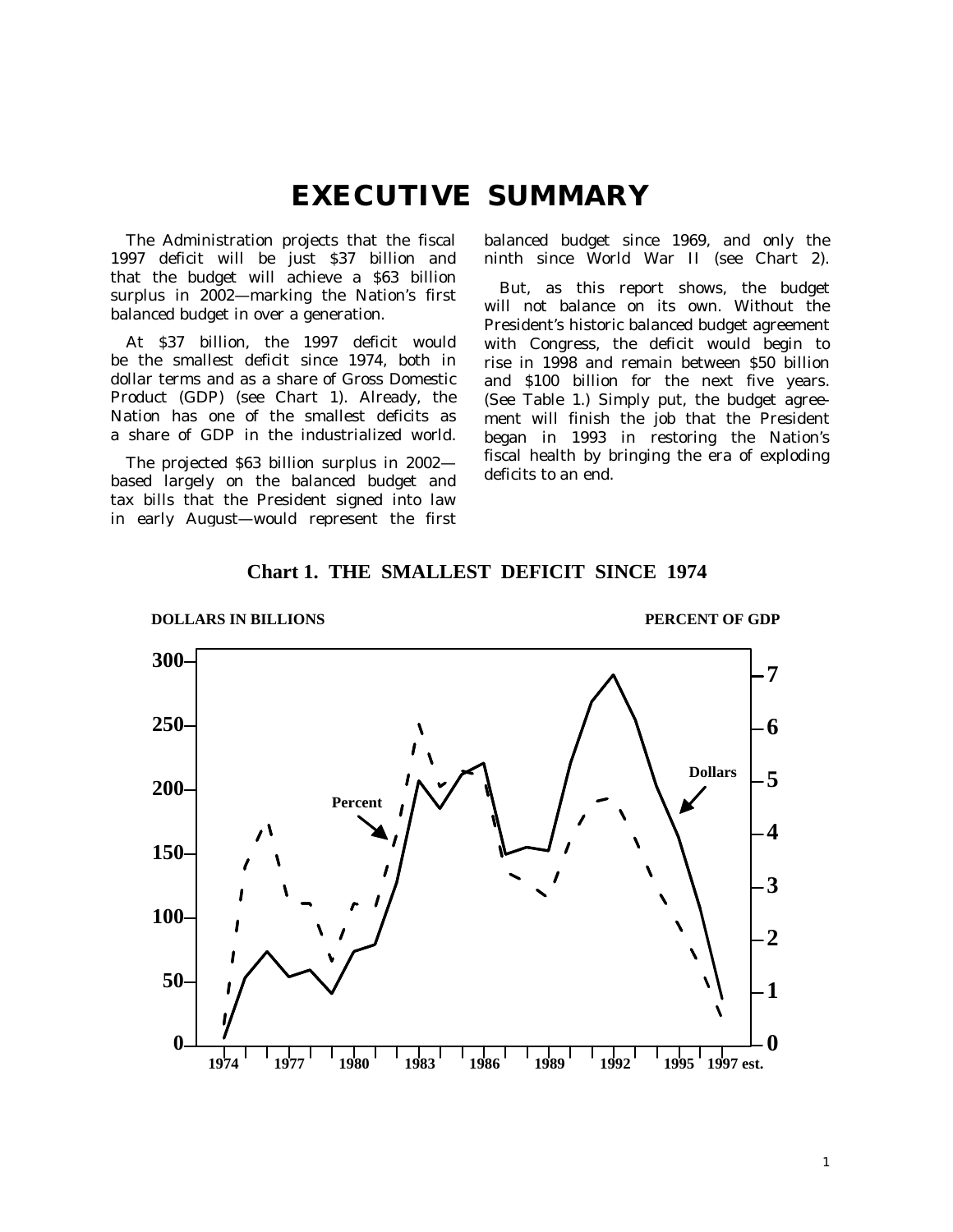

**IN OVER A GENERATION Chart 2. THE NATION'S FIRST BALANCED BUDGET**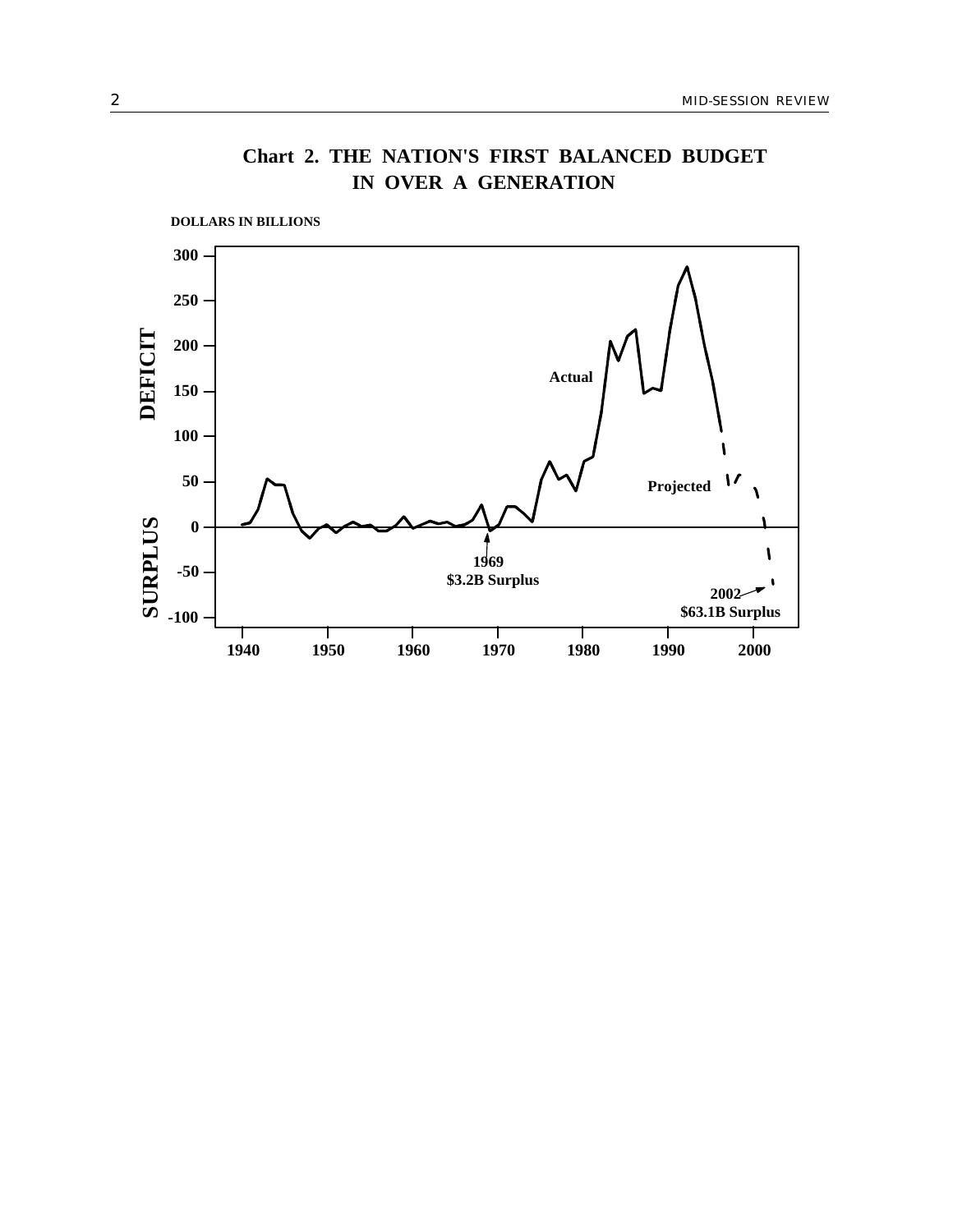|                                                                        | 1997                     | 1998         | 1999        | 2000         | 2001        | 2002            | 2003                                        | 2004    | 2005    | 2006                                       | 2007                                                           | 1998-<br>2002                                                                                                                                                                            | 1998-<br>2007 |
|------------------------------------------------------------------------|--------------------------|--------------|-------------|--------------|-------------|-----------------|---------------------------------------------|---------|---------|--------------------------------------------|----------------------------------------------------------------|------------------------------------------------------------------------------------------------------------------------------------------------------------------------------------------|---------------|
|                                                                        | 127.7                    | 119.5        | 140.1       | 127.6        | 108.5       | 100.8           | 99.1                                        | 98.6    | 93.3    | 91.9                                       | 92.4                                                           |                                                                                                                                                                                          |               |
| Revised economic and technical assumptions and policy                  |                          |              |             |              |             |                 |                                             |         |         |                                            |                                                                |                                                                                                                                                                                          |               |
|                                                                        | $-91.7$                  | $-66.1$      | $-53.9$     | $-40.6$      | $-36.1$     | $-39.4$         | $-43.2$                                     | $-46.5$ | $-51.2$ | $-56.1$                                    | $-66.4$                                                        | $-236.2$                                                                                                                                                                                 | $-499.5$      |
|                                                                        | 36.0                     | 53.5         | 86.2        | 87.0         | 72.3        | 61.3            | 55.8                                        | 52.1    | 42.1    | 35.8                                       | 26.0                                                           |                                                                                                                                                                                          |               |
| Balanced Budget Act and Taxpayer Relief Act:<br>Discretionary savings: |                          |              |             |              |             |                 |                                             |         |         |                                            |                                                                |                                                                                                                                                                                          |               |
|                                                                        |                          | 1.0          | $-10.3$     | $-13.3$      | $-19.9$     | $-24.0$         | $-28.9$                                     | $-29.8$ | $-31.9$ | $-34.1$                                    | $-36.4$                                                        | $-66.5$                                                                                                                                                                                  | $-227.5$      |
|                                                                        |                          | $-4.2$       | $-9.1$      | $-14.8$      | $-23.5$     | $-38.7$         | $-41.4$                                     | $-43.9$ | $-46.6$ | $-49.5$                                    | $-52.3$                                                        | $-90.3$                                                                                                                                                                                  | $-324.0$      |
|                                                                        |                          |              |             |              |             |                 |                                             |         |         |                                            |                                                                |                                                                                                                                                                                          |               |
|                                                                        | $\overline{\phantom{0}}$ | $-3.2$       | $-19.4$     | $-28.1$      | $-43.4$     | $-62.8$         | $-70.3$                                     | $-73.7$ | $-78.5$ | $-83.6$                                    |                                                                | $-88.7 -156.8$                                                                                                                                                                           | 551.5         |
|                                                                        |                          | -9.9         | $-23.8$     | $-43.3$      | $-44.8$     | $-74.8$         | $-61.5$                                     | $-69.3$ | $-77.6$ | $-86.6$                                    |                                                                | $-95.8$ $-196.6$                                                                                                                                                                         | $-587.5$      |
|                                                                        | $\ast$                   | 0.3          | $-0.4$      | $-2.1$       | $-4.5$      | $-8.7$          | $-14.2$                                     | $-19.8$ | $-26.1$ | $-33.3$                                    | $-41.5$                                                        | $-15.4$                                                                                                                                                                                  | $-150.1$      |
|                                                                        |                          |              |             |              |             |                 |                                             |         |         |                                            |                                                                |                                                                                                                                                                                          |               |
|                                                                        | $\ast$                   | $-12.8$      | $-43.5$     | $-73.5$      |             |                 | $-92.7$ $-146.3$ $-146.0$ $-162.8$ $-182.1$ |         |         | $-203.5$                                   | $-225.9$                                                       | $-368.8 -1,289.1$                                                                                                                                                                        |               |
|                                                                        |                          | 8.5          | 9.3         | 9.0          | 8.8         | 7.7             | 7.8                                         | 7.9     | 9.2     | 9.2                                        | 10.1                                                           | 43.3                                                                                                                                                                                     | 87.4          |
|                                                                        |                          |              |             |              |             |                 |                                             |         |         |                                            |                                                                |                                                                                                                                                                                          | 212.9         |
|                                                                        |                          |              |             |              |             |                 |                                             |         |         |                                            |                                                                |                                                                                                                                                                                          |               |
|                                                                        | 1.3                      | 6.2          | $-27.3$     | $-43.8$      | $-61.8$     |                 |                                             |         |         |                                            | $-120.5$ $-114.3$ $-129.7$ $-145.2$ $-165.7$ $-186.8$ $-247.1$ |                                                                                                                                                                                          | $-988.8$      |
|                                                                        | $\overline{\phantom{m}}$ | $-1.3$       | $-1.5$      | $-1.8$       | $-3.5$      | $-4.0$          | $-4.0$                                      | $-5.7$  | $-5.5$  | $-5.6$                                     | $-6.1$                                                         | $-12.1$                                                                                                                                                                                  | $-39.1$       |
|                                                                        |                          |              |             |              |             |                 |                                             |         |         |                                            |                                                                |                                                                                                                                                                                          |               |
| * \$50 million or less.                                                | 1.3<br>37.3              | 10.5<br>58.3 | 6.9<br>57.4 | 20.7<br>41.4 | 22.2<br>7.0 | 18.1<br>$-63.1$ | 24.0<br>$-62.4$                             | 25.2    | 27.7    | 28.6<br>$-83.3$ $-108.7$ $-135.6$ $-166.8$ | 29.0                                                           | 78.4<br><sup>1</sup> Includes outlay impact of tax credits in the Taxpayer Relief Act of 1997. Revenue changes relating to Federal employee retirement and the Universal Service Fund in |               |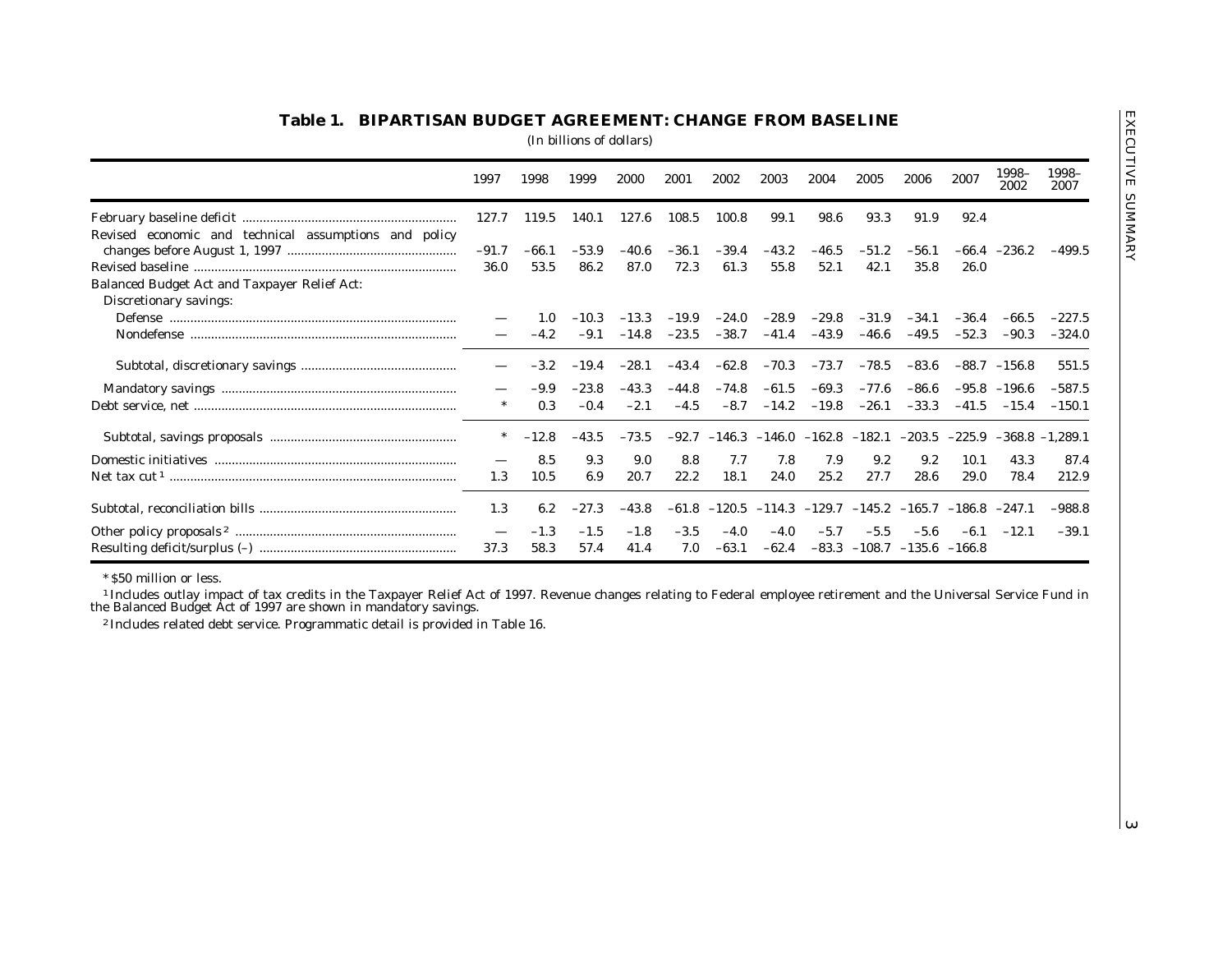When the President took office in January 1993, he inherited a budget that was clearly out of control. The deficit had hit a record \$290 billion in fiscal year 1992, the last full year before he arrived. Both OMB and the Congressional Budget Office (CBO) projected that, without action, it would go much higher—with OMB projecting a budget deficit of \$347 billion in 1997, rising to \$576 billion in 2002.

The spiraling deficits of the previous 12 years had seriously hampered the Nation's economic performance. They had not only quadrupled the national debt, but also had reduced national savings, choked off private investment, sent the trade deficit soaring, pushed up interest rates, blocked job creation, and hampered economic growth. Higher and higher future deficits would make matters worse.

The President took early, bold action to address the deficit problem. Working with the 103rd Congress, he put in place an economic program with three components that had never before been tried together.

First, the plan was designed to reduce the deficit substantially by cutting unnecessary and lower-priority spending while reinventing the way Government works.

Second, it would invest in education and training, the environment, science and technology, law enforcement, and other priorities that will help raise living standards and the quality of life for average Americans, now and in the future.

Third, it would expand trade by opening markets overseas to enable American businesses to sell their goods, thus creating high-wage jobs at home.

Over the last four years, the plan has worked well. It has brought down interest rates, spurring strong growth with low inflation and low unemployment; boosted savings and investment; and helped to create 13 million new jobs. It has helped cut poverty, welfare, and crime. And, for the first time in decades, it has helped to reduce income inequality and raise living standards.

Because the economy has out-performed expectations, bringing in much more revenue

and limiting spending on unemployment and other benefits, the deficit has fallen far faster than anticipated. Upon enactment of the 1993 plan, OMB projected that it would cut the accumulated deficits from 1994 to 1998 by \$505 billion. Now, OMB projects the plan will cut the deficits in those years by nearly \$1.1 trillion.

The balanced budget legislation that the President signed on August 5—the product of strong bipartisan cooperation in Congress, and supported by overwhelming majorities in both parties—will finish the job. It achieves a projected \$247 billion in savings over the next five years and \$989 billion over 10 years—enough not only to generate a surplus by 2002 that grows for several years thereafter, but to invest in the education, health care, and futures of Americans and their families.

Among its highlights, the plan cuts taxes to help middle-income Americans raise their children, send them to college, and save for the future. It provides the largest investment in higher education since the G.I. Bill 50 years ago, and the largest expansion in health care for children since the creation of Medicaid in 1965. It extends the life of the Medicare Part A Trust Fund for a decade. And it helps our communities to rebuild, and to move a million more people from welfare to work.

As the President said in celebrating the bipartisan cooperation that made the legislation possible:

Because we have acted, millions of children all across this country will be able to get medicine, and have their sight and hearing tested, and see dentists and doctors for the first time. Millions of young Americans will be able to go on to college. Millions of Americans not so young will be able to go back to school to get the education and training they need to succeed in life. Millions of families will have more to spend on their own children's needs and upbringing. This budget is an investment in their future and in America's.

This historic legislation will help to prepare America for the 21st Century. By finishing the job of reaching balance, it will help to keep interest rates low, spur growth, create jobs, encourage savings and investment, and boost productivity and living standards. And by investing in education, health care, and other priorities, it will continue the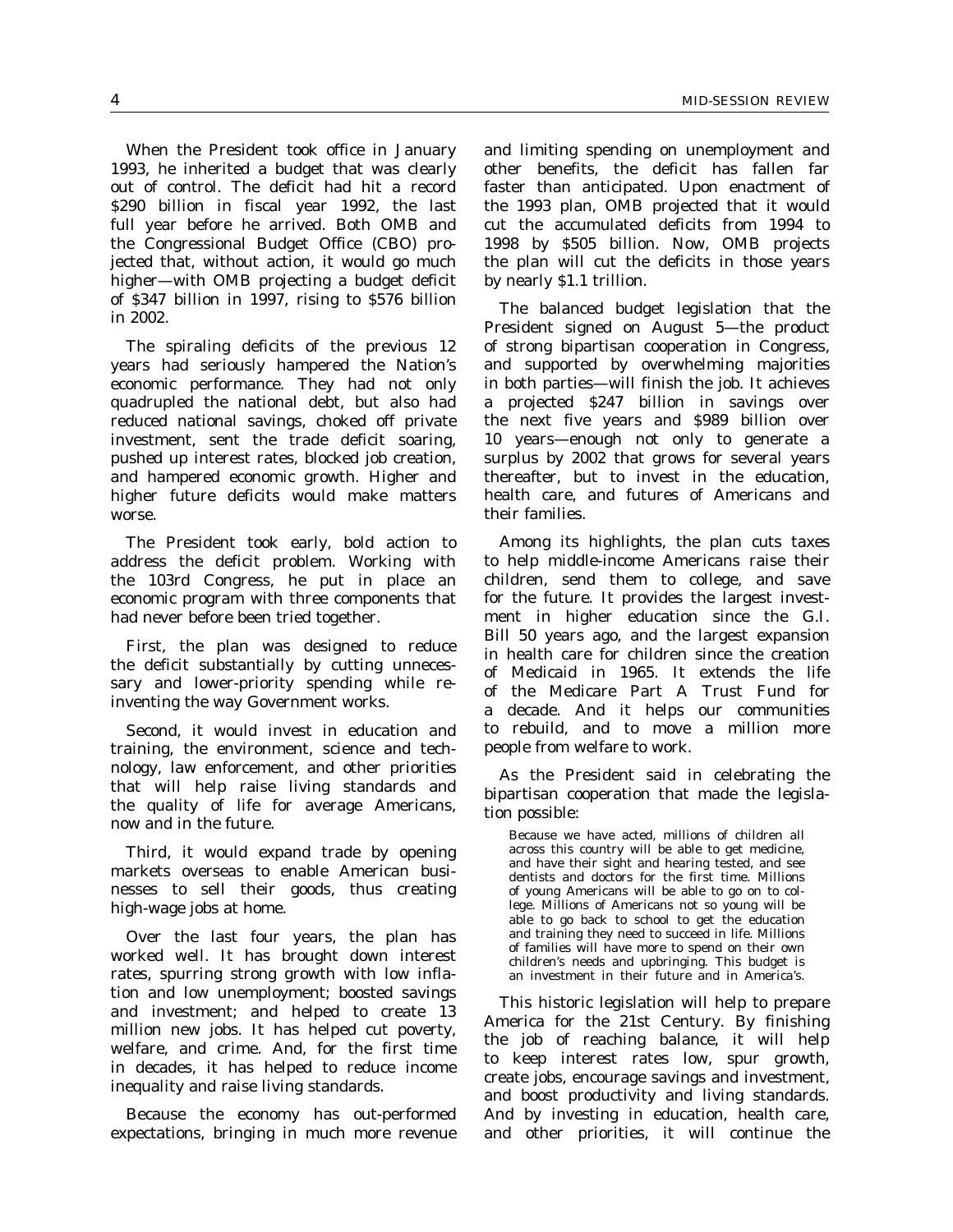Administration's commitment to give Americans the tools they need to acquire good jobs and to live prosperous lives in the next century.

But the legislation should do even more. By reaching balance, it should help to restore public confidence in Government and lessen the cynicism that has gripped the Nation for over a decade. It should help to assure the American people that, in Washington as elsewhere, people of good will can make great progress when they put aside their partisan differences for the common good.

By reaching balance and helping to restore public confidence in Government, the budget agreement lays the foundation for progress on other important issues. The Administration is committed to working on a bipartisan basis with Congress on the issue of entitlement reform—specifically, on making the tough choices to strengthen and protect Medicare and Social Security over the long run. The balanced budget legislation that the President signed in early August set up a bipartisan commission to reform Medicare, and the President and Congress will appoint its members this fall.

This report uses the Administration's new economic and technical assumptions. Based on those assumptions, on the recent balanced budget and tax legislation, on other enacted laws, and on the President's use of the line-item veto, the report updates Administration estimates of the deficit, revenues, and spending for fiscal years 1997–2002 that it released in February in the President's 1998 budget.

Among the highlights of this report:

- *Economic Assumptions.* With fasterthan-expected economic growth through the first half of 1997, the Administration has slightly eased its projection of growth through 2000 to reflect its prudent approach to forecasting long-term growth. But, because of improved measures that lower the Administration's estimates of inflation, we expect measures of real growth to be slightly faster for the period from mid-2000 through 2002.
- *Receipts.* The Administration has increased its estimates for receipts by sizable amounts for 1997 and 1998, and by smaller amounts in subsequent years. The increases are largely due to revised economic projections and unexpectedly high collections of individual income taxes.
- *Spending.* The Administration has lowered its estimate for outlays in 1997 largely due to revised technical assumptions, and in 1998 due to the balanced budget legislation and revised technical assumptions that more than offset increases due to revised economic assumptions.
- *OMB Sequestration Update Report.* The Administration projects that, based on congressional action to date, a very small ''sequester'' (an across-the-board reduction of non-exempt spending) would occur for the violent crime reduction discretionary spending level. No sequester would occur, however, for direct spending.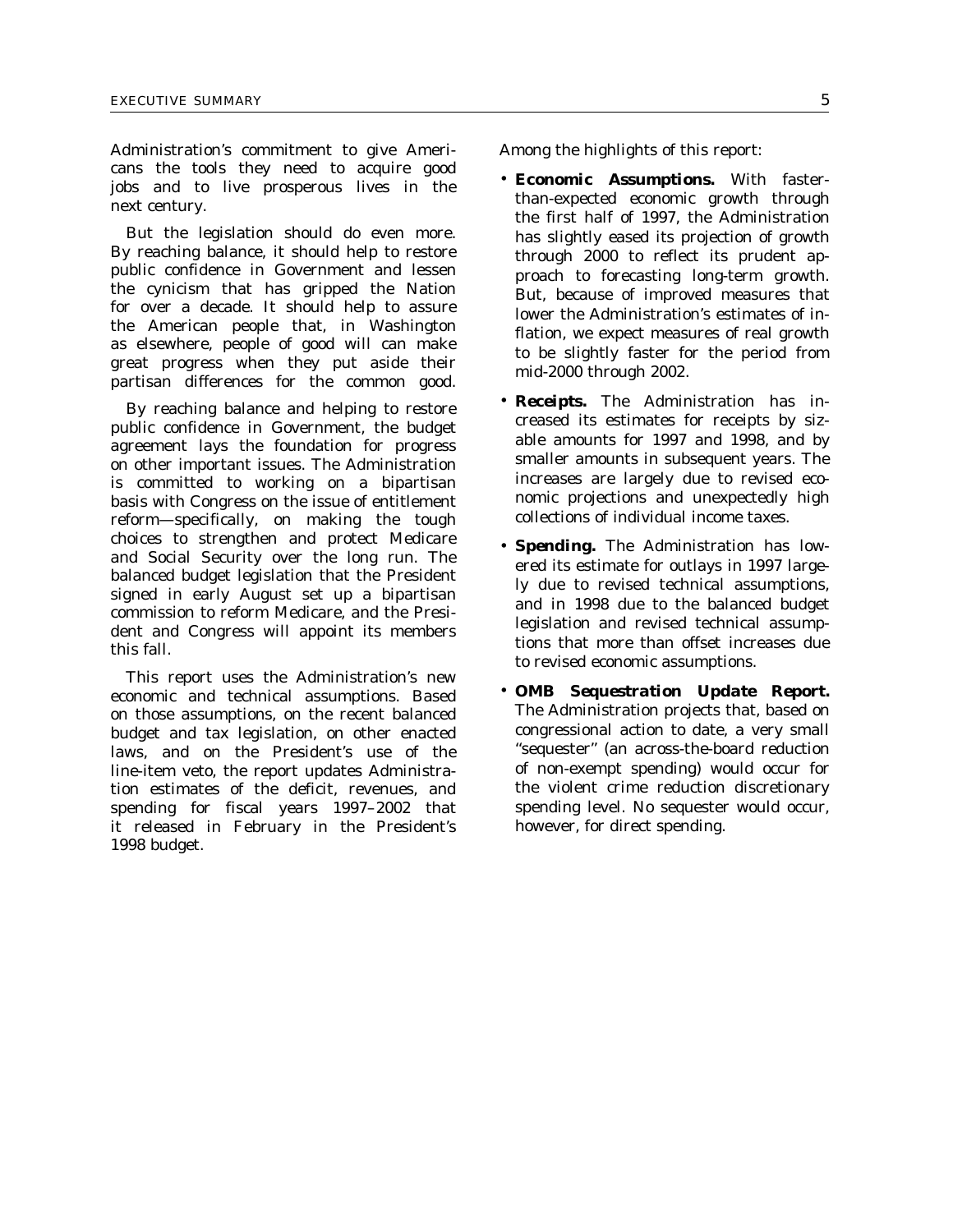# **ECONOMIC ASSUMPTIONS**

## *Introduction*

The Nation's overall economic performance could hardly be better. Strong economic growth has pulled the unemployment rate down to its lowest level in nearly a quartercentury. Jobs abound, yet inflation shows no signs of picking up.

Optimism about the future is widespread. Consumer surveys reveal more confidence in the economy than in a generation. Businesses seem to share the view, as they continue to expand payrolls and invest heavily in new plant and equipment. Investors have been similarly sanguine, pushing the stock market to record levels.

Our excellent economic health and the widely held confidence that conditions will remain healthy are largely the results of sound fiscal and monetary policies. The deficit has fallen from a record \$290 billion in 1992 (4.7 percent of GDP) to a projected \$37 billion in 1997 (0.5 percent of GDP), and the balanced budget legislation that the President signed on August 5 will produce a projected surplus of \$63 billion in 2002.

During this expansion, monetary policy has kept inflation under control without sacrificing long-run growth. In 1994 and early 1995, the Federal Reserve tightened monetary policy to prevent a buildup of inflationary pressures. Later in 1995 and early 1996, when growth slowed and inflationary pressures subsided, the Federal Reserve relaxed monetary policy. Since January 1996, the Federal Reserve has hardly changed its monetary policy stance because inflation has remained subdued; it has raised the Federal funds rate only once, and by just one-quarter percentage point, to 5.5 percent, in March 1997.

### *Recent Developments*

In the first quarter of the year, the economy grew at a rapid 4.9 percent annual rate. If that pace had continued during the following months, levels of resource utilization would have been so stretched that inflation surely would pick up. Temporary factors, however, exaggerated underlying first quarter growth. In the second quarter of 1997, real GDP grew at a 3.6 percent annual rate.

In the second quarter, the unemployment rate averaged 4.9 percent, edging down to 4.8 percent in July—its lowest level since the end of 1973. Inflation, however, has remained remarkably stable. The underlying inflation rate, measured by the Consumer Price Index (CPI) excluding food and energy, was only 2.4 percent at an annual rate in the first seven months of 1997—slightly below the 1996 pace. Thanks to falling energy prices this year, the total CPI has risen at a mere 1.5 percent annual rate—nearly two percentage points slower than during 1996, when oil prices pushed the index up. Looking ahead, financial markets indicate a decline in inflation expectations, as signaled by the narrower spread since the spring between yields on conventional 10-year Treasury bonds and on bonds indexed for inflation.

In the first eight months of 1997, shortterm interest rates remained stable. The 3-month Treasury bill rate remained close to 5 percent, about the same level as in 1996. Long-term rates moved up during the first four months of this year as the pace of activity increased, but moved down sharply thereafter as the economy decelerated and the President and Congress reached their bipartisan budget agreement in May. By August, the 10-year Treasury bond rate was 6.2 percent, about the same as in November 1996.

### *Revised Economic Assumptions*

The economic projections for this report are based on the assumption that the budget will reach balance by 2002. A gradual elimination of the deficit, combined with a monetary policy that supports noninflationary growth, is expected to sustain the outstanding economic performance of recent years.

For this report, the Administration revised the economic assumptions underlying the President's 1998 budget to take into consider-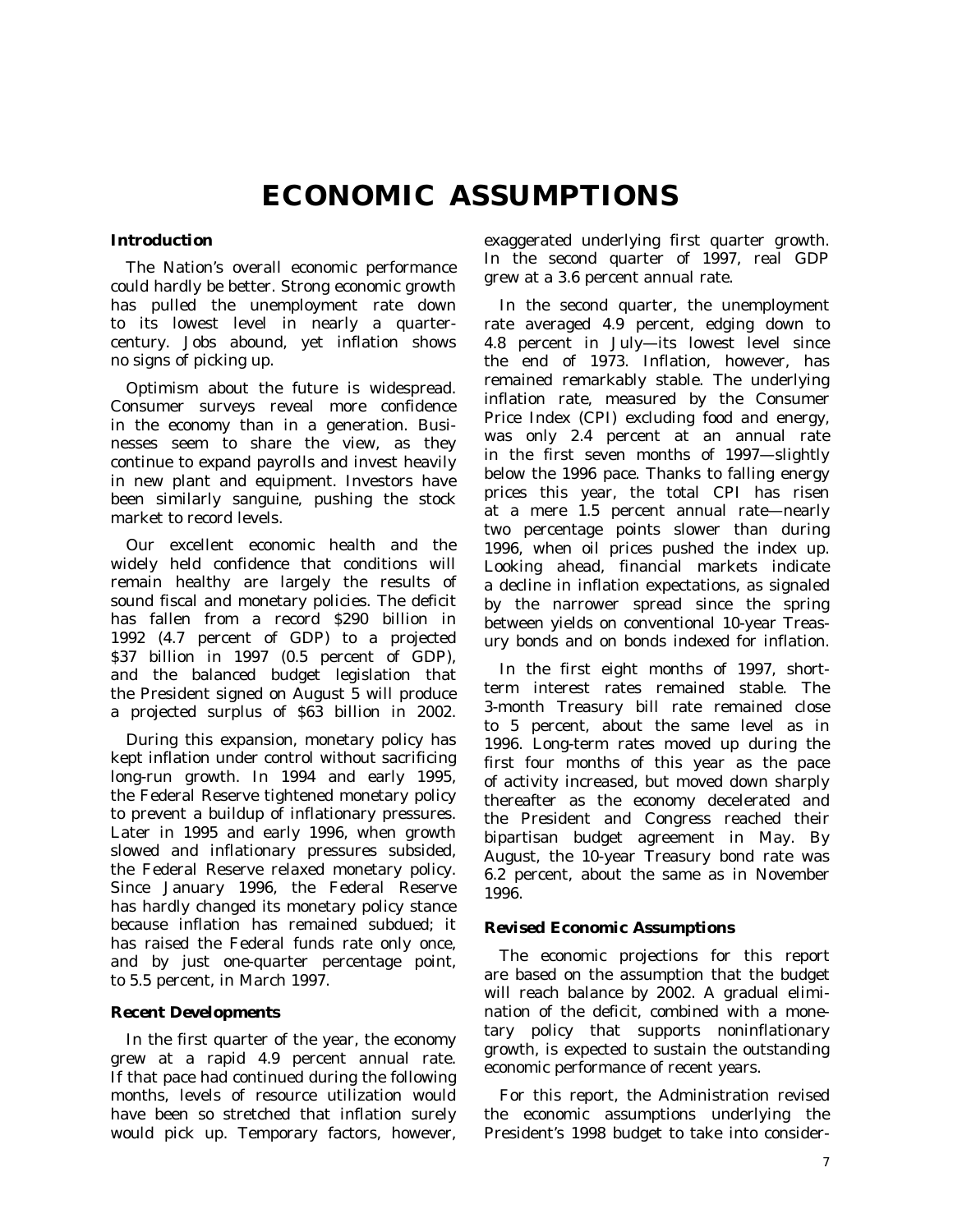ation recent developments—including the higher-than-expected growth this year, the low levels of unemployment and inflation, the forthcoming changes in measuring the CPI, and the unexpectedly small deficit this year.

The Administration finalized its economic assumptions in early June.1 For the next three years—from the second half of 1997 through the first half of 2000—projected real economic growth will average 2 percent at an annual rate, slightly below the Administration's estimate of the sustainable noninflationary growth rate of the economy. This moderate projection for economic growth reflects several considerations. At this stage of the expansion, pent-up demand for consumer durable goods stemming from the last recession has largely been exhausted and will not likely provide a significant stimulus to consumer spending. Residential investment also will likely grow at a more moderate pace, as housing starts return to levels consistent with long-run demographic trends. Finally, the Administration expects the recent rise in the dollar to restrain the growth of net exports for some time to come.

Real GDP growth at a 2 percent annual rate also would be consistent with a gradual rise in the unemployment rate. The Administration expects unemployment to reach 5.5 percent by the year 2000, the middle of its estimated range of the nonaccelerating inflation rate of unemployment (NAIRU) the rate of unemployment at which there is no tendency for inflation either to rise or fall. Any estimate of NAIRU, however, involves considerable uncertainty. Unemployment has been below 5.5 percent for over a year, yet inflation shows no signs of increasing. The Administration's economic assumptions provide a conservative basis for budget planning, and the Administration is confident that, with continued sound fiscal and monetary policies, the economy could do even better.

The Administration projects that from mid-2000 through 2002, real economic growth will average 2.4 percent a year—the Administration's new estimate for the economy's longrun potential rate of growth. The 1998 budget assumed potential growth of 2.3 percent. The small upward revision primarily reflects the effects of better measurement of consumer price inflation. (To determine real economic growth, one adjusts changes in nominal spending for inflation. Thus, when nominal spending is unchanged, reductions in measured inflation raise measured real growth.)

The Bureau of Labor Statistics recently announced that it will introduce several improved procedures, including the use of geometric aggregations of some components of the CPI. The Administration estimates that these improvements will slow the measured growth of the CPI by 0.2 percentage point per year, compared to the inflation assumptions of the 1998 budget. As a result, this report projects that the CPI will rise 2.5 percent per year, rather than 2.7 percent. The Administration expects some of this reduction to pass through to the measures of inflation used to determine real GDP, thus accounting for the upward revision in the estimate of potential real growth.

The Administration has slightly increased its interest rate assumptions to reflect two unexpected developments. The first was the surge in economic activity earlier this year, which temporarily pushed long-term interest rates above the levels assumed in the budget. The second was the surprising drop in the deficit for 1997—a projected \$90 billion below the \$128 billion February baseline.

With a smaller deficit remaining to cut, the Administration expects the ''fiscal dividend'' that comes from eliminating that deficit to be correspondingly smaller. The fiscal dividend, which both OMB and CBO assume, is the decline in interest rates that comes from declining Federal borrowing needs; simply put, with a smaller deficit to eliminate, interest rates will fall less as a result of reaching balance. As a result, the Administration now projects that the 90-day Treasury bill rate will decline gradually to 4.4 percent, compared with 4.0 percent projected in the budget, and that the yield on the 10-year

<sup>1</sup>The assumptions, therefore, did not incorporate information released at the end of July for second quarter GDP growth and the benchmark revisions to the National Income and Product Accounts from the first quarter of 1993 through the first quarter of 1997. An adjusted set of assumptions for GDP and incomes that is consistent with the NIPA benchmark revisions appears as an addendum to Table 2.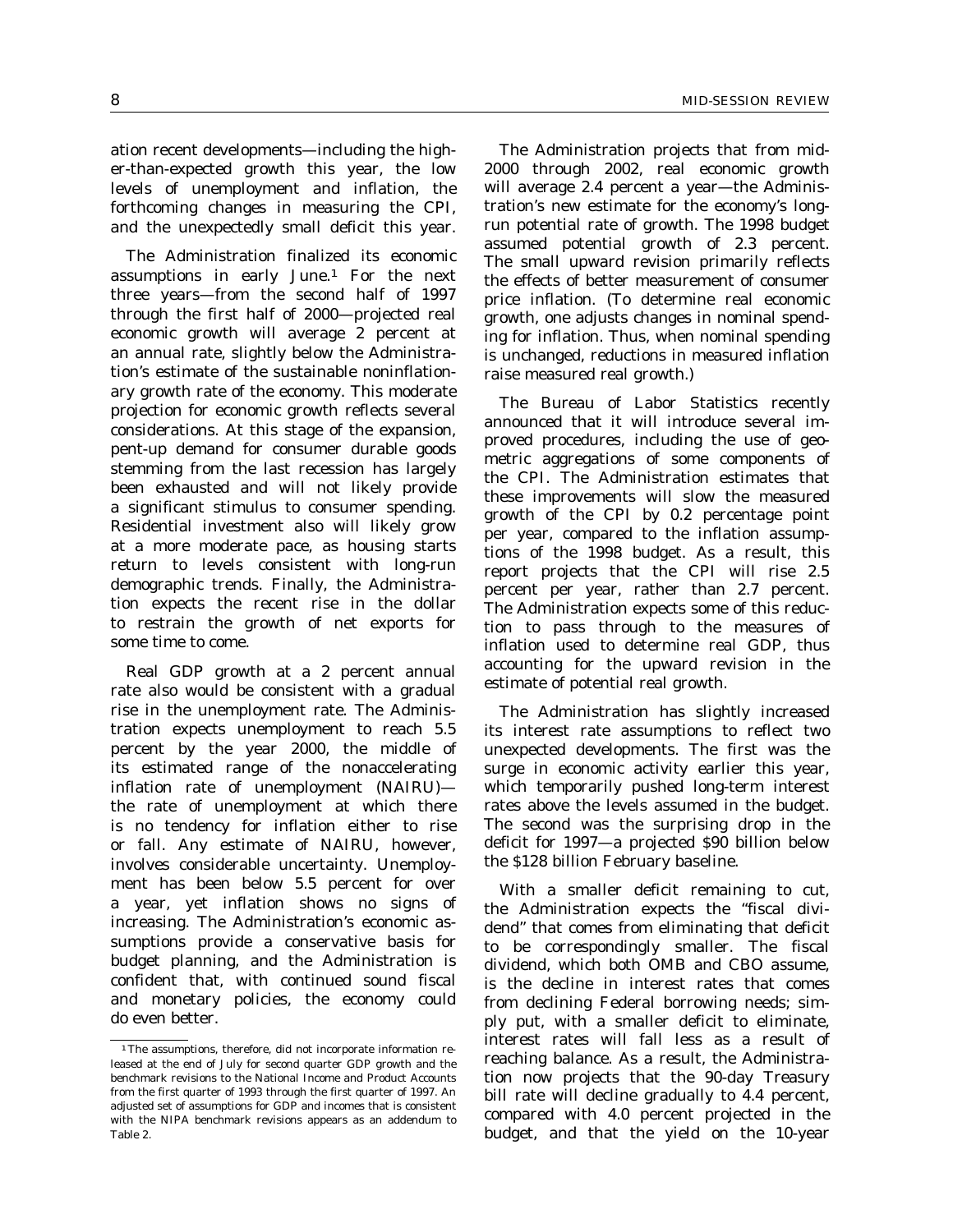Treasury note will fall to 5.4 percent, compared with 5.1 percent in the budget.

The Administration expects the projected decline in interest rates to keep the share of corporate profits in GDP near its recent

high level, while trimming the share of interest income of households. Overall, the share of taxable income in GDP is similar to that projected in the budget.

## **Table 2. ECONOMIC ASSUMPTIONS**

(Calendar years; dollar amounts in billions)

|                                                                                       | Actual | Projections                         |      |                         |      |      |                                            |  |  |
|---------------------------------------------------------------------------------------|--------|-------------------------------------|------|-------------------------|------|------|--------------------------------------------|--|--|
|                                                                                       | 1996   | 1997                                | 1998 | 1999                    | 2000 | 2001 | 2002                                       |  |  |
| <b>Gross Domestic Product (GDP): 1</b>                                                |        |                                     |      |                         |      |      |                                            |  |  |
| Levels, dollar amounts in billions:                                                   |        |                                     |      |                         |      |      |                                            |  |  |
|                                                                                       |        | 7,576 7,996 8,354 8,733 9,133 9,578 |      |                         |      |      | 10,046                                     |  |  |
|                                                                                       |        | 6,907 7,149 7,292 7,438 7,595 7,775 |      |                         |      |      | 7,961                                      |  |  |
| Chained price index $(1992 = 100)$ , annual average                                   |        | 109.9 112.4 115.2 118.0 120.9 123.9 |      |                         |      |      | 126.9                                      |  |  |
| Percent change, fourth quarter over fourth quarter:                                   | 5.0    | 5.2                                 | 4.6  | 4.5                     | 4.7  | 4.9  | 4.9                                        |  |  |
|                                                                                       | 3.1    | 3.0                                 | 2.0  | 2.0                     | 2.2  | 2.4  | 2.4                                        |  |  |
|                                                                                       | 2.1    | 2.4                                 | 2.5  | 2.4                     | 2.4  | 2.4  | 2.4                                        |  |  |
| Percent change, year over year:                                                       |        |                                     |      |                         |      |      |                                            |  |  |
|                                                                                       | 4.4    | 5.5                                 | 4.5  | 4.5                     | 4.6  | 4.9  | 4.9                                        |  |  |
|                                                                                       | 2.4    | 3.5                                 | 2.0  | $2.0\,$                 | 2.1  | 2.4  | 2.4                                        |  |  |
|                                                                                       | 2.1    | 2.3                                 | 2.5  | 2.5                     | 2.4  | 2.4  | 2.4                                        |  |  |
|                                                                                       |        |                                     |      |                         |      |      |                                            |  |  |
| Incomes, billions of current dollars: 1                                               |        |                                     |      |                         |      |      |                                            |  |  |
|                                                                                       | 640    | 691                                 | 716  | 736                     | 757  | 795  | 842                                        |  |  |
|                                                                                       |        | 3,630 3,859 4,027 4,210 4,402 4,606 |      |                         |      |      | 4,816                                      |  |  |
|                                                                                       |        | 1,611 1,686 1,745 1,806 1,870 1,936 |      |                         |      |      | 2,012                                      |  |  |
| <b>Consumer Price Index (all urban): 3</b>                                            |        |                                     |      |                         |      |      |                                            |  |  |
|                                                                                       | 157.0  | 161.2                               |      | 165.2 169.4 173.6 178.0 |      |      | 182.4                                      |  |  |
| Percent change, fourth quarter over fourth quarter                                    | 3.2    | 2.4                                 | 2.6  | 2.5                     | 2.5  | 2.5  | 2.5                                        |  |  |
|                                                                                       | 2.9    | 2.7                                 | 2.5  | 2.5                     | 2.5  | 2.5  | 2.5                                        |  |  |
| Unemployment rate, civilian, percent:                                                 |        |                                     |      |                         |      |      |                                            |  |  |
|                                                                                       | 5.3    | 4.9                                 | 5.3  | 5.4                     | 5.5  | 5.5  | 5.5                                        |  |  |
|                                                                                       | 5.4    | 5.0                                 | 5.2  | 5.4                     | 5.5  | 5.5  | 5.5                                        |  |  |
|                                                                                       |        |                                     |      |                         |      |      |                                            |  |  |
| Federal pay raises, January, percent:                                                 |        |                                     |      |                         |      |      |                                            |  |  |
|                                                                                       | 2.6    | 3.0                                 | 2.8  | 3.0                     | 3.0  | 3.0  | 3.0                                        |  |  |
|                                                                                       | 2.4    | 3.0                                 | 2.8  | N/A                     | N/A  | N/A  | N/A                                        |  |  |
| Interest rates, percent:                                                              |        |                                     |      |                         |      |      |                                            |  |  |
|                                                                                       | 5.0    | 5.2                                 | 5.1  | 4.9                     | 4.6  | 4.4  | 4.4                                        |  |  |
|                                                                                       | 6.4    | 6.6                                 | 6.1  | 5.8                     | 5.6  | 5.4  | 5.4                                        |  |  |
|                                                                                       |        |                                     |      |                         |      |      |                                            |  |  |
| ADDENDUM: 6                                                                           |        |                                     |      |                         |      |      |                                            |  |  |
| <b>Gross Domestic Product (GDP), revised:</b>                                         |        |                                     |      |                         |      |      |                                            |  |  |
| Levels, dollar amounts in billions:                                                   |        |                                     |      |                         |      |      |                                            |  |  |
|                                                                                       |        |                                     |      |                         |      |      | 7,636 8,063 8,424 8,805 9,210 9,658 10,130 |  |  |
|                                                                                       |        |                                     |      |                         |      |      |                                            |  |  |
| Chained price index (1992 = 100), annual average  110.2 112.8 115.5 118.4 121.3 124.2 |        |                                     |      |                         |      |      | 127.3                                      |  |  |
| Percent change, fourth quarter over fourth quarter:                                   |        |                                     |      |                         |      |      |                                            |  |  |
|                                                                                       | 5.6    | 5.1                                 | 4.6  | 4.5                     | 4.7  | 4.9  | 4.9                                        |  |  |
|                                                                                       | 3.2    | 2.8                                 | 2.0  | 2.0                     | 2.2  | 2.4  | 2.4                                        |  |  |
|                                                                                       | 2.3    | 2.3                                 | 2.5  | 2.4                     | 2.4  | 2.4  | 2.4                                        |  |  |
| Percent change, year over year:                                                       |        |                                     |      |                         |      |      |                                            |  |  |
|                                                                                       | 5.1    | 5.6                                 | 4.5  | 4.5                     | 4.6  | 4.9  | 4.9                                        |  |  |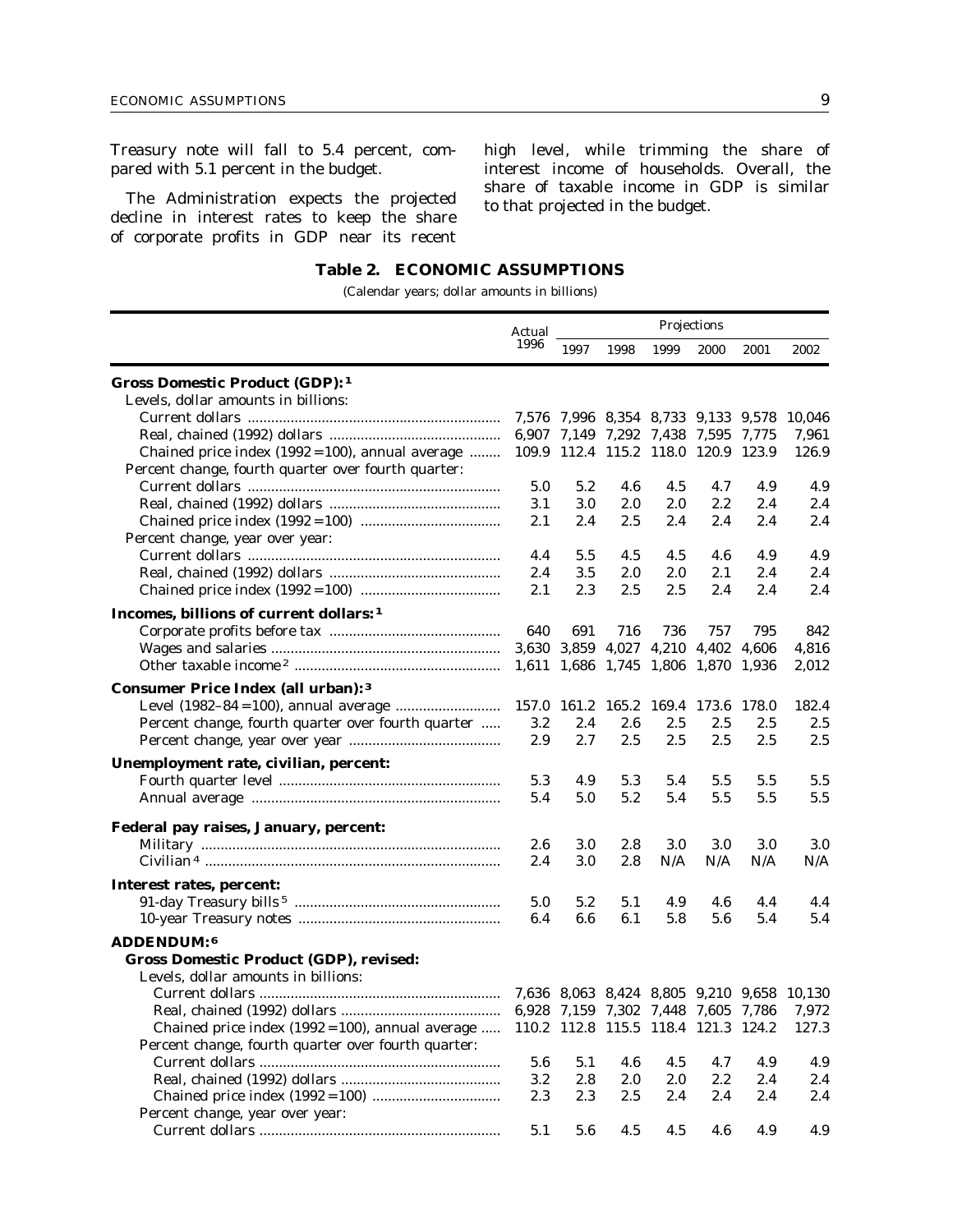# **Table 2. ECONOMIC ASSUMPTIONS—Continued**

(Calendar years; dollar amounts in billions)

|                                                | Actual<br>1996 |                                     |      |      |      |      |       |
|------------------------------------------------|----------------|-------------------------------------|------|------|------|------|-------|
|                                                |                | 1997                                | 1998 | 1999 | 2000 | 2001 | 2002  |
|                                                | 2.8            | 3.3                                 | 2.0  | 2.0  | 2.1  | 2.4  | 2.4   |
|                                                | 2.3            | 2.3                                 | 2.5  | 2.5  | 2.4  | 2.4  | 2.4   |
| Incomes, billions of current dollars, revised: |                |                                     |      |      |      |      |       |
|                                                | 677            | 727                                 | 754  | 776  | 799  | 839  | 888   |
|                                                |                | 3,633 3,857 4,026 4,208 4,400 4,604 |      |      |      |      | 4.814 |
|                                                |                | 1,693 1,777 1,840 1,905 1,973 2,044 |      |      |      |      | 2.126 |

N/A = Not Available.

1 Based on information available as of June 1997. These assumptions, which are those used to prepare the Mid-Session estimates, do not reflect July 1997 NIPA revisions to GDP and incomes. An adjusted forecast consistent with the July revisions is shown in the addendum.

2 Rent, interest, dividend and proprietor's components of personal income.

<sup>3</sup> CPI for all urban consumers. Two versions of the CPI are published. The index shown here is that currently used, as required by law, in calculating automatic adjustments to individual income tax brackets. Projections reflect scheduled changes in methodology.

4Overall average increase, including locality pay adjustments. Percentages to be proposed for years after 1998 have not yet been determined.

5 Average rate (bank discount basis) on new issues within period.

6 Assumptions adjusted to reflect revised historical series for GDP and incomes released by the Bureau of Economic Analysis in July 1997.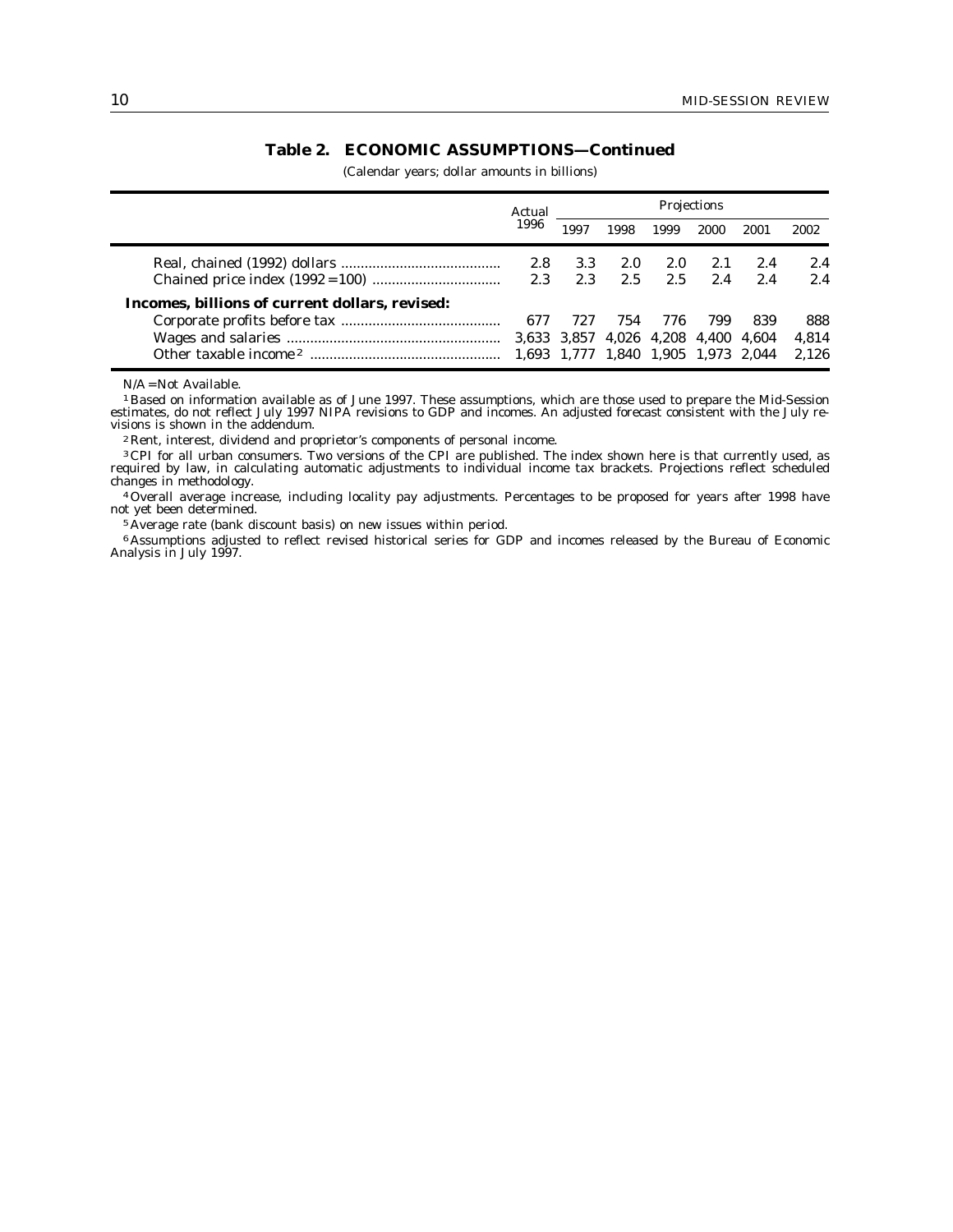# **RECEIPTS**

The current estimates of receipts for 1997 and 1998 exceed the February budget baseline estimates by \$73.9 billion and \$57.7 billion, respectively. The Administration has revised the estimates for subsequent years upward by smaller amounts. These changes result from revised economic projections, technical reestimates, and enacted legislation.

Revised economic projections increase receipts by \$11.7 billion in 1997, \$16.1 billion in 1998, \$16.2 billion in 1999, and smaller amounts in each subsequent year. Higher levels of wages and salaries and other sources of personal income increase collections of individual income taxes and payroll taxes throughout the forecast period. Higher levels of corporate profits also contribute to the increase in receipts in 1997 and 1998. But for 1999–2002, lower shares of corporate profits in GDP partially offset the increases attributable to higher levels of personal income.

Higher-than-anticipated collections of individual income taxes account for most of the \$61.0 billion technical revision in 1997

receipts. About half of the increase in individual income taxes is higher-than-anticipated net final payments of 1996 liability; most of the rest represents higher-than-anticipated withheld and estimated payments of 1997 tax liability, which the Administration believes will lead to higher receipts throughout the forecast period. Also contributing to the technical increase in 1997 receipts are higherthan-anticipated collections of net final settlements of 1996 income tax liability by corporations and higher-than-anticipated estimated payments of 1997 liability by corporations.

Enacted legislation since February increases receipts in 1997, but reduces receipts in subsequent years. The temporary extension of airport and airway trust fund taxes through September 30, 1997, as provided in the Airport and Airway Trust Fund Tax Reinstatement Act of 1997, more than accounts for the \$1.2 billion increase in 1997 receipts. The subsequent reductions in receipts are due to the Taxpayer Relief Act of 1997 and the Balanced Budget Act of 1997. The reductions range from \$4.5 billion to \$22.2 billion a year.

| 2001<br>1997<br>1998<br>1999<br>2000<br>2002                                                           | 1998-<br>2002 |
|--------------------------------------------------------------------------------------------------------|---------------|
| 1.901.6                                                                                                |               |
| <b>Change since February:</b>                                                                          |               |
| Revised economic assumptions<br>16.2<br>8.1<br>3.3<br>2.3<br>11.7<br>16.1                              | 46.1          |
| Technical reestimates <sup>1</sup><br>36.5<br>31.0<br>61.0<br>50.8<br>28.3<br>28.6                     | 175.3         |
| <b>Enacted legislation:</b>                                                                            |               |
| $\sim$ $\sim$<br>Prior to reconciliation bills<br>2.5                                                  |               |
| $-4.5$ $-17.8$ $-22.2$<br>Reconciliation bills **<br>$-12.2$<br>$-1.3$<br>$-10.2$                      | $-66.8$       |
| 1.2 $-10.2$ $-4.5$ $-17.8$ $-22.2$ $-12.2$<br>Total enacted legislation                                | $-66.8$       |
| $0.9 \qquad 1.5 \qquad 1.5$<br>1.5<br>1.6                                                              | 7.0           |
| 22.9<br>20.3<br>11.0                                                                                   | 161.6         |
| 1,824.8<br>1.921.9                                                                                     |               |
| **Memorandum: CBO Estimates                                                                            |               |
| CBO estimate of reconciliation bills $0.1 -9.1 -6.9 -23.0 -26.7 -14.6$                                 | $-80.4$       |
| CBO estimated that the receipt effect of the enacted tax cut will cost \$80.4 billion over five years, |               |
| compared to the Administration's estimate of \$66.8 billion. As the numbers above show, the difference |               |
| of \$13.6 billion is due to estimating differences between the Administration and CBO, not to dif-     |               |
| ferences over policies.                                                                                |               |

**Table 3. CHANGE IN RECEIPTS** (In billions of dollars)

\* \$50 million or less.

<sup>1</sup>Data are not available to determine how much of these technical reestimates are actually due to stronger-thanexpected economic performance. <sup>2</sup> Includes impact of increased appropriations.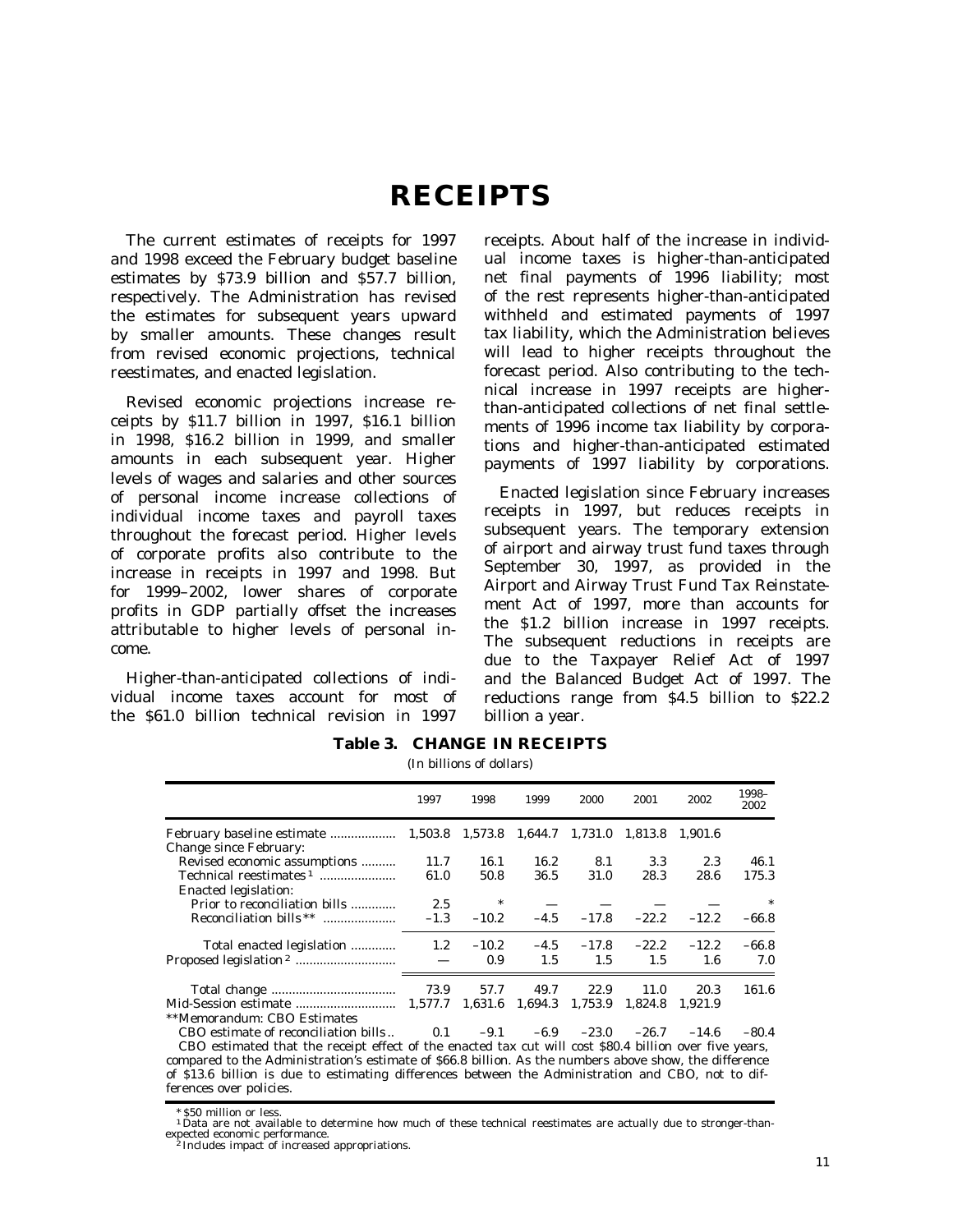# **SPENDING**

## *Outlays*

The new estimate of total 1997 outlays is \$1,615.0 billion, \$16.5 billion lower than the February budget baseline estimate. The reduction arises largely from revised technical assumptions. The Administration now estimates total outlays for 1998 at \$1,689.9 billion, \$3.5 billion below the budget baseline estimate. Increases from changed economic assumptions are more than offset by reductions from implementation of the balanced budget legislation and revised technical assumptions.

# *Policy changes*

Policy changes in 1997 are largely due to the Emergency Supplemental Appropriations and Rescissions Act of 1997. For 1998 and beyond, policy changes are largely driven by the Balanced Budget Act. Due to policy changes, estimated outlays for 1997 are \$2.1 billion higher than in the 1998 budget baseline, while outlays for 1998 are \$1.8 billion lower.

The 1997 supplemental appropriations bill provided discretionary funding for Bosnia peacekeeping and disaster relief (largely for floods in the Upper Midwest), and rescinded funds for numerous other discretionary programs. The bill increased net discretionary outlays for 1997 by \$1.8 billion. The Administration also adjusted projected discretionary outlays to reflect the new discretionary limits in the Balanced Budget Act. Discretionary outlays for 1998 are \$3.2 billion below the level required to continue programs at constant levels in real terms. For 1998 through 2002, the Balanced Budget Act requires reductions in discretionary programs of \$156.8 billion below this current services level.

Policy changes have reduced mandatory outlays by a net \$1.5 billion in 1998 and a net total of \$144.3 billion for 1998 through 2002. The Balanced Budget Act included cuts in Medicare spending (\$149.8 billion over 5 years), cuts in Medicaid spending (\$8.8 billion), additional receipts from the

auction of electromagnetic spectrum (\$24.7 billion) and \$12.7 billion in other savings over 5 years. These savings lead to a balanced budget in 2002 while allowing for tax cuts and important spending initiatives. Additional spending to address the harsh, unnecessary provisions of last year's welfare law that had nothing to do with the goal of moving people from welfare to work totals \$19.0 billion over 5 years. Spending to expand health care for children totals \$24.3 billion over five years. Outlays also increase as a result of the new child tax credit (\$10.9 billion).

# *Economic changes*

Revisions in economic assumptions, discussed earlier in this report, raise estimated outlays by \$0.9 billion in 1997, \$3.4 billion in 1998, and a total of \$24.8 billion from 1998 to 2002. These increases largely result from slight upward revisions in interest rate assumptions.

# *Technical changes*

For 1997, estimated outlays are \$19.4 billion lower than in the February budget baseline for technical reasons. For 1998, they are \$5.1 billion lower. The following changes in outlay projections all arise from technical factors.

*Discretionary programs.*—Estimated outlays for discretionary programs in 1997 are lower than the budget estimates by \$3.8 billion, reflecting lower-than-anticipated actual spending for the year to date. Outlays for discretionary programs are higher for 1998 through 2002 for technical reasons, primarily reflecting the impact of the 1997 supplemental bill on baseline spending levels.

*Postal Service.*—Revised estimates of the size and timing of the Postal Service's capital investment program and debt repayments have lowered 1997 and 1998 outlays by \$0.5 billion and \$0.8 billion, respectively, and raised outlays in 1999 through 2001.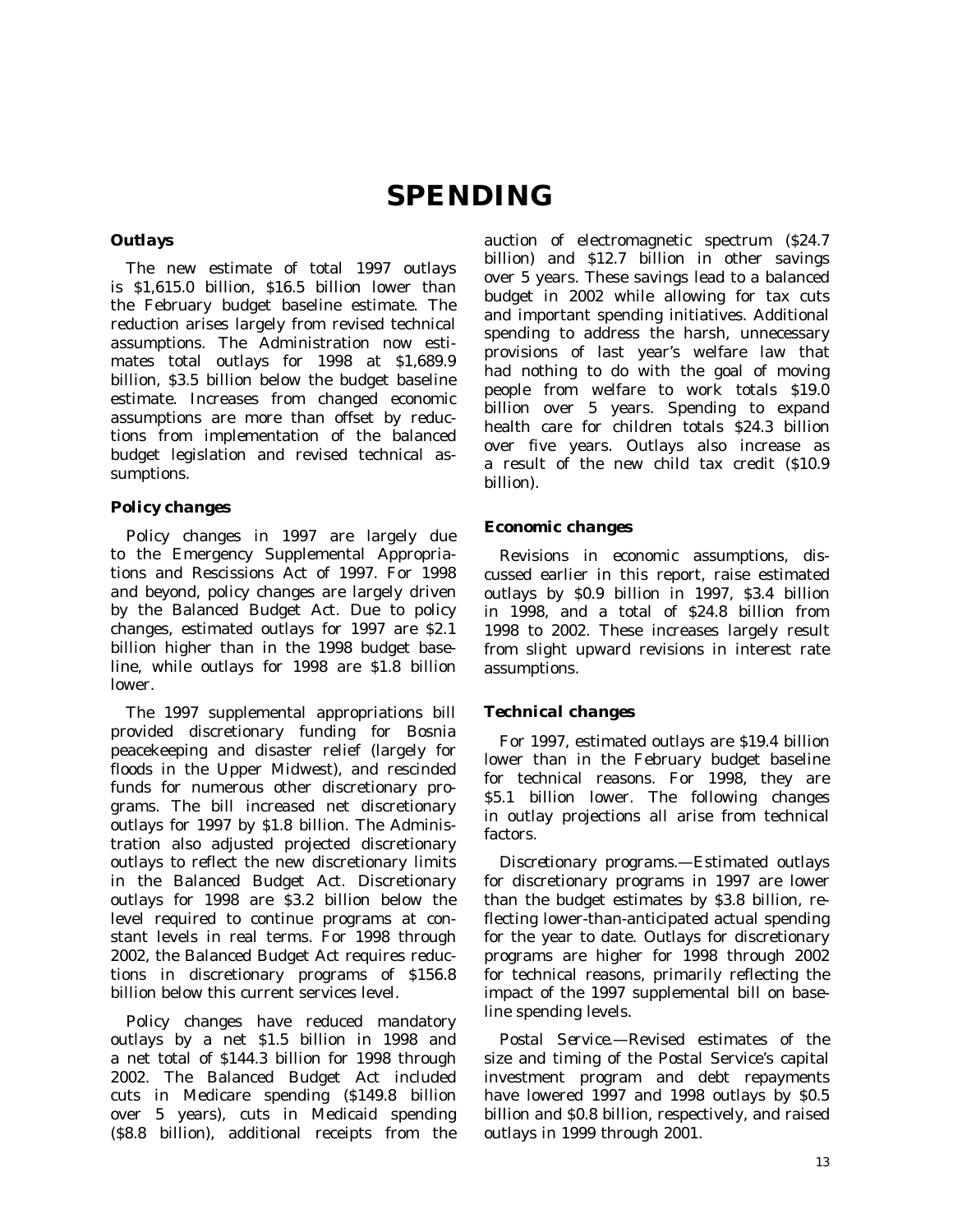*Deposit insurance.*—Estimated outlays for 1997 are \$1.7 billion lower than projected in the budget, reflecting lower projections of bank and thrift failures along with faster sales of, and higher recoveries from, assets held by the deposit insurance funds.

*Education loan programs.*—Estimated outlays for 1997 are \$2.8 billion higher than the budget projected, reflecting re-estimates of the length of time students stay in college and of default rates mainly for 1992 and 1993 (with significantly smaller effects in succeeding years). Estimated outlays for 1998 through 2002 are \$2.9 billion higher, mainly because the current projections assume that a larger share of total student loans will come from the guaranteed student loan program, and a smaller share from the direct student loan program, than the budget assumed.

*Medicaid.*—Current estimates of Medicaid outlays are lower than the budget estimates by \$1.0 billion in 1997 and \$0.5 billion in 1998 for technical reasons. Spending to date in 1997 and States' projections of near-term spending on medical assistance payments both indicate that the budget estimates were overstated. Although medical assistance payments have decreased, the projected growth over five years is the same as in the budget. The reduction in medical assistance payments is partially offset by an increase in estimated outlays for State and local administration.

*Medicare.*—Relative to the budget, estimated outlays for Medicare are now \$2.8 billion lower in 1997, \$3.1 billion lower in 1998, and \$4.9 billion lower in 2002. The decrease represents a moderate slow-down in the anticipated growth of outlays for Part B services, largely based on 1997 performance to date. The Administration projects that Medicare benefit outlays will grow at an 8.4 percent annual rate from 1997 to 2002.

*Food stamps.*—Estimated outlays for food stamps are lower than in the budget by \$1.0 billion in 1997 and \$1.8 billion in 1998. Based on actual outlays to date, the Administration has revised downward its estimate of participation levels by one million persons per month, and has reduced the projected average benefit levels by over \$1 per person per month.

*Family support payments, temporary assistance for needy families (TANF), and child care.*—Estimated outlays for family support payments, TANF, and child care programs are now \$3.2 billion lower in 1997 than in the budget. Actual family support payments to date have been lower than anticipated, and States have been slower than anticipated in drawing down TANF and child care funds as they begin to implement welfare reform programs.

*Social security.*—The revised estimates of Social Security are lower than the budget estimates by \$3.5 billion in 1997, reflecting experience to date, including fewer applications than anticipated. Estimates for 1998 and beyond are also lower, reflecting a fall in the number of projected beneficiaries.

*FCC spectrum auctions.*—Total receipts for auctions of spectrum held to date have exceeded projections in the budget. In addition, proceeds from D, E, and F block auctions which the Administration had assumed would be received in 1998—are now expected in 1997. On net, projected receipts are now higher by \$2.8 billion in 1997. Since these receipts are recorded as negative outlays in the budget, outlays are lower by that amount. Auction receipts for 1998 are lower than projected in the budget—and, thus, outlays are higher—by \$4.5 billion due to lower-than-expected bids in the wireless communications services auction and the shift into 1997 cited above.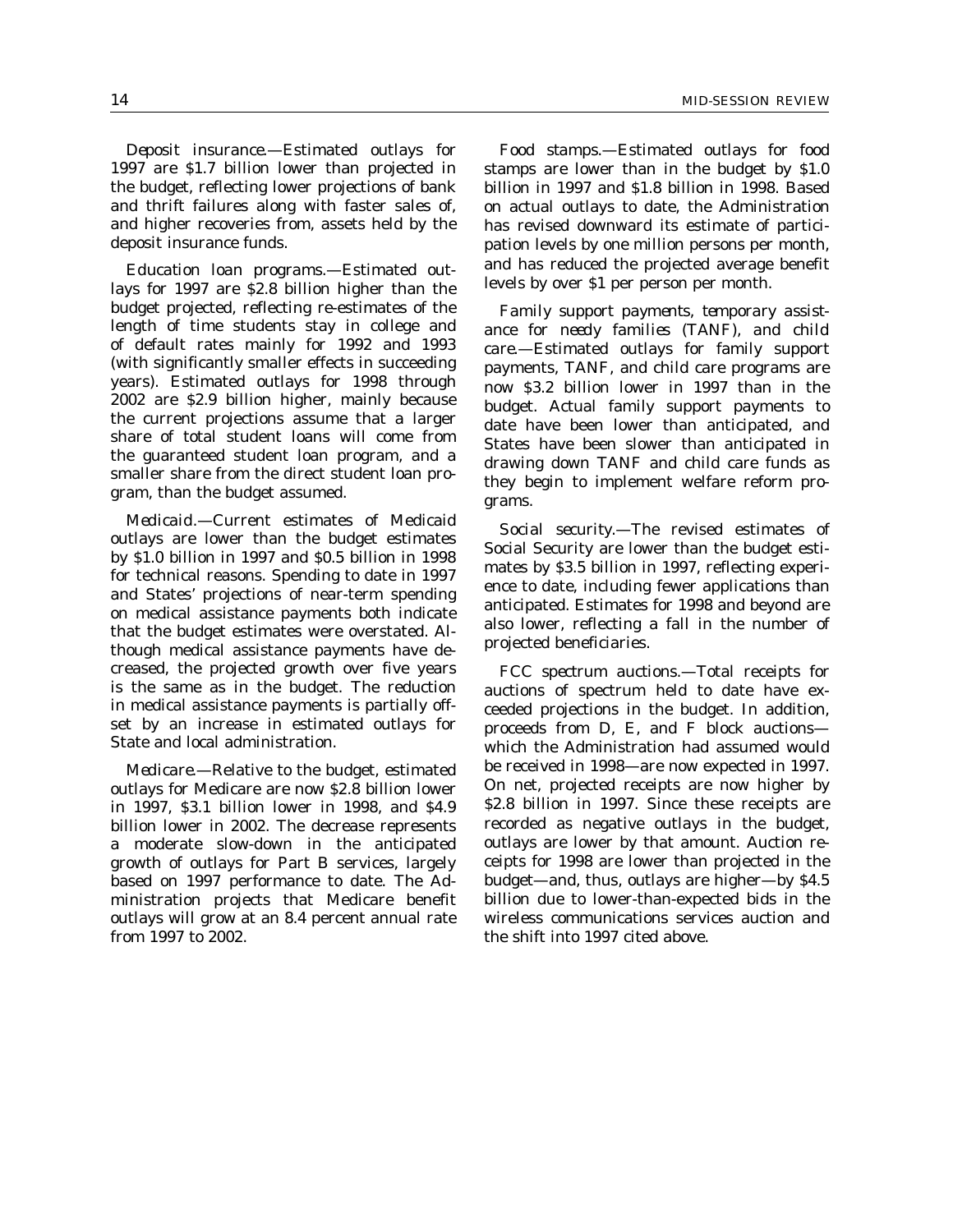# **Table 4. CHANGE IN OUTLAYS**

(In billions of dollars)

|                                                  | 1997                     | 1998                     | 1999    | 2000    | 2001    | 2002     | 1998-<br>2002 |
|--------------------------------------------------|--------------------------|--------------------------|---------|---------|---------|----------|---------------|
|                                                  | 1,631.5                  | 1,693.4                  | 1,784.8 | 1,858.6 | 1,922.3 | 2,002.3  |               |
| Revisions due to:                                |                          |                          |         |         |         |          |               |
| Policy changes:                                  |                          |                          |         |         |         |          |               |
| Balanced Budget and Taxpayer Relief Acts:*       |                          |                          |         |         |         |          |               |
|                                                  | $\overline{\phantom{0}}$ | $-8.7$                   | $-18.7$ | $-31.4$ | $-41.3$ | $-49.6$  | $-149.8$      |
|                                                  |                          | 0.1                      | $-0.8$  | $-1.9$  | $-2.8$  | $-3.4$   | $-8.8$        |
| Immigration, nutrition assistance, and work      | $\overline{\phantom{0}}$ | 3.9                      | 4.5     | 3.9     | 3.4     | 3.3      | 19.0          |
|                                                  | $\overline{\phantom{0}}$ | 4.6                      | 4.8     | 5.1     | 5.4     | 4.4      | 24.3          |
|                                                  | $\overline{\phantom{0}}$ | 0.3                      | 2.3     | 2.7     | 2.8     | 2.8      | 10.9          |
|                                                  | $\equiv$                 | $\overline{\phantom{m}}$ |         |         |         |          | $-24.7$       |
|                                                  |                          |                          | $-2.3$  | $-3.5$  | $-4.7$  | $-14.2$  |               |
|                                                  | $\equiv$                 | $-1.3$                   | $-1.9$  | $-6.2$  | 1.2     | $-4.4$   | $-12.7$       |
|                                                  |                          | $-1.1$                   | $-12.1$ | $-31.4$ | $-36.1$ | $-61.2$  | $-141.8$      |
|                                                  | $\overline{\phantom{0}}$ | $-3.2$                   | $-19.4$ | $-28.1$ | $-43.4$ | $-62.8$  | $-156.8$      |
|                                                  | 1.8                      | 2.6                      | 1.7     | 0.8     | 0.1     |          | 5.2           |
|                                                  | 0.3                      | $-0.4$                   | 0.6     | 0.4     | $-1.1$  | $-2.0$   | $-2.5$        |
|                                                  | *                        | 0.3                      | $-0.3$  | $-2.0$  | $-4.5$  | $-8.8$   | $-15.3$       |
| Economic assumptions:                            | 2.1                      | $-1.8$                   | $-29.4$ | $-60.3$ | $-84.9$ | $-134.8$ | $-311.2$      |
|                                                  | $-0.3$                   | $-1.5$                   | $-1.0$  | $-1.4$  | $-3.8$  | $-5.6$   | $-13.4$       |
| Net interest:.                                   |                          |                          |         |         |         |          |               |
|                                                  | 1.2                      | 5.9                      | 8.5     | 10.0    | 10.0    | 11.1     | 45.5          |
|                                                  | $-0.1$                   | $-1.0$                   | $-1.5$  | $-1.7$  | $-1.6$  | $-1.5$   | $-7.3$        |
|                                                  |                          |                          |         |         |         |          |               |
| Technical reestimates:                           | 0.9                      | 3.4                      | 6.0     | 6.9     | 4.6     | 3.9      | 24.8          |
|                                                  | $-3.8$                   | 3.6                      | 4.8     | 6.5     | 6.8     | 7.0      | 28.7          |
|                                                  | $-0.5$                   | $-0.8$                   | 0.7     | 1.0     | 0.6     | $-0.1$   | 1.5           |
|                                                  | $-1.7$                   | $-0.3$                   | 0.3     | $-0.2$  | 0.4     | 0.1      | 0.3           |
|                                                  | 2.8                      | 0.4                      | 0.5     | 0.6     | 0.7     | 0.7      | 2.9           |
|                                                  | $-1.0$                   | $-0.5$                   | $-1.0$  | $-0.8$  | $-0.7$  | 0.1      | $-2.9$        |
|                                                  | $-2.8$                   | $-3.1$                   | $-3.2$  | $-3.7$  | $-4.3$  | $-4.9$   | $-19.1$       |
|                                                  |                          |                          |         |         |         |          | $-7.9$        |
|                                                  | $-1.0$                   | $-1.8$                   | $-1.7$  | $-1.5$  | $-1.4$  | $-1.4$   |               |
| Family support payments, temporary assistance    |                          |                          |         |         |         |          |               |
| for needy families, and child care               | $-3.2$                   | 0.4                      | 0.8     | 1.0     | 1.1     | 0.2      | 3.5           |
|                                                  | $-3.5$                   | $-2.9$                   | $-3.1$  | $-3.9$  | $-4.2$  | $-4.2$   | $-18.4$       |
|                                                  | $-2.8$                   | 4.5                      | $-0.4$  | $-0.3$  |         |          | 3.9           |
|                                                  | $-2.9$                   | $-6.8$                   | $-9.3$  | $-11.0$ | $-12.2$ | $-14.0$  | $-53.3$       |
|                                                  | 0.9                      | 2.1                      | 1.8     | 2.5     | 3.0     | 3.8      | 13.2          |
|                                                  | $-19.4$                  | $-5.1$                   | $-9.6$  | $-9.9$  | $-10.2$ | $-12.7$  | $-47.5$       |
|                                                  | $-16.5$                  | $-3.5$                   | $-33.0$ | $-63.3$ | $-90.5$ | $-143.6$ | $-333.8$      |
|                                                  | 1,615.0                  | 1,689.9                  | 1,751.8 | 1,795.3 | 1,831.8 | 1,858.7  |               |
| * Memorandum: CBO Estimates<br>Policy changes:   |                          |                          |         |         |         |          |               |
| <b>Balanced Budget and Taypayer Relief Acts:</b> |                          |                          |         |         |         |          |               |
|                                                  |                          | $-6.1$                   | $-15.7$ | $-29.1$ | $-20.2$ | $-41.0$  | $-112.0$      |
|                                                  |                          | $-0.5$                   | $-1.6$  | $-2.8$  | $-4.0$  | $-5.0$   | $-13.9$       |
|                                                  | $\overline{\phantom{0}}$ | 7.1                      | 7.6     | 1.8     | 8.6     | $-6.2$   | 19.0          |
|                                                  |                          | 0.5                      | 9.6     | $-30.0$ | $-15.6$ | $-52.2$  | $-106.9$      |

The Administration and CBO have longstanding technical differences in estimating the costs and savings of legislation. Medicare estimates usually have been the largest source of the differences. The Administration has over the last several years estimated that the same policies would produce greater savings than CBO has estimated. As the above numbers show, the same was true this year when the Administration and CBO each estimated the costs of the balanced budget legislation. The President and Congress agreed to \$115 billion in net savings over five years in Medicare, as scored by CBO. Under CBO scoring, the savings come to \$112 billion. The differences between the Administration and CBO scoring are due to estimating methods, not to differences over policies.

1 Excludes children's health, immigration, and the effects of veterans' proposals on Medicaid.

2Largely debt service on technical changes in outlays and receipts.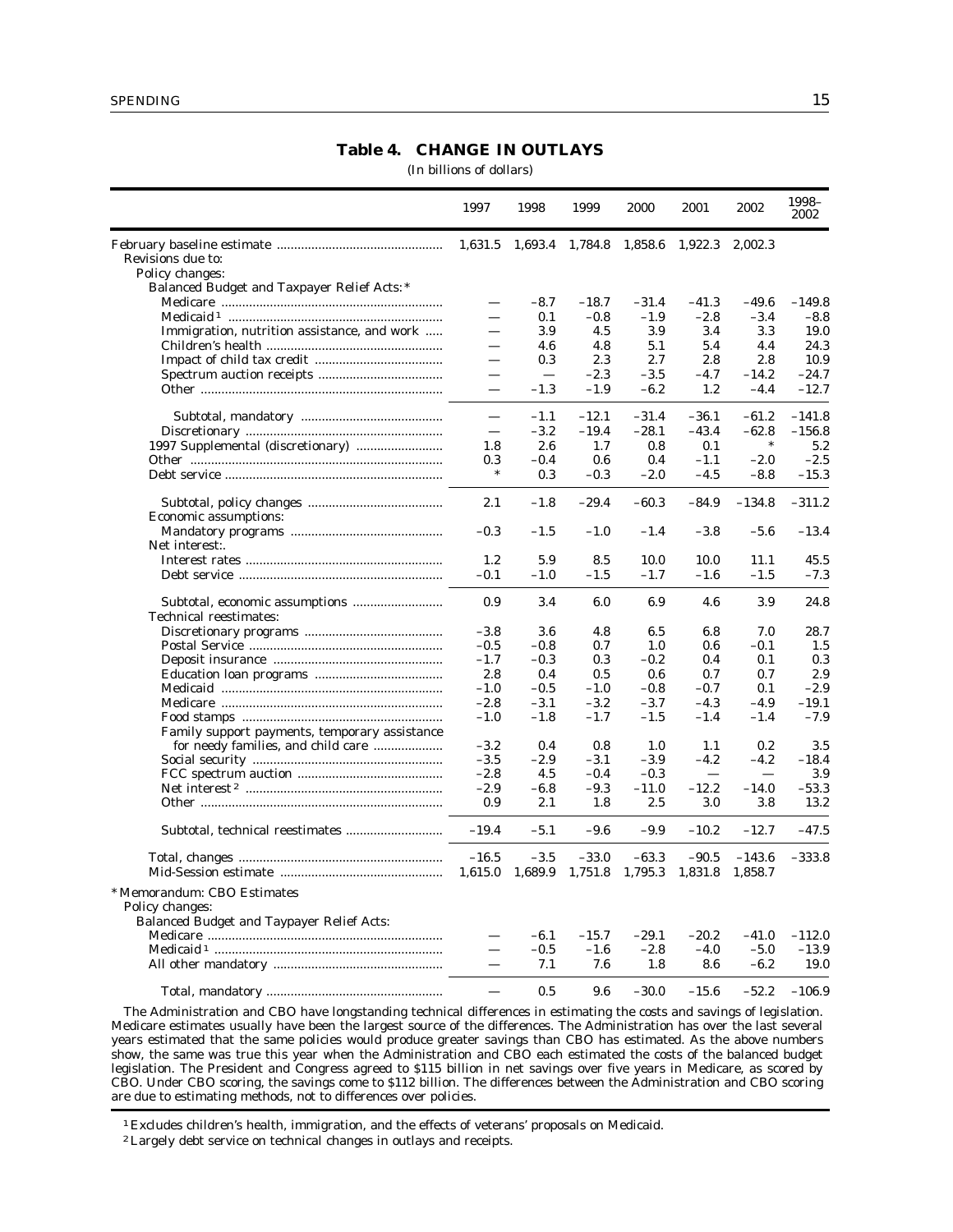# **OMB SEQUESTRATION UPDATE REPORT**

# *Overview*

The President and Congress enacted the Budget Enforcement Act of 1997 (BEA) as part of the Balanced Budget Act of 1997 (BBA) in order to extend expiring enforcement requirements. The BEA includes separate annual limits, or "caps," on defense and non-defense discretionary spending through 1999, and on violent crime reduction through 2000; for 2001 and 2002, the law sets a single limit for all discretionary spending. It also continues the pay-as-you-go requirement that legislation affecting direct spending or receipts not increase the deficit. An acrossthe-board reduction of non-exempt spending, known as ''sequestration,'' enforces compliance with these constraints.

The BEA requires that, during the year, OMB issue reports about whether legislative action on discretionary spending and payas-you-go legislation would, at that point, trigger a sequester. This report provides OMB's updated estimates, reflecting legislation that the President signed as of August 15, 1997. As the BEA requires, the estimates rely on the same economic and technical assumptions as in the President's 1998 budget, which the Administration transmitted to Congress on February 6, 1997.

As explained later, action to date is as follows:

- The latest House and Senate action indicate that a very small sequester would occur for the violent crime reduction discretionary level.
- The Budget Enforcement Act of 1997 requires that the pay-as-you-go balances be removed from the scorecard. Legislation enacted after the Balanced Budget Act and Taxpayer Relief Act has had a minor impact on the deficit. The Administration does not project a sequester at this time.

## *Discretionary sequestration report*

Discretionary programs are funded annually through the appropriations process. The scorekeeping guidelines accompanying the Budget Enforcement Act of 1990, as amended by the Omnibus Budget and Reconciliation Act of 1993 (OBRA), and by the Budget Enforcement Act of 1997, identify accounts with discretionary resources. The BEA of 1997 limits budget authority and outlays available for discretionary programs each year through 2002. OMB monitors compliance with the discretionary limits throughout the fiscal year. Appropriations that cause a breach in the budget authority or outlay caps trigger a sequester to eliminate that breach. The law, however, does not require that Congress appropriate the full amount available under the discretionary limits. Table 5 summarizes changes to the caps since 1990.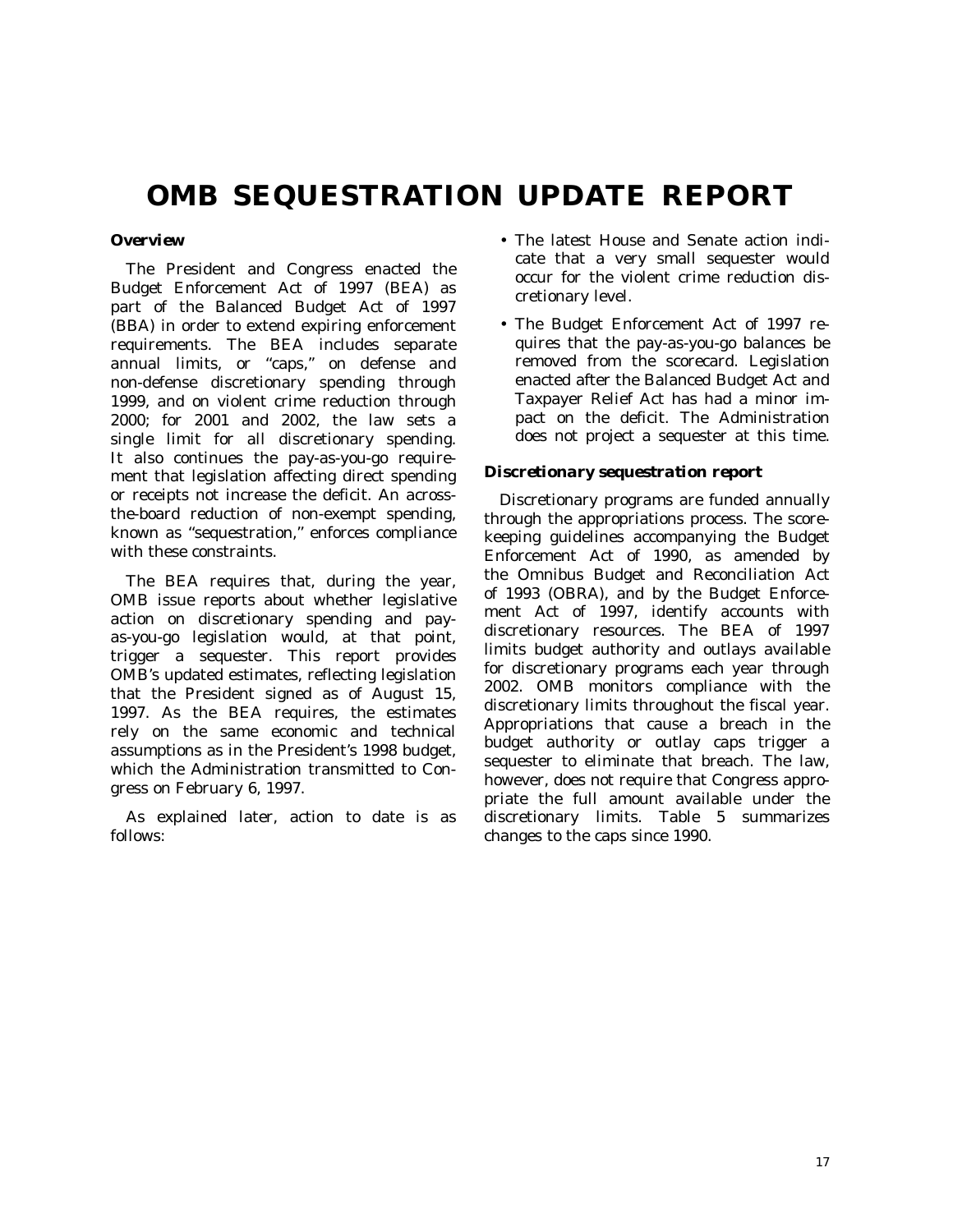|                                                                                                                                                                                                                                                                                                                                                                                                                                                                                     |                 | 1991           | 1992             | 1993               | 1994             | 1995                      | 1996                    | 1997                    | 1998               | 1999              | 2000              | 2001              | 2002              |
|-------------------------------------------------------------------------------------------------------------------------------------------------------------------------------------------------------------------------------------------------------------------------------------------------------------------------------------------------------------------------------------------------------------------------------------------------------------------------------------|-----------------|----------------|------------------|--------------------|------------------|---------------------------|-------------------------|-------------------------|--------------------|-------------------|-------------------|-------------------|-------------------|
| <b>TOTAL DISCRETIONARY</b>                                                                                                                                                                                                                                                                                                                                                                                                                                                          |                 |                |                  |                    |                  |                           |                         |                         |                    |                   |                   |                   |                   |
| Statutory Caps as set in OBRA 1990 and OBRA 1993 <sup>1</sup> BA                                                                                                                                                                                                                                                                                                                                                                                                                    | OL              | 491.7<br>514.4 | 503.4<br>524.9   | 511.5<br>534.0     | 510.8<br>534.8   | 517.7<br>540.8            | 519.1<br>547.3          | 528.1<br>547.3          | 530.6<br>547.9     | N/A<br>N/A        | N/A<br>N/A        | N/A<br>N/A        | N/A<br>N/A        |
| Adjustments for changes in concepts and definitions                                                                                                                                                                                                                                                                                                                                                                                                                                 | BA<br>OL        | <br>.          | 7.7<br>1.0       | 8.2<br>2.4         | 8.2<br>2.3       | 8.8<br>3.0                | $-0.6$<br>$-0.5$        | $-0.4$<br>$-2.6$        | 3.1<br>$-2.8$      | N/A<br>N/A        | N/A<br>N/A        | N/A<br>N/A        | N/A<br>N/A        |
|                                                                                                                                                                                                                                                                                                                                                                                                                                                                                     | BA<br>OL        | <br>.          | $-0.5$<br>$-0.3$ | $-5.1$<br>$-2.5$   | $-9.5$<br>$-5.8$ | $-11.8$<br>$-8.8$         | 3.0<br>1.8              | 2.6<br>2.3              | <br>0.9            | N/A<br>N/A        | N/A<br>N/A        | N/A<br>N/A        | N/A<br>N/A        |
| Adjustments for credit reestimates, IRS funding, debt forgiveness,                                                                                                                                                                                                                                                                                                                                                                                                                  | BA              | 0.2            | 0.2              | 13.0               | 0.6              | 0.7                       | 0.1                     | 0.2                     | 0.1                | N/A               | N/A               | N/A               | N/A               |
|                                                                                                                                                                                                                                                                                                                                                                                                                                                                                     | <b>OL</b><br>BA | 0.3<br>0.9     | 0.3<br>8.3       | 0.8<br>4.6         | 0.8<br>12.2      | 0.9<br>7.7                | 0.1<br>5.1              | 0.3<br>1.6              | 0.1<br>            | N/A<br>N/A        | N/A<br>N/A        | N/A<br>N/A        | N/A<br>N/A        |
|                                                                                                                                                                                                                                                                                                                                                                                                                                                                                     | 0L<br>BA<br>OL  | 1.1<br>        | 1.8<br>          | 5.4<br>.           | 9.0<br>          | 10.1<br>$-15.0$<br>$-1.1$ | 6.4<br>$-0.1$<br>$-3.5$ | 5.4<br>$-0.1$<br>$-2.4$ | 1.7<br>.<br>$-1.5$ | N/A<br>N/A<br>N/A | N/A<br>N/A<br>N/A | N/A<br>N/A<br>N/A | N/A<br>N/A<br>N/A |
| Adjustments for special allowances:                                                                                                                                                                                                                                                                                                                                                                                                                                                 | OL.             | .<br><br>      | <br>3.5<br>1.4   | <br>2.9<br>$2.2\,$ | <br>2.9<br>2.6   | 2.9<br>2.7                | <br>1.1                 | <br>0.5                 | <br>0.1            | N/A<br>N/A        | N/A<br>N/A        | N/A<br>N/A        | N/A<br>N/A        |
|                                                                                                                                                                                                                                                                                                                                                                                                                                                                                     | BA<br>OL        | <br>2.6        | <br>1.7          | .<br>0.5           | <br>1.0          | <br>                      | <br>                    | <br>                    | <br>               | N/A<br>N/A        | N/A<br>N/A        | N/A<br>N/A        | N/A<br>N/A        |
| Subtotal, adjustments excluding Desert Shield/Desert Storm                                                                                                                                                                                                                                                                                                                                                                                                                          | BA<br>OL.       | 1.1<br>3.9     | 19.2<br>5.9      | 23.6<br>8.8        | 14.3<br>10.0     | $-6.7$<br>6.8             | 7.5<br>5.5              | 4.0<br>3.7              | 3.1<br>$-1.5$      | N/A<br>N/A        | N/A<br>N/A        | N/A<br>N/A        | N/A<br>N/A        |
| Adjustments for Operation Desert Shield/Desert Storm                                                                                                                                                                                                                                                                                                                                                                                                                                | BA<br>OL        | 44.2<br>33.3   | 14.0<br>14.9     | 0.6<br>7.6         | 2.8              | 1.1                       | <br>                    | <br>                    | <br>               | N/A<br>N/A        | N/A<br>N/A        | N/A<br>N/A        | N/A<br>N/A        |
|                                                                                                                                                                                                                                                                                                                                                                                                                                                                                     | BA<br>OL        | 45.4<br>37.2   | 33.2<br>20.8     | 24.2<br>16.4       | 14.3<br>12.8     | $-6.7$<br>7.8             | 7.5<br>5.5              | 4.0<br>3.7              | 3.1<br>$-1.5$      | N/A<br>N/A        | N/A<br>N/A        | N/A<br>N/A        | N/A<br>N/A        |
|                                                                                                                                                                                                                                                                                                                                                                                                                                                                                     | BA<br>OL.       | 537.1<br>551.6 | 536.6<br>545.7   | 535.7<br>550.4     | 525.1<br>547.6   | 511.0<br>548.6            | 526.7<br>552.7          | 532.0<br>551.0          | 533.8<br>546.4     | N/A<br>N/A        | N/A<br>N/A        | N/A<br>N/A        | N/A<br>N/A        |
| Adjustment to Reach Discretionary Spending Limits Included in                                                                                                                                                                                                                                                                                                                                                                                                                       | BA              | N/A            | N/A              | N/A                | N/A              | N/A                       | N/A                     | N/A                     | $-6.9$             | N/A               | N/A               | N/A               | N/A               |
| Statutory Caps as set in the Balanced Budget Act of 19974  BA                                                                                                                                                                                                                                                                                                                                                                                                                       | OL.             | N/A<br>N/A     | N/A<br>N/A       | N/A<br>N/A         | N/A<br>N/A       | N/A<br>N/A                | N/A<br>N/A              | N/A<br>N/A              | 6.9<br>526.9       | N/A<br>533.0      | N/A<br>537.2      | N/A<br>542.0      | N/A<br>551.1      |
|                                                                                                                                                                                                                                                                                                                                                                                                                                                                                     | OL<br>BA        | N/A<br>N/A     | N/A<br>N/A       | N/A<br>N/A         | N/A<br>N/A       | N/A<br>N/A                | N/A<br>N/A              | N/A<br>7.7              | 553.3<br>0.3       | 559.3<br>.        | 564.3<br>         | 564.4<br>.        | 560.8<br>.        |
|                                                                                                                                                                                                                                                                                                                                                                                                                                                                                     | OL.             | 537.1<br>551.6 | 536.6<br>545.7   | 535.7<br>550.4     | 525.1<br>547.6   | 511.0<br>548.6            | 526.7<br>552.7          | 539.7<br>553.7          | 527.1<br>555.9     | 533.0<br>561.1    | 537.2<br>565.0    | 542.0<br>564.5    | 551.1<br>560.8    |
| $N/A = Not$ applicable.<br>* Less than \$50 million.<br>The discretionary limit for 1990 was \$496.5 billion in budget authority and \$500.4 billion in outlays.<br><sup>1</sup> The discretionary limit for 1990 was \$496.5 billion in budget authority and \$500.4 billion in outlays.<br><sup>2</sup> P.L. 104<br><sup>4</sup> Reflects combined Defense Discretionary, Non-Defense Discretionary (Excluding Crime), and Violent Crime Reduction Discretionary spending limits, | OL.             | N/A            | N/A              | N/A                | N/A              | N/A                       | N/A                     | 2.7                     | 2.6                | 1.8               | 0.8               | 0.1               |                   |

4 Reflects combined Defense Discretionary, Non-Defense Discretionary (Excluding Crime), and Violent Crime Reduction Discretionary spending limits.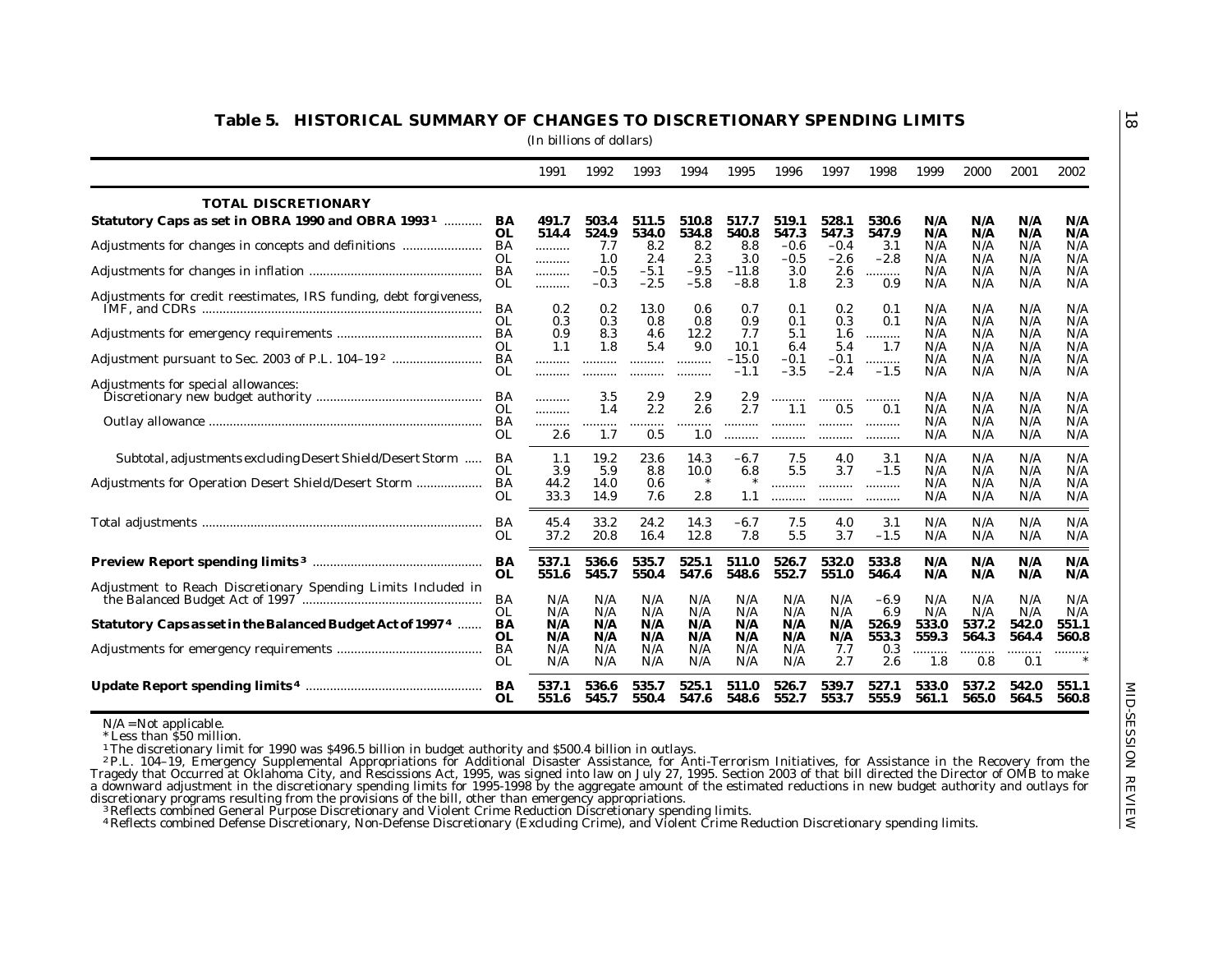*Adjustments to discretionary limits.*—Table 6 shows how adjustments permitted under section 251(b) of the BEA affect the discretionary limits.

Before enactment of the BBA of 1997, section 251(b)(1) authorized adjustments for changes in inflation estimates from those in the House Conference Report on the 1994 Budget Resolution, and for changes in concepts and definitions. The Administration made both of these adjustments in the sequestration preview report in the President's budget, and included them in the preview report limits in Table 6. The BBA of 1997 no longer requires that an adjustment for inflation be made in the sequestration preview report, but the law retained the provision for an adjustment for changes in concepts and definitions.

Section 251(b)(2) authorizes certain adjustments after the enactment of appropriations. Table 6 includes those adjustments that can be made now due to legislation enacted to date. Table 6 also includes adjustments that would be made assuming enactment of the President's proposals. The Administration cannot determine the actual adjustments to be included in the final sequestration report at the end of this year's session of Congress until all appropriations are enacted. The section 251(b)(2) adjustments include:

*Emergency Appropriations.*—Funding for amounts that the President designates as ''emergency requirements'' and that Congress so designates in law. Since the President submitted the 1998 budget in February, Congress has enacted emergency supplemental appropriations requested to help the hundreds of thousands of people who have suffered terribly from flooding and other natural disasters that have ravaged the Midwest and other parts of the country. Congress has also enacted emergency supplemental appropriations that the President requested to replenish the Department of Defense accounts in connection with U.S. peacekeeping efforts in Bosnia and Southwest Asia, and to assure that the Department can maintain maximum readiness of the troops. Further, the President has authorized the release of additional emergency appropriations that were previously enacted, including those for the Department of Health and Human Services to support needs arising from the cold weather during the winter; for the Interior Department to address urgent needs arising from damage caused by natural disasters; and for the Treasury Department for its Atlanta bombing investigations and for antiterrorist protection for the June 1997 Summit of Eight in Denver and the U.N. Environmental Summit in New York.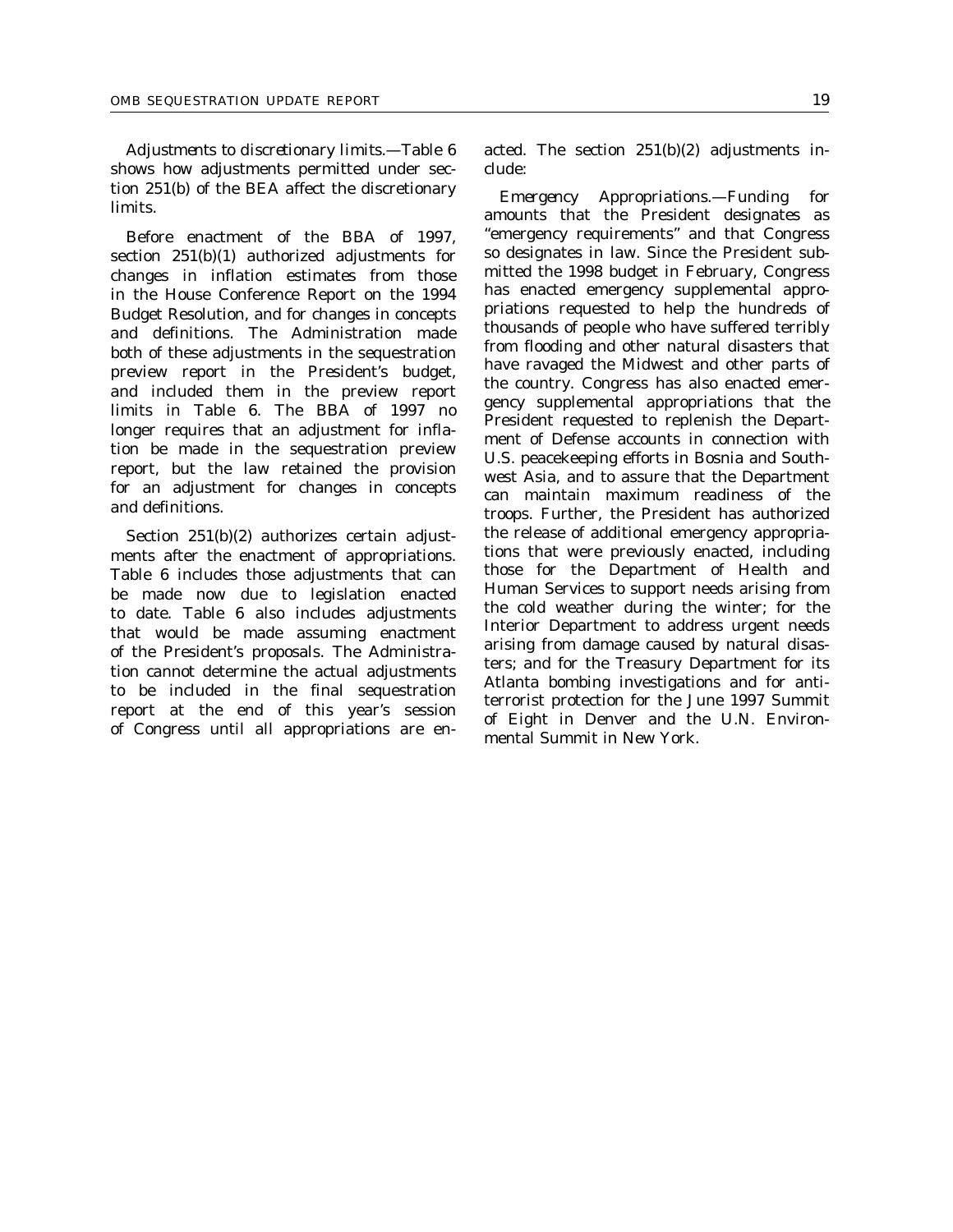# **Table 6. UPDATE REPORT ADJUSTMENTS TO DISCRETIONARY SPENDING LIMITS**

|                                                                                                                                                                                                                                                                                                                                                                                                                                                                                                   |           | 1997    | 1998     | 1999                    | 2000  | 2001                                    | 2002 |
|---------------------------------------------------------------------------------------------------------------------------------------------------------------------------------------------------------------------------------------------------------------------------------------------------------------------------------------------------------------------------------------------------------------------------------------------------------------------------------------------------|-----------|---------|----------|-------------------------|-------|-----------------------------------------|------|
| <b>General Purpose Discretionary</b>                                                                                                                                                                                                                                                                                                                                                                                                                                                              |           |         |          |                         |       |                                         |      |
|                                                                                                                                                                                                                                                                                                                                                                                                                                                                                                   |           |         |          |                         |       |                                         |      |
|                                                                                                                                                                                                                                                                                                                                                                                                                                                                                                   | BA        | 527,036 | 528,280  | N/A                     | N/A   | N/A                                     | N/A  |
|                                                                                                                                                                                                                                                                                                                                                                                                                                                                                                   | OL        | 547,060 | 541,501  | N/A                     | N/A   | N/A                                     | N/A  |
| Changes Required to Set Discretionary Limits Equal to                                                                                                                                                                                                                                                                                                                                                                                                                                             |           |         |          |                         |       |                                         |      |
|                                                                                                                                                                                                                                                                                                                                                                                                                                                                                                   | BA        | N/A     | $-6,923$ | N/A                     | N/A   | N/A                                     | N/A  |
|                                                                                                                                                                                                                                                                                                                                                                                                                                                                                                   | OL        | N/A     | 8,175    | N/A                     | N/A   | N/A                                     | N/A  |
| Total General Purpose Discretionary Spending Limits                                                                                                                                                                                                                                                                                                                                                                                                                                               |           |         |          |                         |       |                                         |      |
|                                                                                                                                                                                                                                                                                                                                                                                                                                                                                                   | BA        | 527,036 |          | 521,357 527,199 532,693 |       | N/A                                     | N/A  |
|                                                                                                                                                                                                                                                                                                                                                                                                                                                                                                   | OL        | 547,060 |          | 549,676 554,368 558,711 |       | N/A                                     | N/A  |
| <b>Violent Crime Reduction</b>                                                                                                                                                                                                                                                                                                                                                                                                                                                                    |           |         |          |                         |       |                                         |      |
|                                                                                                                                                                                                                                                                                                                                                                                                                                                                                                   |           |         |          |                         |       |                                         |      |
|                                                                                                                                                                                                                                                                                                                                                                                                                                                                                                   | BA        | 5,000   | 5,500    | N/A                     | N/A   | N/A                                     | N/A  |
|                                                                                                                                                                                                                                                                                                                                                                                                                                                                                                   | 0L        | 3,936   | 4,904    | N/A                     | N/A   | N/A                                     | N/A  |
| Changes Required to Set Violent Crime Reduction Spend-                                                                                                                                                                                                                                                                                                                                                                                                                                            |           |         |          |                         |       |                                         |      |
| ing Limits Equal to the Balanced Budget Act of 1997                                                                                                                                                                                                                                                                                                                                                                                                                                               | BA        |         | N/A      | N/A                     | N/A   | N/A                                     | N/A  |
|                                                                                                                                                                                                                                                                                                                                                                                                                                                                                                   | OL        | N/A     | $-1,312$ | N/A                     | N/A   | N/A                                     | N/A  |
| Total Violent Crime Reduction Discretionary Spending                                                                                                                                                                                                                                                                                                                                                                                                                                              |           |         |          |                         |       |                                         |      |
| Limits Included in the Balanced Budget Act <sup>1</sup>                                                                                                                                                                                                                                                                                                                                                                                                                                           | BA        | 5,000   | 5,500    | 5,800                   | 4,500 | N/A                                     | N/A  |
|                                                                                                                                                                                                                                                                                                                                                                                                                                                                                                   | <b>OL</b> | 3,936   | 3,592    | 4,953                   | 5,554 | N/A                                     | N/A  |
| <b>Total Discretionary</b>                                                                                                                                                                                                                                                                                                                                                                                                                                                                        |           |         |          |                         |       |                                         |      |
|                                                                                                                                                                                                                                                                                                                                                                                                                                                                                                   |           |         |          |                         |       |                                         |      |
|                                                                                                                                                                                                                                                                                                                                                                                                                                                                                                   | BA        | 532,036 |          |                         |       | 526,857 532,999 537,193 542,032 551,074 |      |
|                                                                                                                                                                                                                                                                                                                                                                                                                                                                                                   | <b>OL</b> | 550,996 |          |                         |       | 553,268 559,321 564,265 564,396 560,799 |      |
| <b>Adjustments for the Update Report:</b>                                                                                                                                                                                                                                                                                                                                                                                                                                                         |           |         |          |                         |       |                                         |      |
| <b>Defense Discretionary</b>                                                                                                                                                                                                                                                                                                                                                                                                                                                                      |           |         |          |                         |       |                                         |      |
|                                                                                                                                                                                                                                                                                                                                                                                                                                                                                                   | BA        |         |          |                         |       |                                         |      |
|                                                                                                                                                                                                                                                                                                                                                                                                                                                                                                   | OL        | 1,464   | 301      | 48                      | 16    |                                         | 7    |
| <b>Non-Defense Discretionary, Excluding Violent Crime Reduction</b>                                                                                                                                                                                                                                                                                                                                                                                                                               |           |         |          |                         |       |                                         |      |
|                                                                                                                                                                                                                                                                                                                                                                                                                                                                                                   | BA        | 5,588   |          |                         |       |                                         |      |
|                                                                                                                                                                                                                                                                                                                                                                                                                                                                                                   | OL        | 1,000   | 2,284    | 1,701                   | 743   | 99                                      | 13   |
|                                                                                                                                                                                                                                                                                                                                                                                                                                                                                                   | BA        |         |          |                         |       |                                         |      |
| Total General Purpose Discretionary Spending Limits,<br>Total Violent Crime Reduction Discretionary Spending<br>Total Discretionary Spending Included in the<br>Emergency Supplemental Appropriations (P.L. 105-18)<br>Emergency Supplemental Appropriations (P.L. 105–18)<br>Contingent Emergency Appropriations Released<br>Excluding Violent Crime Reduction Limits for the<br>No Adjustments.<br>No further adjustments anticipated.<br>Social Security Administration: Continuing Disability | OL        | 235     | 21       |                         |       |                                         |      |
| Subtotal, Adjustments to Non-Defense Discretionary,                                                                                                                                                                                                                                                                                                                                                                                                                                               |           |         |          |                         |       |                                         |      |
|                                                                                                                                                                                                                                                                                                                                                                                                                                                                                                   |           |         |          |                         |       |                                         |      |
|                                                                                                                                                                                                                                                                                                                                                                                                                                                                                                   | BA        | 5,853   |          |                         |       |                                         |      |
|                                                                                                                                                                                                                                                                                                                                                                                                                                                                                                   | <b>OL</b> | 1,235   | 2,305    | 1,710                   | 743   | 99                                      | 13   |
| <b>Violent Crime Reduction</b>                                                                                                                                                                                                                                                                                                                                                                                                                                                                    |           |         |          |                         |       |                                         |      |
|                                                                                                                                                                                                                                                                                                                                                                                                                                                                                                   |           |         |          |                         |       |                                         |      |
| Subtotal, Adjustments for the Update Report                                                                                                                                                                                                                                                                                                                                                                                                                                                       | BA        | 7,699   |          |                         |       |                                         |      |
|                                                                                                                                                                                                                                                                                                                                                                                                                                                                                                   | OL        | 2,699   | 2,606    | 1,758                   | 759   | 106                                     | 13   |
| Potential Further Adjustments for the End-Of-Session Sequestration Report:                                                                                                                                                                                                                                                                                                                                                                                                                        |           |         |          |                         |       |                                         |      |
| <b>Defense Discretionary</b>                                                                                                                                                                                                                                                                                                                                                                                                                                                                      |           |         |          |                         |       |                                         |      |
|                                                                                                                                                                                                                                                                                                                                                                                                                                                                                                   |           |         |          |                         |       |                                         |      |
| <b>Non-Defense Discretionary, Excluding Violent Crime Reduction</b>                                                                                                                                                                                                                                                                                                                                                                                                                               |           |         |          |                         |       |                                         |      |
|                                                                                                                                                                                                                                                                                                                                                                                                                                                                                                   |           |         |          |                         |       |                                         |      |
|                                                                                                                                                                                                                                                                                                                                                                                                                                                                                                   | BA        | .       | 290      | 355                     | 520   | 520                                     | 520  |
|                                                                                                                                                                                                                                                                                                                                                                                                                                                                                                   | 0L        | .       | 267      | 350                     | 507   | 520                                     | 520  |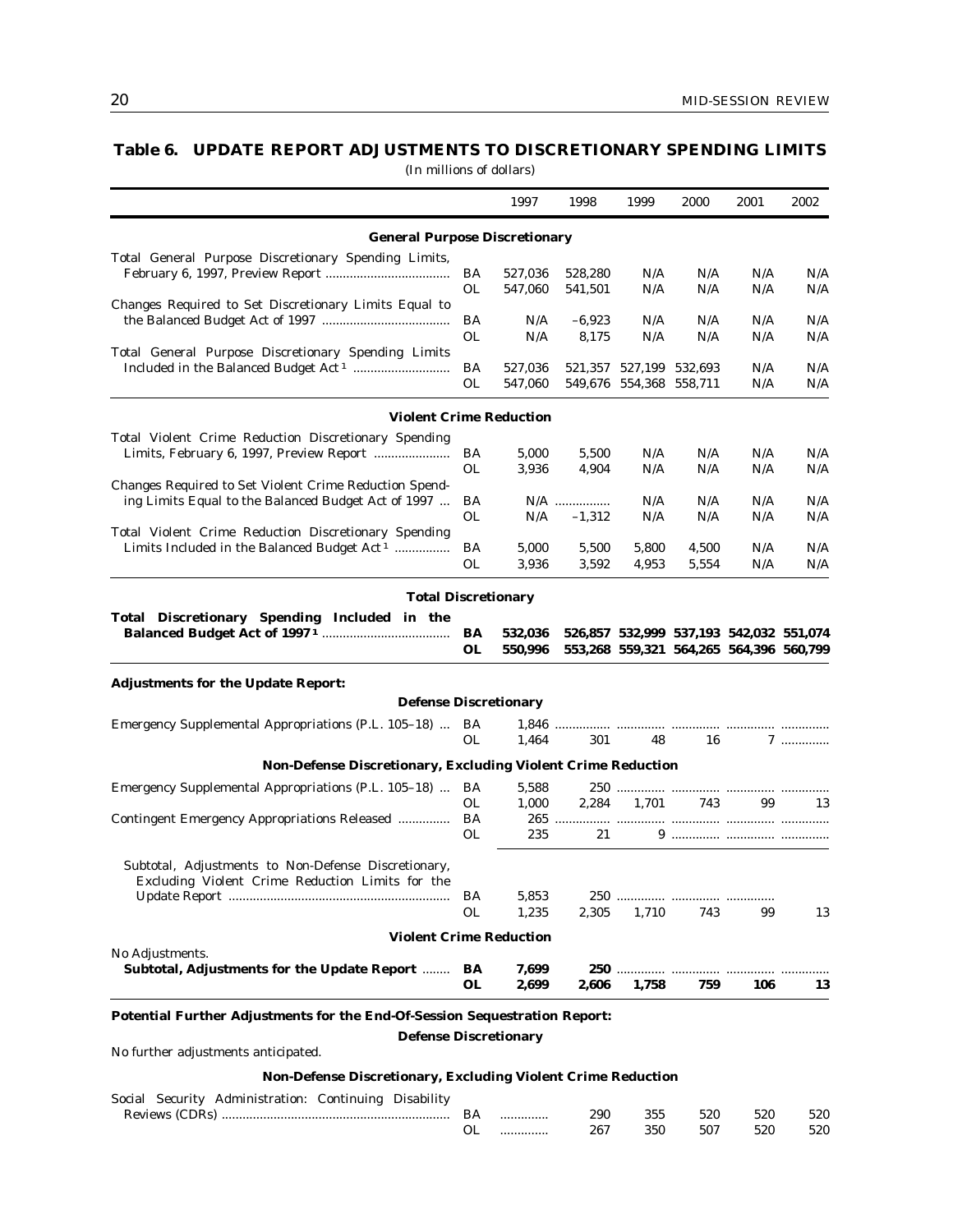## **Table 6. UPDATE REPORT ADJUSTMENTS TO DISCRETIONARY SPENDING LIMITS—Continued**

(In millions of dollars)

|                                                                                                                                                               |                        | 1997               | 1998              | 1999              | 2000                                                                               | 2001              | 2002              |
|---------------------------------------------------------------------------------------------------------------------------------------------------------------|------------------------|--------------------|-------------------|-------------------|------------------------------------------------------------------------------------|-------------------|-------------------|
| International Monetary Fund: New Arrangements to                                                                                                              | BA<br>OL.              | .                  |                   |                   |                                                                                    |                   |                   |
| United Nations and Multilateral Development Bank                                                                                                              | BA                     | .                  | 415               | 1,227             |                                                                                    |                   |                   |
| Earned Income Tax Credit (EITC) Compliance Initiative                                                                                                         | <b>OL</b><br>BA<br>OL. | .<br>.<br>.        | 120<br>138<br>131 | 969<br>143<br>143 | 98<br>144<br>144                                                                   | 117<br>145<br>145 | 139<br>146<br>146 |
| Subtotal, Adjustments to Non-Defense Discretionary,<br><b>Excluding Violent Crime Reduction, Spending Limits</b><br>for the End-of-Session Report (Estimated) | BA                     | .                  | 4.364             | 1.725             | 906                                                                                | 665               | 666               |
|                                                                                                                                                               | <b>OL</b>              | .                  | 518               | 1,462             | 749                                                                                | 782               | 805               |
| <b>Violent Crime Reduction</b>                                                                                                                                |                        |                    |                   |                   |                                                                                    |                   |                   |
|                                                                                                                                                               | <b>OL</b>              | .                  |                   |                   |                                                                                    |                   |                   |
| Subtotal, Adjustments to Violent Crime Reduction<br>Spending Limits for the End-of-Session Report                                                             | BA<br><b>OL</b>        |                    |                   |                   |                                                                                    |                   |                   |
| <b>Total Discretionary</b>                                                                                                                                    |                        |                    |                   |                   |                                                                                    |                   |                   |
| <b>Total Discretionary Spending Limits for the Update</b>                                                                                                     | BA<br><b>OL</b>        | 539,735<br>553,695 |                   |                   | 527,107 532,999 537,193 542,032 551,074<br>555,874 561,079 565,024 564,502 560,812 |                   |                   |
| Total Discretionary Spending Limits for the End-of-<br>Session Sequestration Report (Estimated)                                                               | BA<br><b>OL</b>        | 539,735<br>553,695 |                   |                   | 531,471 534,724 538,099 542,697 551,740<br>557,635 562,541 565,773 565,284 561,617 |                   |                   |

Note: Detail may not add to total due to rounding.

1FY 1998 Discretionary Spending included in the Balanced Budget Act of 1997 (BBA) would be allocated as follows: Non-Defense Discretionary, Excluding Violent Crime Reduction: \$252,357 million in budget authority and \$282,853 million in outlays; Violent Crime Reduction: \$5,500 million in budget authority and \$3,592 million in outlays; and Defense Discretionary: \$269,000 million in budget authority and \$266,823 million in outlays. Consistent with the BBA, FY 1999 Discretionary Spending Limits would be divided into the following categories: Defense Discretionary; Non-Defense Discretionary; Excluding Violent Crime Reduction; and Violent Crime Reduction. FY 2000 Discretionary Spending Limits would be divided between Discretionary, Excluding Violent Crime Reduction, and Violent Crime Reduction. FYs 2001 and 2002 Discretionary Spending Limits would be for Total Discretionary Spending.

*Continuing Disability Reviews.*—Funding for additional continuing disability reviews (CDRs) under the heading, ''Limitation on Administrative Expenses'' for the Social Security Administration. The law limits adjustments to the budget authority and outlay estimates authorized in P.L. 105–33, the Balanced Budget Act of 1997. CDRs are conducted to verify that recipients of Social Security disability insurance benefits and Supplemental Security Income benefits for persons with disabilities are still disabled.

*Allowance for International Monetary Fund (IMF).*—Funding for an increase in the United States quota as part of the IMF Eleventh General Review of Quotas. This allowance also covers any increase in the maximum amount available to the Secretary of the Treasury pursuant to section 17 of the Bretton Woods Agreement Act, which provides for loans to the IMF for emergency purposes under an international agreement, the New Arrangements to Borrow (NAB).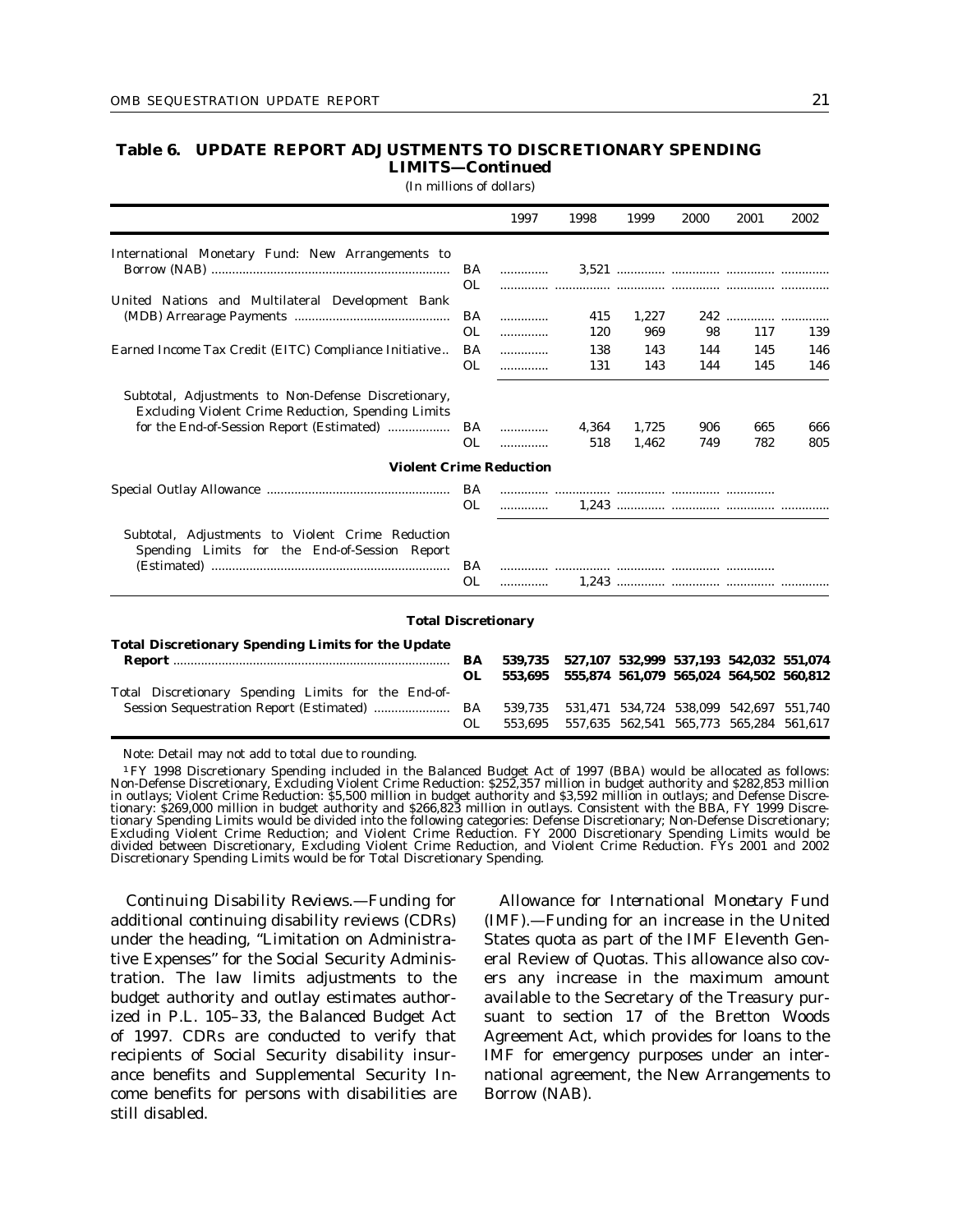*Allowance for International Arrearages funding.*—Funding for arrearages for international organizations, international peacekeeping, and multilateral development banks. The amount of the cap adjustment is limited to \$1.884 billion for 1998 through 2000 in P.L. 105–33.

*Earned Income Tax Credit (EITC) Compliance Initiative.*—Funding for EITC compliance initiatives, including the detection and enforcement of EITC eligibility in order to reduce EITC overclaims. Adjustments are limited to the budget authority and outlay estimates authorized in P.L. 105–33.

*Special Outlay Allowance.*—An allowance, included in the BBA, to cover technical scoring differences that result when OMB scoring exceeds CBO scoring. If, in any fiscal year, outlays for a discretionary spending category exceed the spending limit for the category, but new budget authority does not exceed the limit for that category, the special outlay allowance may be used. The outlay adjustment is the amount of the excess spending over the limit. The adjustment cannot exceed 0.5 percent of the sum of the adjusted discretionary spending limits on outlays for that fiscal year. Based on preliminary estimates, the use of about \$1.2 billion of the \$2.8 billion special outlay allowance available for 1998 would be necessary to avoid a sequester in the Violent Crime Reduction category.

*Status of 1997 discretionary appropriations.*—Table 7 summarizes the status of enacted 1997 discretionary appropriations, relative to the discretionary caps. Enacted budget authority and outlays are within the caps.

*Status of 1998 discretionary appropriations.*—Table 8 shows preliminary OMB scoring of the latest House and Senate action for 1998 appropriations bills. For both House and Senate action to date, budget authority exceeds the limit set for violent crime reduction spending by \$1 million. If the bills containing violent crime reduction funding were enacted as they are now scored, they would trigger a sequester of budget authority. Non-defense discretionary spending is within the budget authority and outlay limits set in the BBA for both House and Senate action to date.

### **Table 7. STATUS OF 1997 DISCRETIONARY APPROPRIATIONS**

|                                                  | BA        | Outlays   |  |  |  |  |  |  |  |
|--------------------------------------------------|-----------|-----------|--|--|--|--|--|--|--|
| <b>GENERAL PURPOSE DISCRETIONARY</b>             |           |           |  |  |  |  |  |  |  |
| Adjusted discretionary spending limits           | 534,735   | 549.759   |  |  |  |  |  |  |  |
|                                                  | 498.447   | 537,081   |  |  |  |  |  |  |  |
| <b>VIOLENT CRIME REDUCTION</b>                   |           |           |  |  |  |  |  |  |  |
| Adjusted discretionary spending limits           | 5,000     | 3.936     |  |  |  |  |  |  |  |
|                                                  | 4.683     | 3.697     |  |  |  |  |  |  |  |
| <b>TOTAL DISCRETIONARY</b>                       |           |           |  |  |  |  |  |  |  |
| Adjusted discretionary spending limits           | 539.735   | 553.695   |  |  |  |  |  |  |  |
|                                                  | 503.130   | 540.778   |  |  |  |  |  |  |  |
| Appropriations over/under( $-$ ) spending limits | $-36.605$ | $-12.917$ |  |  |  |  |  |  |  |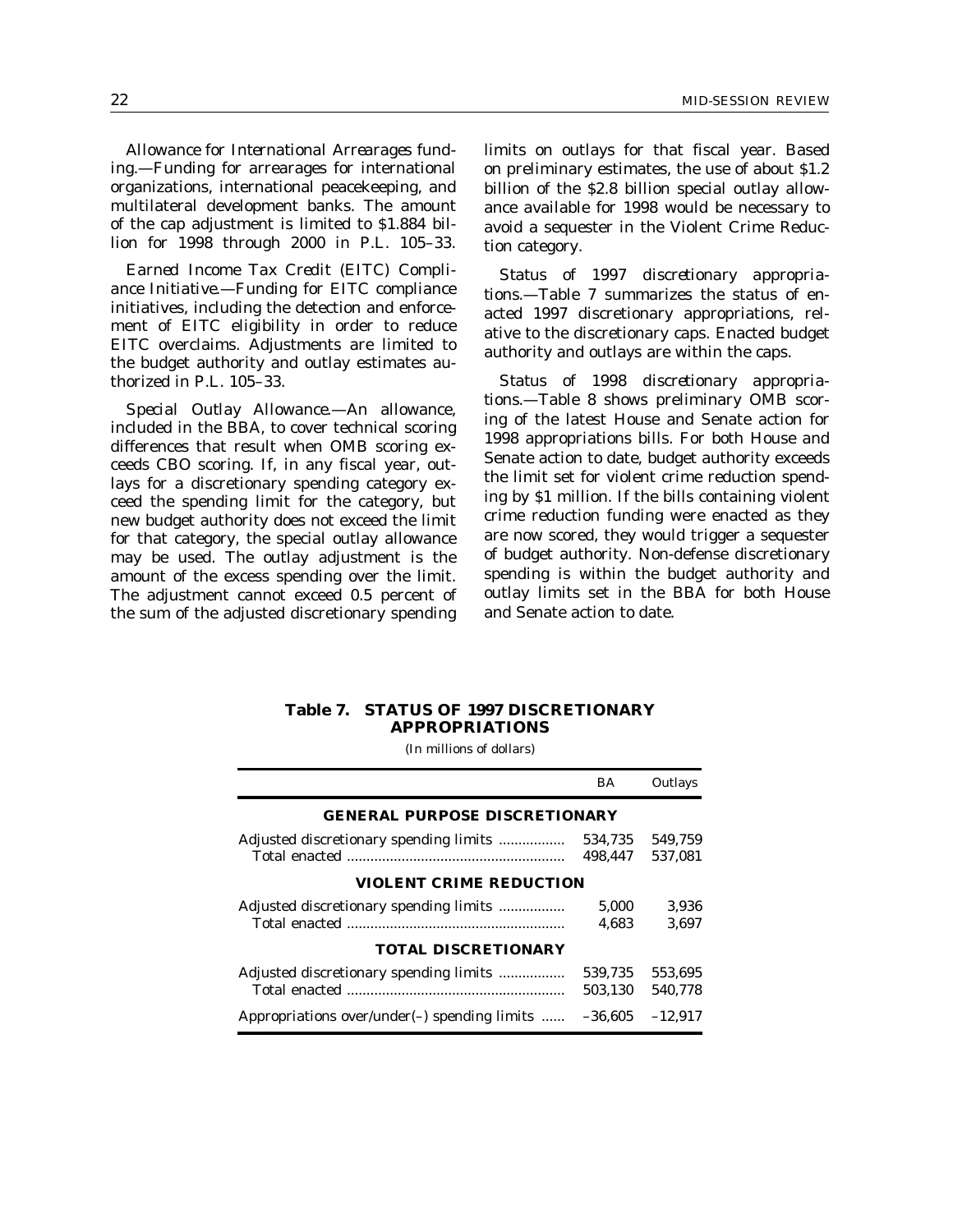# **Table 8. SUMMARY OF 1998 APPROPRIATIONS ACTION**

|                                                                |         | House                |                |           | Senate   |                |
|----------------------------------------------------------------|---------|----------------------|----------------|-----------|----------|----------------|
|                                                                | BA      | Outlays              |                | <b>BA</b> | Outlays  |                |
| <b>DEFENSE DISCRETIONARY</b>                                   |         |                      |                |           |          |                |
|                                                                | 272     | 290                  | C              | 333       | 349      | F              |
|                                                                | 248.102 | 241.207              | F              | 246.987   | 240,979  | F              |
|                                                                | 10,993  | 10,871               | F              | 11,803    | 11,242   | F              |
|                                                                | 9,183   | 9,523                | F              | 9,188     | 9,591    | F              |
|                                                                | 300     | 299                  | F              | .         | 59       | $\mathbf F$    |
|                                                                | 128     | 127                  | $\mathbf F$    | 128       | 127      | $\mathbf{F}$   |
| 1998 effects of 1997 emergency supplemental appropriations and |         |                      |                |           |          |                |
|                                                                |         | 301                  |                | .         | 301      |                |
|                                                                | 268,978 | 262,618              |                | 268.439   | 262,648  |                |
| Estimated End-of-Session Defense Discretionary Limits          | 269,000 | 267,124              |                | 269,000   | 267,124  |                |
| CONGRESSIONAL ACTION OVER/UNDER(-) LIMITS                      | $-22$   | $-4,506$             |                | $-561$    | $-4,476$ |                |
| NON-DEFENSE DISCRETIONARY, EXCLUDING VIOLENT CRIME REDUCTION   |         |                      |                |           |          |                |
|                                                                | 13,490  | 13,707               | $\mathbf{F}$   | 13,643    | 13,814 F |                |
|                                                                | 25,714  | $25.527 \text{ C}^2$ |                | 25.577    | 25.428   | $\rm{F}$ 2     |
|                                                                | 27      | 24                   | $\mathbf F$    | .         | .        | $_{\rm F}$     |
|                                                                | N/A     | N/A                  |                | N/A       | N/A      |                |
|                                                                | 8,993   | 8,758                | F              | 8,951     | 8,860    | F              |
|                                                                | 12,267  | 13,029               | C              | 16,816    | 13,083   | F <sup>3</sup> |
|                                                                | 12,939  | 13,337               | F              | 13,695    | 13,643   | C              |
|                                                                | 79,930  | 75,810               | $\mathsf{C}^4$ | 79.613    | 75,765   | C <sup>4</sup> |
|                                                                | 2.227   | 2,245                | $_{\rm F}$     | 2.287     | 2.297    | F              |

|                                                                                                                           | 2.227    | 2.245 $F$ | 2.287    | $2,297$ F |  |
|---------------------------------------------------------------------------------------------------------------------------|----------|-----------|----------|-----------|--|
|                                                                                                                           | 12.217   | 36.360 F  | 12.154   | 36,363 F  |  |
| Treasury, Postal Service and General Government                                                                           | 12.419   | 12.134 C  | 12.479   | 12,222 F  |  |
|                                                                                                                           | 69.621   | 80.388 F  | 68.540   | 79.312 F  |  |
| 1998 effects of 1997 emergency supplemental appropriations and                                                            | 250      | 2.305     | 250      | 2.305     |  |
| Total Non-Defense Discretionary, Excluding Violent Crime<br>Estimated End-of-Session Non-Defense Discretionary, Excluding | 250.094  | 283.624   | 254.005  | 283.092   |  |
|                                                                                                                           | 256.971  | 285.676   | 256.971  | 285.676   |  |
| CONGRESSIONAL ACTION OVER/UNDER(-) LIMITS                                                                                 | $-6.877$ | $-2.052$  | $-2.966$ | $-2.584$  |  |

| <b>VIOLENT CRIME REDUCTION</b>                          |       |         |       |         |  |
|---------------------------------------------------------|-------|---------|-------|---------|--|
|                                                         | 5.260 | 4,643 C | 5.226 | 4.648 F |  |
|                                                         | 144   | 76 C    | 144   | 78 C    |  |
| Treasury, Postal Service and General Government         | 97    | 91 C    | 131   | $109$ F |  |
| Estimated End-of-Session Violent Crime Reduction Limits | 5.501 | 4.810   | 5.501 | 4.835   |  |
|                                                         | 5.500 | 3.592   | 5.500 | 3.592   |  |
| CONGRESSIONAL ACTION OVER/UNDER(-) LIMITS (Exclud-      | 1     | 1.218   |       | 1.243   |  |
|                                                         |       | 1.218   |       | 1.243   |  |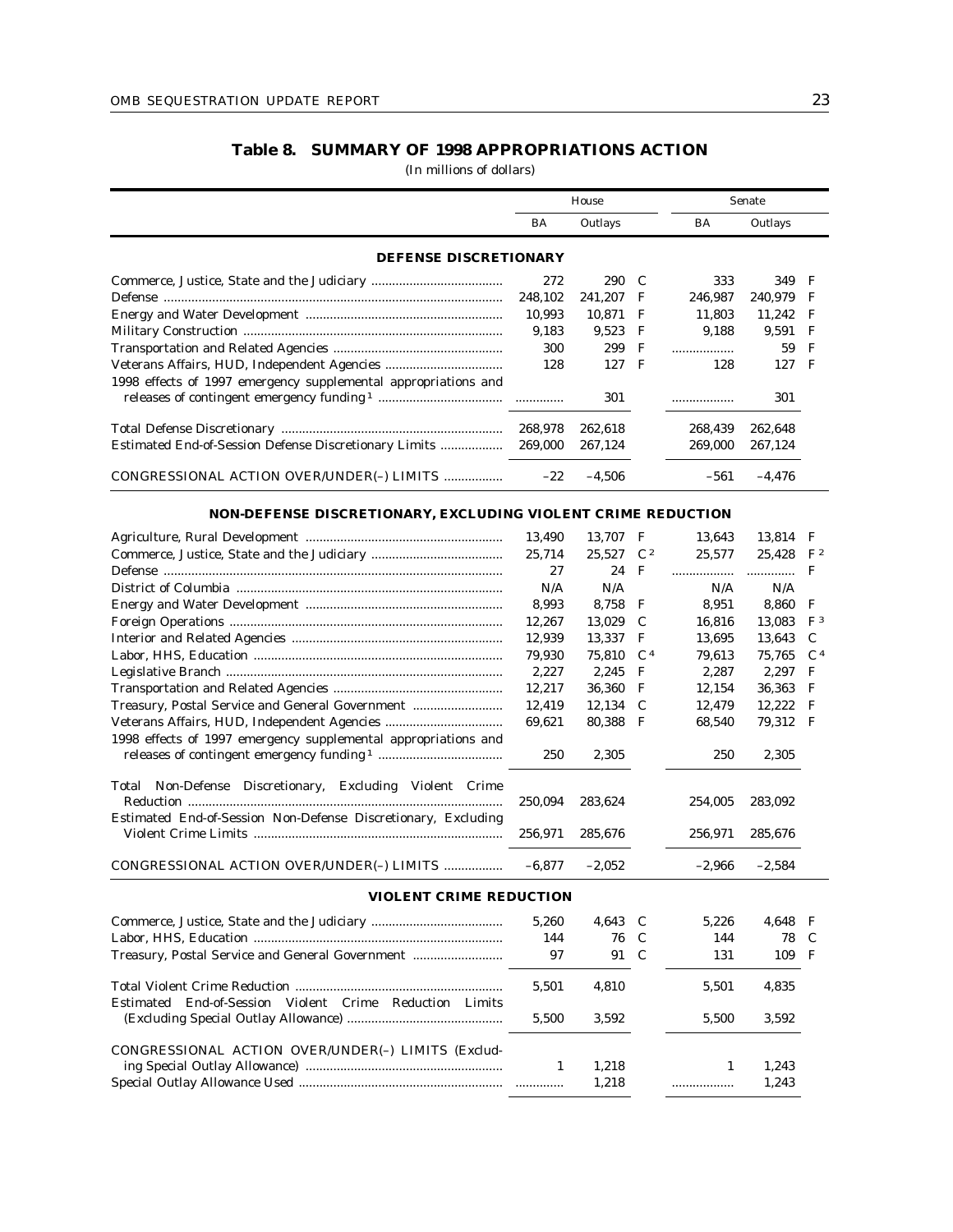# **Table 8. SUMMARY OF 1998 APPROPRIATIONS ACTION—Continued**

(In millions of dollars)

|                                                            |           | House    |       | <b>Senate</b> |
|------------------------------------------------------------|-----------|----------|-------|---------------|
|                                                            | <b>BA</b> | Outlays  | BA    | Outlays       |
| Estimated End-of-Session Violent Crime Reduction<br>Limits | 5.500     | 4.835    | 5.500 | 4.835         |
| CONGRESSIONAL ACTION OVER/UNDER(-) LIMITS (Including       |           | $\Omega$ |       |               |

Key:  $N/A = No$  Action to Date;  $C = Bill$  Reported Out by Committee;  $F = Bill$  Passed by House or by Senate

1 Budget authority and outlays from emergency appropriations enacted or released since the February Budget would be included in OMB's final scoring of individual appropriations bills as follows:

|                                             | BA  | Outlays |
|---------------------------------------------|-----|---------|
| Defense Discretionary:                      |     |         |
|                                             |     | 301     |
| <b>Non-Defense Discretionary:</b>           |     | 301     |
|                                             |     | 130     |
| Commerce, Justice, State and the Judiciary  |     | 32      |
|                                             |     | 229     |
|                                             |     | 152     |
|                                             |     | 349     |
|                                             |     |         |
| Veterans Affairs, HUD, Independent Agencies | 250 | 1,412   |
| Total, Non-Defense Discretionary            | 250 | 2.305   |
|                                             | 250 | 2.606   |

2 Estimates include funding of \$100 million in BA and \$100 million in outlays for international arrearage payments.

3 Estimates include funding of \$315 million in BA and \$20 million in outlays for international arrearage payments, and \$3,521 million in BA for International Monetary Fund New Arrangements to Borrow.

4 Estimates include funding of \$245 million in BA and \$232 million in outlays for funding for Continuing Disability Reviews (CDRs).

*Comparison of OMB and CBO discretionary limits.*—Section 254(d)(5) of the BEA requires that this report explain the differences between OMB and CBO estimates for discretionary spending limits. Table 9 compares

OMB and CBO limits for 1997 through 2002. CBO uses the discretionary limits from OMB's preview report as a starting point for adjustments in its sequestration update report.

### **Table 9. COMPARISON OF OMB AND CBO DISCRETIONARY SPENDING LIMITS**

|                           | 1997 | 1998                               | 1999    | 2000 | 2001 | 2002 |
|---------------------------|------|------------------------------------|---------|------|------|------|
|                           |      | Defense Discretionary <sup>1</sup> |         |      |      |      |
| CBO Update Report limits: |      |                                    |         |      |      |      |
|                           | N/A  | 269.000                            | 271.500 | N/A  | N/A  | N/A  |
|                           | N/A  | 267.958                            | 266.742 | N/A  | N/A  | N/A  |
| OMB Update Report limits: |      |                                    |         |      |      |      |
|                           | N/A  | 269.000                            | 271.500 | N/A  | N/A  | N/A  |
|                           | N/A  | 267.124                            | 266.566 | N/A  | N/A  | N/A  |
| OMB less CBO:             |      |                                    |         |      |      |      |
|                           | N/A  |                                    |         | N/A  | N/A  | N/A  |
|                           | N/A  | -834                               | $-176$  | N/A  | N/A  | N/A  |
|                           |      |                                    |         |      |      |      |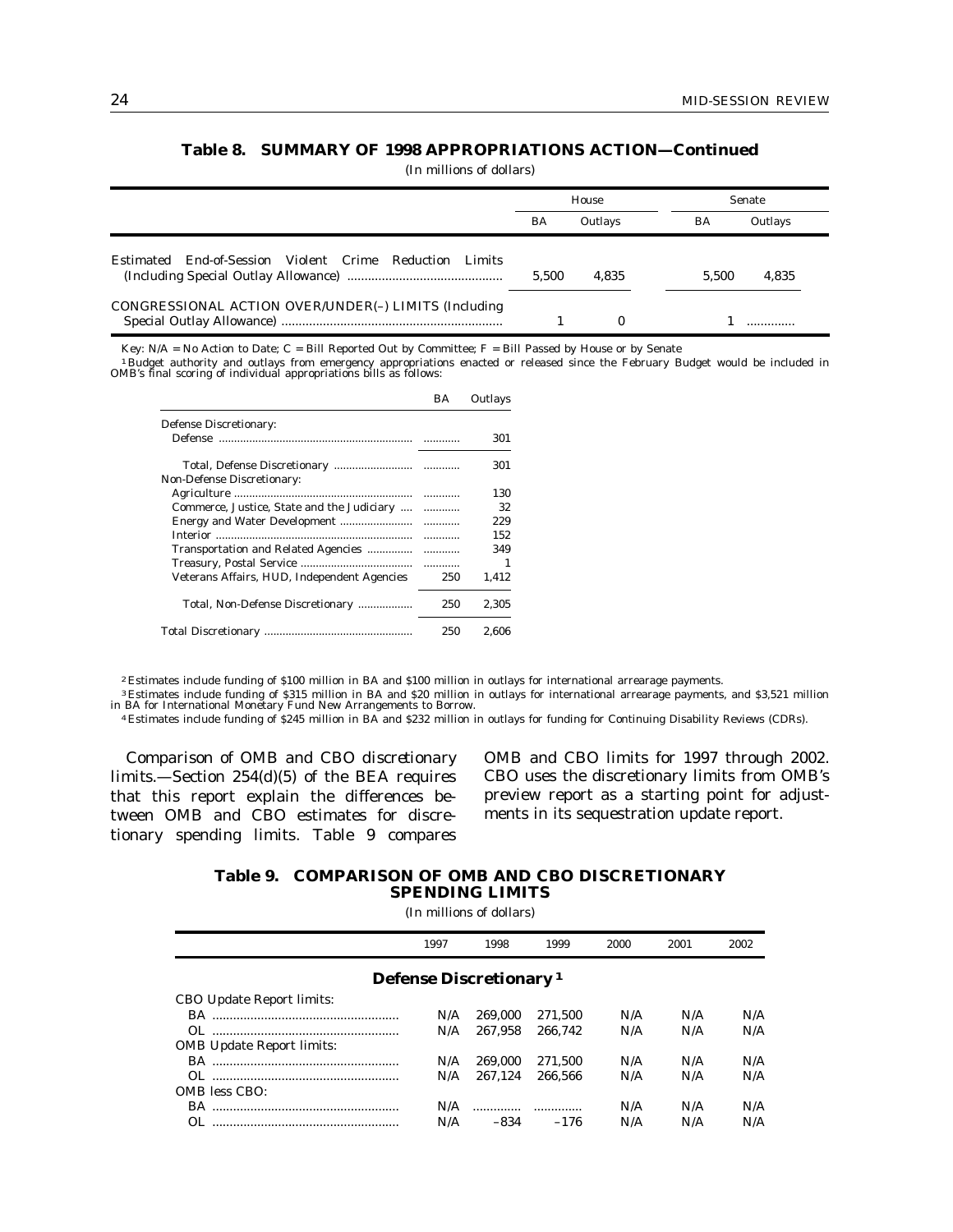## **Table 9. COMPARISON OF OMB AND CBO DISCRETIONARY SPENDING LIMITS—Continued**

(In millions of dollars)

|                                                                           | 1997                                | 1998       | 1999       | 2000    | 2001       | 2002               |
|---------------------------------------------------------------------------|-------------------------------------|------------|------------|---------|------------|--------------------|
| Non-Defense Discretionary, Excluding Violent Crime Reduction <sup>1</sup> |                                     |            |            |         |            |                    |
| CBO Update Report limits:                                                 |                                     |            |            |         |            |                    |
|                                                                           | N/A                                 | 252,623    | 255,699    | N/A     | N/A        | N/A                |
|                                                                           | N/A                                 | 284,038    | 289,365    | N/A     | N/A        | N/A                |
| <b>OMB</b> Update Report limits:                                          |                                     |            |            |         |            |                    |
|                                                                           | N/A                                 | 252,607    | 255,699    | N/A     | N/A        | N/A                |
|                                                                           | N/A                                 | 285,158    | 289,560    | N/A     | N/A        | N/A                |
| OMB less CBO:                                                             |                                     |            |            |         |            |                    |
|                                                                           | N/A                                 | -16        |            | N/A     | N/A        | N/A                |
|                                                                           | N/A                                 | 1,120      | 195        | N/A     | N/A        | N/A                |
| <b>Violent Crime Reduction Discretionary<sup>2</sup></b>                  |                                     |            |            |         |            |                    |
| CBO Update Report limits:                                                 |                                     |            |            |         |            |                    |
|                                                                           | 5,000                               | 5,500      | 5,800      | 4,500   | N/A        | N/A                |
|                                                                           | 3,936                               | 3,592      | 4,953      | 5,554   | N/A        | N/A                |
| <b>OMB Update Report limits:</b>                                          |                                     |            |            |         |            |                    |
|                                                                           | 5,000                               | 5,500      | 5,800      | 4,500   | N/A        | N/A                |
|                                                                           | 3,936                               | 3,592      | 4,953      | 5,554   | N/A        | N/A                |
| OMB less CBO:                                                             |                                     |            |            |         |            |                    |
| OL …………………………………………………                                                    | <br>.                               |            |            | .       | N/A<br>N/A | N/A<br>N/A         |
|                                                                           |                                     |            |            |         |            |                    |
| <b>General Purpose Discretionary</b>                                      |                                     |            |            |         |            |                    |
| CBO Update Report limits:                                                 |                                     |            |            |         |            |                    |
|                                                                           | 534,765                             | N/A        | N/A        | N/A     | N/A        | N/A                |
|                                                                           | 548,004                             | N/A        | N/A        | N/A     | N/A        | N/A                |
| <b>OMB</b> Update Report limits:                                          |                                     |            |            |         |            |                    |
|                                                                           | 534,735                             | N/A        | N/A        | N/A     | N/A        | N/A                |
|                                                                           | 549.759                             | N/A        | N/A        | N/A     | N/A        | N/A                |
| OMB less CBO:                                                             |                                     | N/A        | N/A        | N/A     | N/A        | N/A                |
|                                                                           | -30<br>1,755                        | N/A        | N/A        | N/A     | N/A        | N/A                |
|                                                                           |                                     |            |            |         |            |                    |
|                                                                           | Total Discretionary <sup>1, 2</sup> |            |            |         |            |                    |
| CBO Update Report limits:                                                 |                                     |            |            |         |            |                    |
|                                                                           | N/A                                 | N/A        | N/A        | 532,693 | 542,032    | 551,074            |
|                                                                           | N/A                                 | N/A        | N/A        | 560,018 | 565,339    | 561,326            |
| <b>OMB Update Report limits:</b>                                          |                                     |            |            |         |            |                    |
|                                                                           | N/A<br>N/A                          | N/A<br>N/A | N/A<br>N/A | 532,693 | 542,032    | 551,074<br>560,812 |
| OMB less CBO:                                                             |                                     |            |            | 559,470 | 564,502    |                    |
|                                                                           | N/A                                 | N/A        | N/A        | .       |            |                    |
|                                                                           | N/A                                 | N/A        | N/A        | $-548$  | $-837$     | $-514$             |
| <b>Discretionary Spending Limits</b>                                      |                                     |            |            |         |            |                    |
| <b>CBO Update Report limits:</b>                                          |                                     |            |            |         |            |                    |
| BA …………………………………………………                                                    | 539,765                             | 527,123    | 532,999    | 537,193 | 542,032    | 551,074            |
|                                                                           | 551,940                             | 555,588    | 561,060    | 565,572 | 565,339    | 561,326            |
| <b>OMB Update Report limits:</b>                                          |                                     |            |            |         |            |                    |
|                                                                           | 539,735                             | 527,107    | 532,999    | 537,193 | 542,032    | 551,074            |
|                                                                           | 553,695                             | 555,874    | 561,079    | 565,024 | 564,502    | 560,812            |
| OMB less CBO:                                                             |                                     |            |            |         |            |                    |
|                                                                           | $-30$                               | -16        | .          |         |            | .                  |
|                                                                           | 1,755                               | 286        | 19         | $-548$  | $-837$     | -514               |
|                                                                           |                                     |            |            |         |            |                    |

<sup>1</sup> Under the Balanced Budget Act of 1977 (BBA), Defense Discretionary Spending and Non-Defense Discretionary Spending (Excluding Violent Crime Reduction Spending) are incorporated into the Total Discretionary category aft

<sup>2</sup> Under the BBA, Violent Crime Reduction Spending is incorporated into the Total Discretionary category after FY 2000.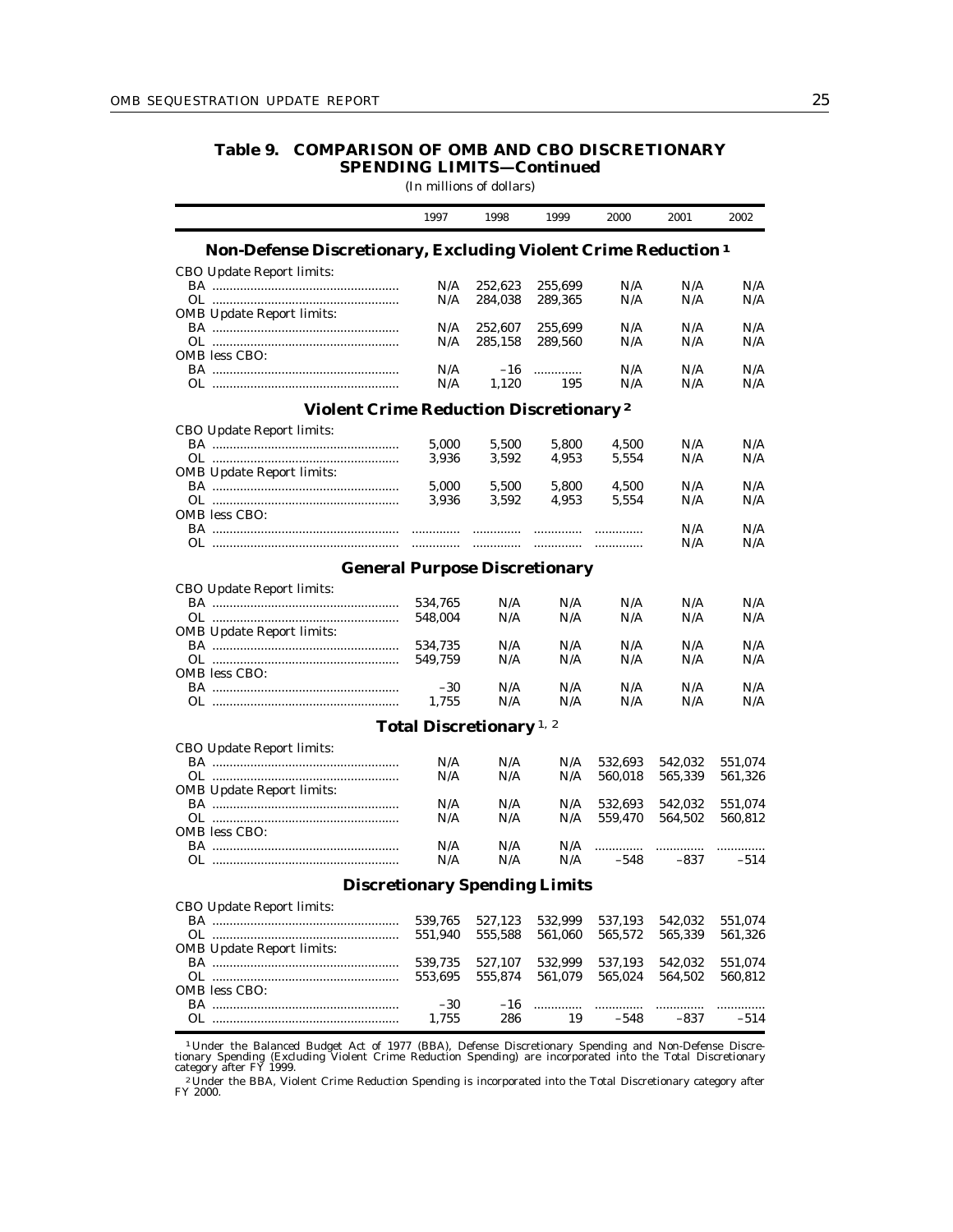OMB and CBO have a slightly different estimate of budget authority for emergency funding enacted since February. For budget authority in 1997, the difference reflects the fact that CBO scores budget authority for contingent emergency appropriations in the fiscal year in which it is appropriated; OMB, by contrast, scores budget authority only for those contingent appropriations officially released by the President and designated by the President as emergency requirements. P.L. 105–18, the FY 1997 Emergency Supplemental Appropriations and Rescissions Act, included a \$30 million contingent emergency appropriation for the National Park Service.

In 1998, the budget authority difference reflects the fact that CBO scored a reappropriation of funds for the U.S. Customs Service that were appropriated as emergency spending in fiscal 1997 in P.L. 105–18. OMB scored the reappropriation as regular discretionary spending because the discretionary spending caps had already been adjusted upward in the 1998 budget.

OMB and CBO also have different estimates of how emergency funding enacted since February will affect outlays. The largest difference is due to different assumptions about the outlays associated with the additional resources that P.L. 105–18 provides for the Federal Emergency Management Agency's Disaster Relief Fund. CBO did not score any outlays in 1998, while OMB scored \$1.3 billion in 1998 for outlays associated with the additional funding provided for 1997. Another large difference is due to different assumptions about the spend-out of Defense Department (DOD) resources provided in P.L. 105–18. CBO scored \$419 million and \$1.135 billion in 1997 and 1998, respectively, for emergency outlays for DOD-military activities, while OMB scored \$1.464 billion and \$301 million for 1997 and 1998, respectively.

### *Pay-as-you-go sequestration report*

Pay-as-you-go enforcement covers all direct spending and receipts legislation. The BEA defines direct spending as entitlement authority, the food stamp program, and budget authority provided by law other than in

appropriations acts. The following are exempt from pay-as-you-go enforcement: Social Security, the Postal Service, legislation specifically designated as an emergency requirement, and legislation fully funding the Federal Government's commitment to protect insured deposits.

The BEA requires that, in total, receipts and direct spending legislation not increase the deficit. If such legislation does increase the deficit, and if the President and Congress do not fully offset it by other legislative savings, the law requires that a sequester of direct spending programs offset the increase.

The BEA requires that, within seven days of the enactment of direct spending or receipts legislation, OMB submit a report to Congress that estimates the resulting change in outlays or receipts for the current year, the budget year, and the following four fiscal years. The estimates, which must rely on the economic and technical assumptions underlying the most recent President's budget, determine whether the pay-as-you-go requirement is met. The pay-as-you-go process requires that OMB maintain a ''scorecard'' that shows the cumulative deficit impact of such legislation.

Table 10 presents OMB estimates of payas-you-go legislation enacted as of August 15, 1997. At the end of this session of Congress, OMB will determine the need for sequestration. Prior to enactment of the reconciliation legislation, this session's enacted pay-as-you-go legislation had, in total, lowered the deficit by \$2.4 billion. The BEA of 1997, however, requires that the balances of the scorecard be reduced to zero. That Act also prohibits including the direct spending and receipts estimates of the Balanced Budget and Taxpayer Relief Acts on the scorecard. Absent this restriction, OMB would reflect these impacts in the scorecard balances, and would include net savings from mandatory programs and receipts of \$74.9 billion from the legislation from 1998 to 2002. Legislation enacted subsequent to the reconciliation bills has had a total deficit impact of less than \$500 thousand per year.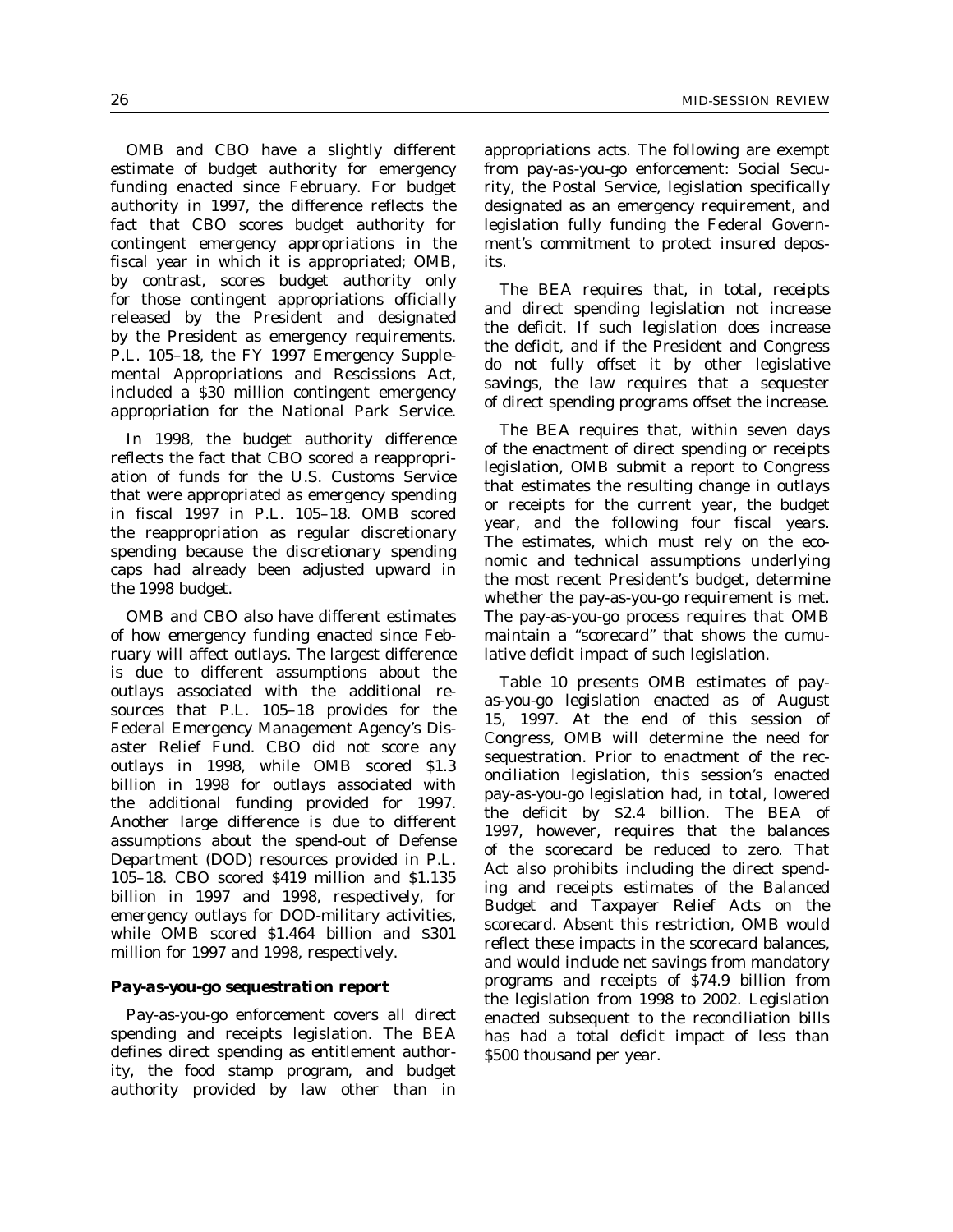| Report     | <b>Act Number</b>        |                                                                                    | Change in the fiscal year baseline deficit |              |              |              |              |              |              |
|------------|--------------------------|------------------------------------------------------------------------------------|--------------------------------------------|--------------|--------------|--------------|--------------|--------------|--------------|
| Number     |                          | <b>Act Title</b>                                                                   | 1997                                       | 1998         | 1999         | 2000         | 2001         | 2002         | 1997-2002    |
|            |                          | Legislation enacted prior to OBRA 1993:                                            |                                            |              |              |              |              |              |              |
| 1 to 158   |                          | Total impact of all bills:                                                         |                                            |              |              |              |              |              |              |
|            |                          |                                                                                    | $\bf{0}$                                   | $\bf{0}$     | $\bf{0}$     | $\bf{0}$     | $\bf{0}$     | $\bf{0}$     | $\bf{0}$     |
|            |                          |                                                                                    | $\Omega$                                   | $\mathbf{0}$ | $\mathbf{0}$ | $\mathbf{0}$ | $\mathbf{0}$ | $\mathbf{0}$ | $\mathbf{0}$ |
|            |                          | Legislation enacted following OBRA 1993 to end of 2nd session, 103rd Congress:     |                                            |              |              |              |              |              |              |
| 159 to 281 |                          | Total impact of post OBRA bills to end of 2nd session :                            |                                            |              |              |              |              |              |              |
|            |                          |                                                                                    | $-357$                                     | $-9$         | 413          | $\Omega$     | 0            | $\bf{0}$     | 47           |
|            |                          |                                                                                    | 591                                        | 869          | 2.190        | $\Omega$     | $\mathbf{0}$ | $\mathbf{0}$ | 3.651        |
|            |                          | Legislation enacted in the 104th Congress:                                         |                                            |              |              |              |              |              |              |
| 282 to 391 |                          | Impact of bills enacted in 104th Congress:                                         |                                            |              |              |              |              |              |              |
|            |                          |                                                                                    | $-5,878$                                   | $-3,458$     | $-6,862$     | $-8,470$     | $-9,266$     | $-11,078$    | $-45,012$    |
|            |                          |                                                                                    | $-2,077$                                   | $-8,734$     | $-11,999$    | $-13,506$    | $-14,343$    | $-16,794$    | $-67,452$    |
|            |                          | Legislation enacted in the 1st session of the 105th Congress:                      |                                            |              |              |              |              |              |              |
| 392        | P.L. 105-2               | Airport and Airway Trust Fund Tax Reinstatement Act of 1997:                       |                                            |              |              |              |              |              |              |
|            | H.R. 668                 |                                                                                    | $-2,406$                                   | $-9$         | $\bf{0}$     | 0            | $\Omega$     | $\bf{0}$     | $-2,415$     |
|            |                          |                                                                                    | $-2,730$                                   | 54           | $\mathbf{0}$ | $\mathbf{0}$ | $\mathbf{0}$ | $\mathbf{0}$ | $-2,676$     |
| 393        | P.L. 105-9               | The Oroville-Tonasket Claims Settlement and Conveyance Act:                        |                                            |              |              |              |              |              |              |
|            | H.R. 412                 |                                                                                    | $\ast$                                     |              | $\ast$       |              | $\ast$       |              |              |
|            |                          |                                                                                    | $\bf{0}$                                   | $\mathbf{0}$ | $\mathbf{0}$ | $\mathbf{0}$ | $\mathbf{0}$ | $\mathbf{0}$ | $\mathbf{0}$ |
| 394        | P.L. 105-14              | Congressional Gold Medal for Frank Sinatra:                                        |                                            |              |              |              |              |              |              |
|            | S. 305                   |                                                                                    | $\bf{0}$                                   | $\bf{0}$     | $\bf{0}$     | $\bf{0}$     | 0            | $\bf{0}$     | $\bf{0}$     |
|            |                          |                                                                                    | $\bf{0}$                                   | $\mathbf{0}$ | $\bf{0}$     | $\mathbf{0}$ | $\bf{0}$     | $\bf{0}$     | $\mathbf{0}$ |
| 395        | P.L. 105-16              | Congressional Gold Medal for Mother Teresa of Calcutta:                            |                                            |              |              |              |              |              |              |
|            | H.R. 1650                |                                                                                    | $\Omega$                                   | $\mathbf{0}$ | $\bf{0}$     | $\mathbf{0}$ | $\bf{0}$     | $\bf{0}$     | $\Omega$     |
|            |                          |                                                                                    | $\Omega$                                   | $\mathbf{0}$ | $\mathbf{0}$ | $\Omega$     | $\mathbf{0}$ | $\mathbf{0}$ | $\Omega$     |
| 396        | P.L. 105-27              | Donation of Surplus Federal Law Enforcement Canines:                               |                                            |              |              |              |              |              |              |
|            | H.R. 173                 |                                                                                    | $\bf{0}$                                   | $\bf{0}$     | $\bf{0}$     | $\Omega$     | 0            | $\bf{0}$     | $\bf{0}$     |
|            |                          |                                                                                    | $\Omega$                                   | $\Omega$     | $\mathbf{0}$ | $\Omega$     | $\mathbf{0}$ | $\Omega$     | $\Omega$     |
| 397        | P.L. 105-30<br>H.R. 1901 | Federal Tort Claims Act Coverage for National Gambling Impact Study<br>Commission: |                                            |              |              |              |              |              |              |
|            |                          |                                                                                    | $\bf{0}$                                   | 0            | $\bf{0}$     | $\bf{0}$     | 0            | $\bf{0}$     | $\bf{0}$     |
|            |                          |                                                                                    | $\Omega$                                   | $\Omega$     | $\Omega$     | $\Omega$     | $\Omega$     | $\Omega$     | $\Omega$     |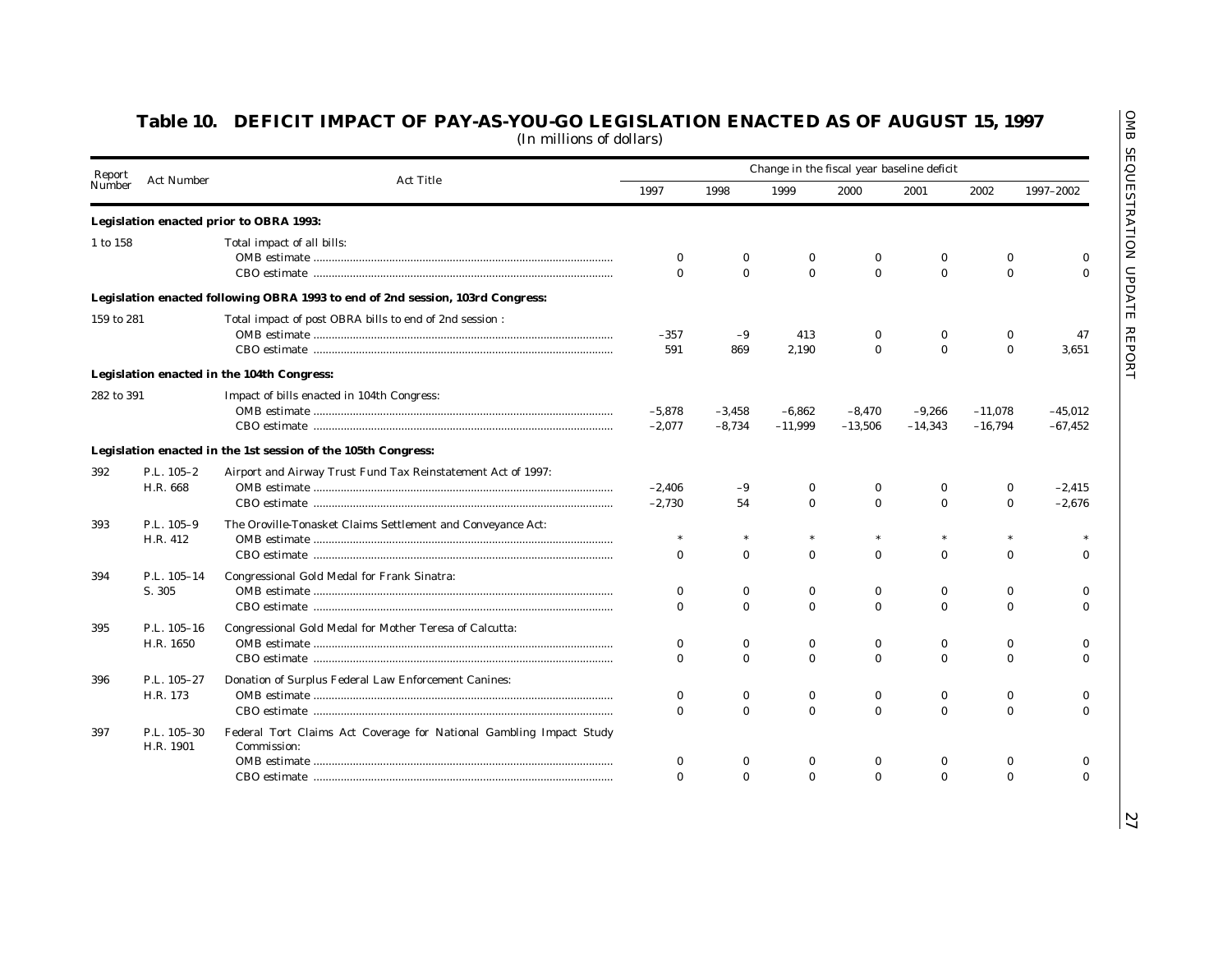| Report                      |                       |                                                                                                                       |                          |                          |                      |              | Change in the fiscal year baseline deficit |                      |              |
|-----------------------------|-----------------------|-----------------------------------------------------------------------------------------------------------------------|--------------------------|--------------------------|----------------------|--------------|--------------------------------------------|----------------------|--------------|
| <b>Act Number</b><br>Number | <b>Act Title</b>      | 1997                                                                                                                  | 1998                     | 1999                     | 2000                 | 2001         | 2002                                       | 1997-2002            |              |
| 398                         | P.L. 105-31           | Medicaid Waiver for the Better Health Plan, Inc. of Amherst, New York:                                                |                          |                          |                      |              |                                            |                      |              |
|                             | H.R. 2018             |                                                                                                                       | $\bf{0}$                 | $\mathbf{0}$             | $\bf{0}$             | $\bf{0}$     | $\bf{0}$                                   | $\bf{0}$             | $\mathbf{0}$ |
|                             |                       |                                                                                                                       | $\bf{0}$                 | $\mathbf{0}$             | $\bf{0}$             | $\bf{0}$     | $\bf{0}$                                   | $\mathbf{0}$         | $\bf{0}$     |
|                             |                       | Subtotal, enacted this session prior to the Balanced Budget and<br><b>Taxpayer Relief Acts:</b>                       |                          |                          |                      |              |                                            |                      |              |
|                             |                       |                                                                                                                       | $-2,406$                 | $-9$                     | 0                    | 0            | $\bf{0}$                                   | 0                    | $-2,415$     |
|                             |                       |                                                                                                                       | $-2,730$                 | 54                       | $\bf{0}$             | $\mathbf{0}$ | $\bf{0}$                                   | $\mathbf{0}$         | $-2,676$     |
|                             |                       | Balances prior to the Balanced Budget and Taxpayer Relief Acts:                                                       |                          |                          |                      |              |                                            |                      |              |
|                             |                       |                                                                                                                       | $-2,406$                 | $-3,475$                 | $-6,449$             | $-8,470$     | $-9,266$                                   | $-11,078$            | $-41,144$    |
|                             |                       |                                                                                                                       | $-2,730$                 | $-7,811$                 | $-9,808$             | $-13,506$    | $-14,343$                                  | $-16,794$            | $-64,992$    |
|                             |                       | Adjustment required by Budget Enforcement Act of 1997: <sup>1</sup>                                                   |                          |                          |                      |              |                                            |                      |              |
|                             |                       |                                                                                                                       | 2,406                    | 3,475                    | 6,449                | 8,470        | 9,266                                      | 11,078               | 41,144       |
|                             |                       |                                                                                                                       | 2,730                    | 7,811                    | 9,808                | 13,506       | 14,343                                     | 16,794               | 64,992       |
|                             |                       | New balances following enactment of Balanced Budget and Tax-<br>payer Relief Acts: 1                                  |                          |                          |                      |              |                                            |                      |              |
|                             |                       |                                                                                                                       | $\theta$                 | $\mathbf{0}$             | $\bf{0}$             | $\mathbf{0}$ | $\bf{0}$                                   | $\bf{0}$             | $\bf{0}$     |
|                             |                       |                                                                                                                       | $\bf{0}$                 | $\mathbf{0}$             | $\bf{0}$             | $\Omega$     | $\bf{0}$                                   | $\mathbf{0}$         | $\mathbf{0}$ |
| 399                         | P.L. 105-35           | <b>Taxpayer Browsing Protection Act:</b>                                                                              |                          |                          |                      |              |                                            |                      |              |
|                             | H.R. 1225             |                                                                                                                       | $\Omega$                 |                          |                      |              |                                            |                      |              |
|                             |                       |                                                                                                                       | $\theta$                 | $\mathbf{0}$             | $\bf{0}$             | $\bf{0}$     | $\bf{0}$                                   | $\mathbf{0}$         | $\bf{0}$     |
| 400                         | P.L. 105-38<br>S. 670 | Elimination of Special Citizenship Transition Rules Applicable to Certain<br>Children Born Outside the United States: |                          |                          |                      |              |                                            |                      |              |
|                             |                       |                                                                                                                       | $\bf{0}$                 | $\mathbf{0}$             | $\bf{0}$             | $\bf{0}$     | 0                                          | $\mathbf{0}$         | $\bf{0}$     |
|                             |                       |                                                                                                                       | $\theta$                 | $\mathbf{0}$             | $\bf{0}$             | $\bf{0}$     | $\bf{0}$                                   | $\mathbf{0}$         | $\bf{0}$     |
| 401                         | Pvt. L. 105-2         | Private Relief for John Wesley Davis:                                                                                 |                          |                          |                      |              |                                            |                      |              |
|                             | H.R. 584              |                                                                                                                       |                          | $\bf{0}$                 | $\bf{0}$             | $\mathbf{0}$ | $\bf{0}$                                   | $\mathbf{0}$         |              |
|                             |                       |                                                                                                                       | $\bf{0}$                 | $\mathbf{0}$             | $\mathbf{0}$         | $\Omega$     | $\bf{0}$                                   | $\Omega$             | $\bf{0}$     |
| 402                         | P.L. 105-40           | Warner Canyon Ski Hill Land Exchange Act of 1997:                                                                     |                          |                          |                      |              |                                            |                      |              |
|                             | H.R. 1944             |                                                                                                                       | $\mathbf{0}$             | $\bf{0}$<br>$\Omega$     | $\bf{0}$<br>$\Omega$ | $\mathbf{0}$ | $\bf{0}$<br>$\Omega$                       | $\bf{0}$<br>$\Omega$ | $\bf{0}$     |
|                             |                       |                                                                                                                       | $\Omega$                 |                          |                      | $\Omega$     |                                            |                      | $\mathbf{0}$ |
| 403                         | P.L. 105-41           | Stamp Out Breast Cancer Act:                                                                                          |                          |                          |                      |              |                                            |                      |              |
|                             | H.R. 1585             |                                                                                                                       | $\mathbf{0}$<br>$\Omega$ | $\bf{0}$<br>$\mathbf{0}$ | $\mathbf{0}$         | $\mathbf{0}$ | $\mathbf{0}$                               | $\Omega$             | $\mathbf{0}$ |

28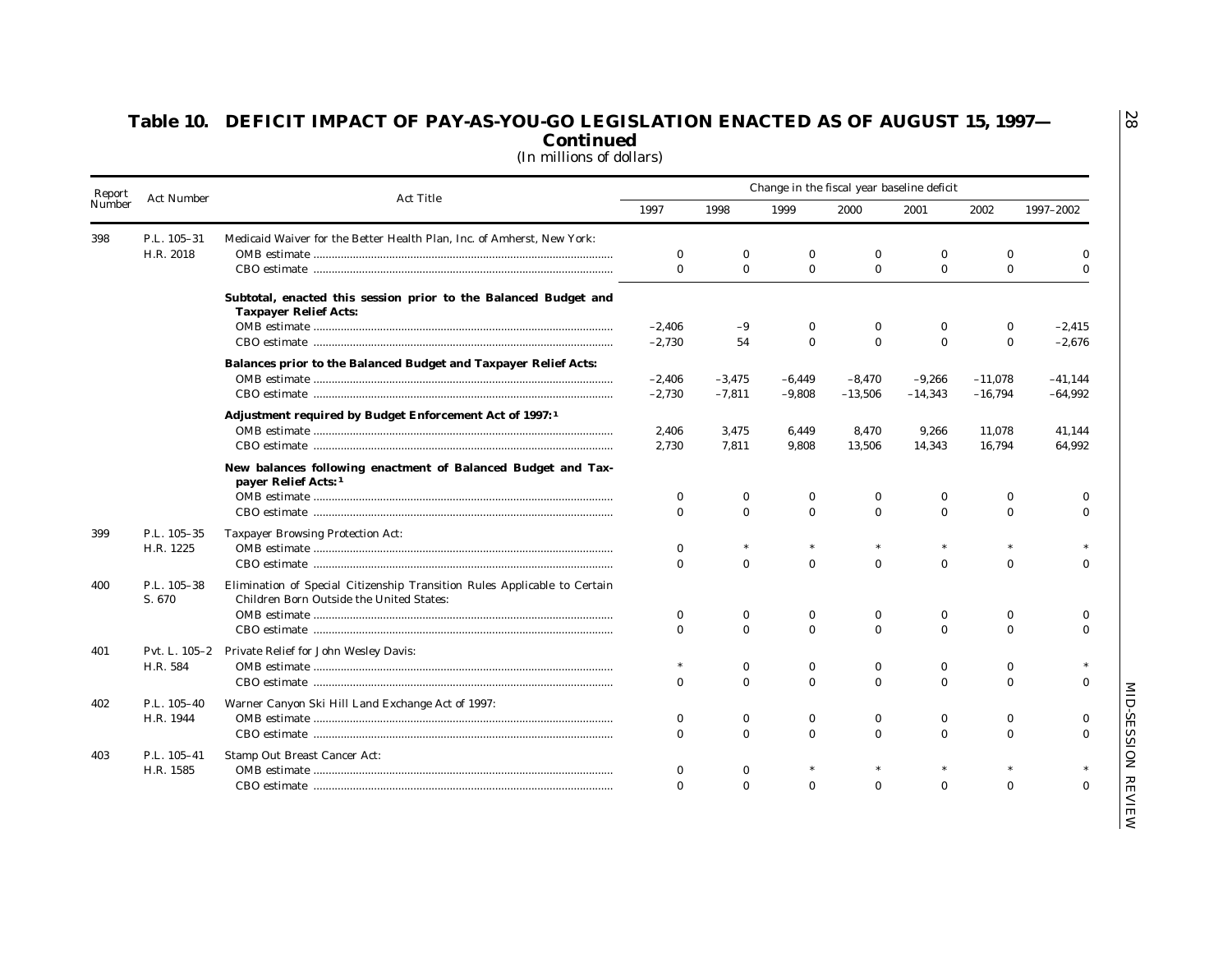| Report<br>Number<br><b>Act Number</b><br><b>Act Title</b><br>1997<br>1998<br>1999<br>2000<br>2001<br>2002<br>1997–2002<br>P.L. 105-42<br><b>International Dolphin Conservation Program Act:</b><br>404<br>H.R. 408<br>$\bf{0}$<br>$\bf{0}$<br>$\bf{0}$<br>$\bf{0}$<br>$\bf{0}$<br>$\bf{0}$<br>$\bf{0}$<br>Total, current scorecard:<br>$\bf{0}$<br>$\bf{0}$<br>$\bf{0}$<br>$\mathbf{0}$<br>$\bf{0}$<br>$\bf{0}$<br>Current pay-as-you-go balance:<br>$\bf{0}$<br>$\bf{0}$<br>$\bf{0}$<br>$\bf{0}$<br>$\bf{0}$<br>$\bf{0}$<br>* \$500,000 or less.<br>rects that OMB not include the deficit impact of the reconciliation bills on the scorecard. |  |  |  |  |
|--------------------------------------------------------------------------------------------------------------------------------------------------------------------------------------------------------------------------------------------------------------------------------------------------------------------------------------------------------------------------------------------------------------------------------------------------------------------------------------------------------------------------------------------------------------------------------------------------------------------------------------------------|--|--|--|--|
|                                                                                                                                                                                                                                                                                                                                                                                                                                                                                                                                                                                                                                                  |  |  |  |  |
| $\bf{0}$                                                                                                                                                                                                                                                                                                                                                                                                                                                                                                                                                                                                                                         |  |  |  |  |
|                                                                                                                                                                                                                                                                                                                                                                                                                                                                                                                                                                                                                                                  |  |  |  |  |
| $\bf{0}$<br>$\bf{0}$<br><sup>1</sup> Section 10213 of the Budget Enforcement Act of 1997 included in the Balanced Budget Act requires that OMB reduce the balances on the pay-as-you-go scorecard to zero. That section also di-                                                                                                                                                                                                                                                                                                                                                                                                                 |  |  |  |  |
|                                                                                                                                                                                                                                                                                                                                                                                                                                                                                                                                                                                                                                                  |  |  |  |  |
|                                                                                                                                                                                                                                                                                                                                                                                                                                                                                                                                                                                                                                                  |  |  |  |  |
|                                                                                                                                                                                                                                                                                                                                                                                                                                                                                                                                                                                                                                                  |  |  |  |  |
|                                                                                                                                                                                                                                                                                                                                                                                                                                                                                                                                                                                                                                                  |  |  |  |  |
|                                                                                                                                                                                                                                                                                                                                                                                                                                                                                                                                                                                                                                                  |  |  |  |  |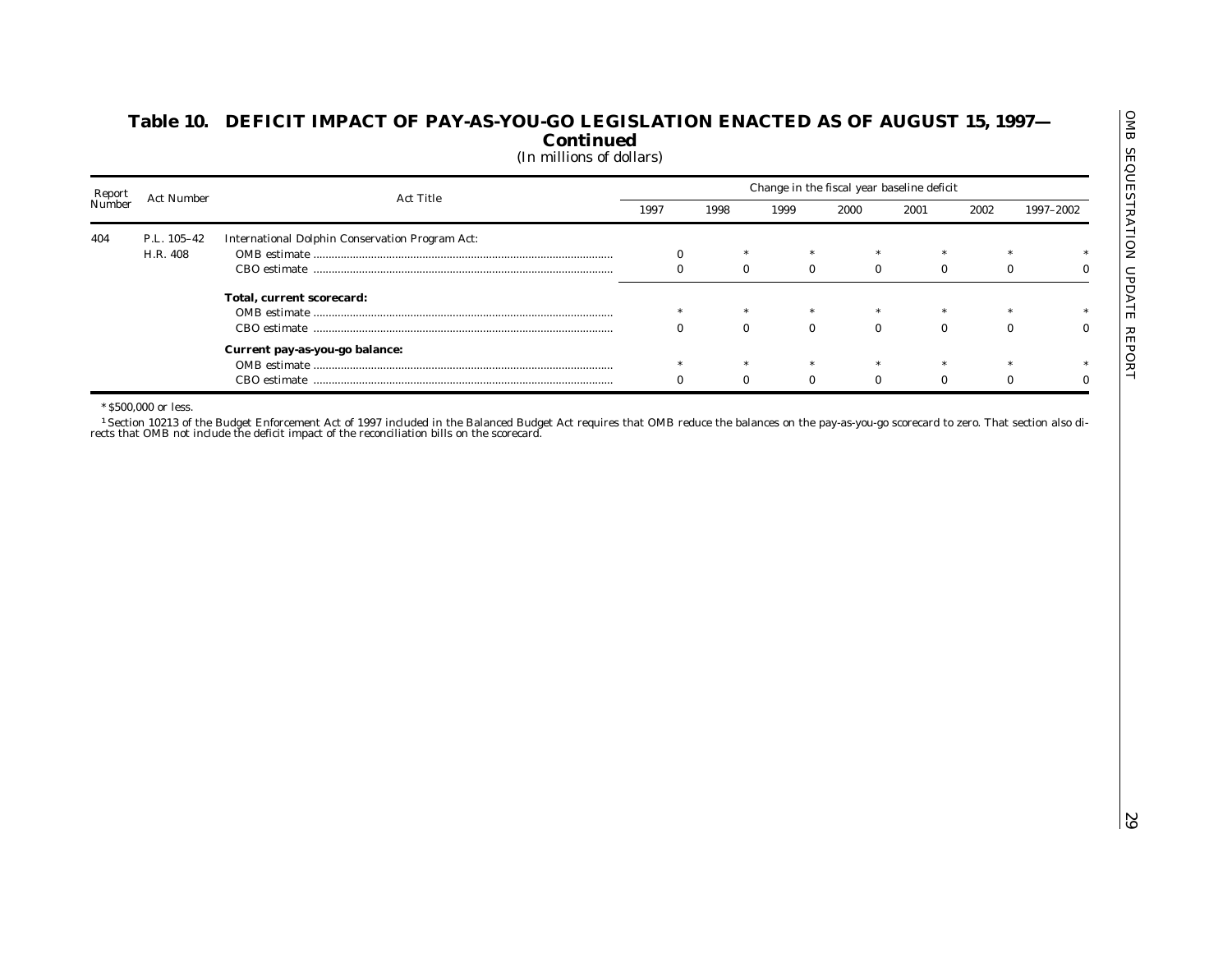*Comparison with CBO estimates*—The BEA requires that OMB explain differences with CBO estimates of enacted pay-as-you-go legislation. Before enactment of the reconciliation bills, CBO estimated that this year's pay-asyou-go legislation had reduced the combined deficits for 1997 and 1998 by \$2.6 billion, about \$200 million more than the OMB estimates. OMB and CBO have no significant differences in the estimates for legislation enacted subsequent to the reconciliation bills. Additional detail on estimating differences is available in the separate reports issued subsequent to enactment of each bill.

### *Deficit reduction fund*

On August 4, 1993, the President issued Executive Order 12858 to guarantee that the net deficit reduction that OBRA 1993 achieves is dedicated exclusively to reducing the deficit. The Order established the deficit reduction fund and required that amounts equal to the spending reductions and revenue increases resulting from OBRA 1993 be credited to the fund. Table 11 presents the amounts that will be credited to the fund each year from 1994 through 1998.

Each year, amounts are credited to the fund on a daily basis to meet the deficit reduction achieved by OBRA 1993. The Order requires that the fund balances be used exclusively to redeem maturing debt obligations of the Treasury held by foreign governments. Table 12 shows the status of the fund on June 30, 1997.

## **Table 11. REVENUE INCREASES AND SPENDING REDUCTIONS CREDITED TO THE DEFICIT REDUCTION FUND**

| Year | Annual<br>Amount | Cumulative<br>Amount |
|------|------------------|----------------------|
|      | 46.752           | 46.752               |
|      | 82.713           | 129.465              |
|      | 100.554          | 230.019              |
|      | 128.898          | 358.917              |
| 1998 | 145.846          | 504.763              |

(In millions of dollars)

### **Table 12. STATUS OF THE DEFICIT REDUCTION FUND**

| Description                                                                                                          | Amount           |
|----------------------------------------------------------------------------------------------------------------------|------------------|
| Deposits made between October 1, 1993, and June 30, 1997<br>Redemptions of Treasury debt held by foreign governments | 326.435          |
|                                                                                                                      | 325.404<br>1.031 |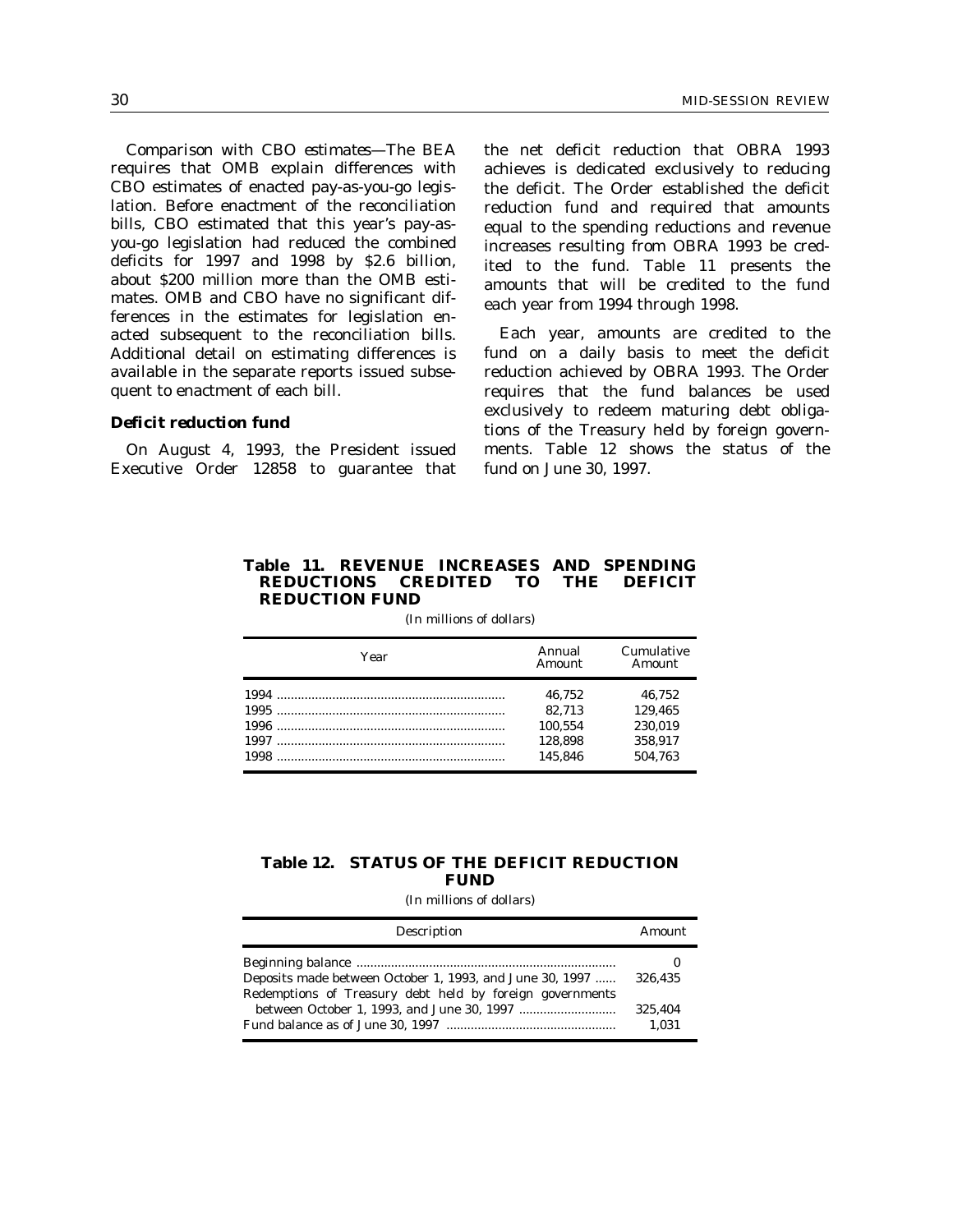# **SUMMARY TABLES**

### **Table 13. ESTIMATED SPENDING FROM 1998 BALANCES OF BUDGET AUTHORITY: DISCRE-TIONARY PROGRAMS 1**

(In billions of dollars)

|                                 | Total |
|---------------------------------|-------|
|                                 | 536.2 |
| Spending from 1998 balances in: |       |
|                                 | 230.0 |
|                                 | 120.3 |
|                                 | 75.5  |
|                                 | 52.2  |
|                                 |       |
|                                 | 58.3  |

<sup>1</sup>This table is required by section 221(b) of the Legislative Reorganization Act of 1970.

# **Table 14. OUTLAYS FOR MANDATORY PROGRAMS UNDER CURRENT LAW 1**

(In billions of dollars)

|                                                     | 1996    |         |         | <b>Estimate</b> |         |         |         |
|-----------------------------------------------------|---------|---------|---------|-----------------|---------|---------|---------|
|                                                     | Actual  | 1997    | 1998    | 1999            | 2000    | 2001    | 2002    |
| Human resources programs:                           |         |         |         |                 |         |         |         |
| Education, training, employment and social services | 13.9    | 13.6    | 13.9    | 14.9            | 14.7    | 14.4    | 13.9    |
|                                                     | 96.8    | 102.5   | 114.2   | 121.1           | 128.9   | 138.1   | 147.1   |
|                                                     | 171.3   | 188.7   | 196.7   | 206.0           | 213.0   | 224.5   | 239.2   |
|                                                     | 188.0   | 192.1   | 202.8   | 214.8           | 224.0   | 231.3   | 237.9   |
|                                                     | 347.1   | 362.7   | 379.7   | 396.6           | 414.3   | 433.4   | 454.3   |
|                                                     | 19.4    | 21.6    | 22.7    | 23.3            | 23.5    | 24.2    | 24.5    |
|                                                     | 836.4   | 881.3   | 930.1   | 976.8           | 1,018.4 | 1,065.9 | 1,116.9 |
| Other mandatory programs:                           |         |         |         |                 |         |         |         |
|                                                     | $-4.8$  | $-5.3$  | $-4.6$  | $-4.2$          | $-3.9$  | $-3.8$  | $-3.6$  |
|                                                     | $-3.1$  | $-2.9$  | $-2.7$  | $-3.8$          | $-2.9$  | $-3.1$  | $-3.9$  |
|                                                     | 5.0     | 5.8     | 7.7     | 7.4             | 7.0     | 6.0     | 5.8     |
|                                                     | $-13.8$ | $-13.5$ | $-0.7$  | 3.3             | 7.5     | 6.6     | 6.8     |
|                                                     | 2.5     | 2.5     | 2.4     | 2.3             | 2.1     | 2.0     | 1.4     |
|                                                     | $-37.6$ | $-49.7$ | $-48.5$ | $-44.0$         | $-45.5$ | $-47.9$ | $-59.4$ |
|                                                     | 0.9     | 2.0     | 1.8     | 1.4             | 1.6     | 1.5     | 1.3     |
|                                                     | $-51.0$ | $-61.1$ | $-44.6$ | $-37.6$         | $-34.2$ | $-38.8$ | $-51.7$ |
| Total, outlays for mandatory programs under current | 785.4   | 820.1   | 885.5   | 939.2           | 984.2   | 1,027.1 | 1,065.2 |

<sup>1</sup>This table is required by Section 221(b) of the Legislative Reorganization Act of 1970.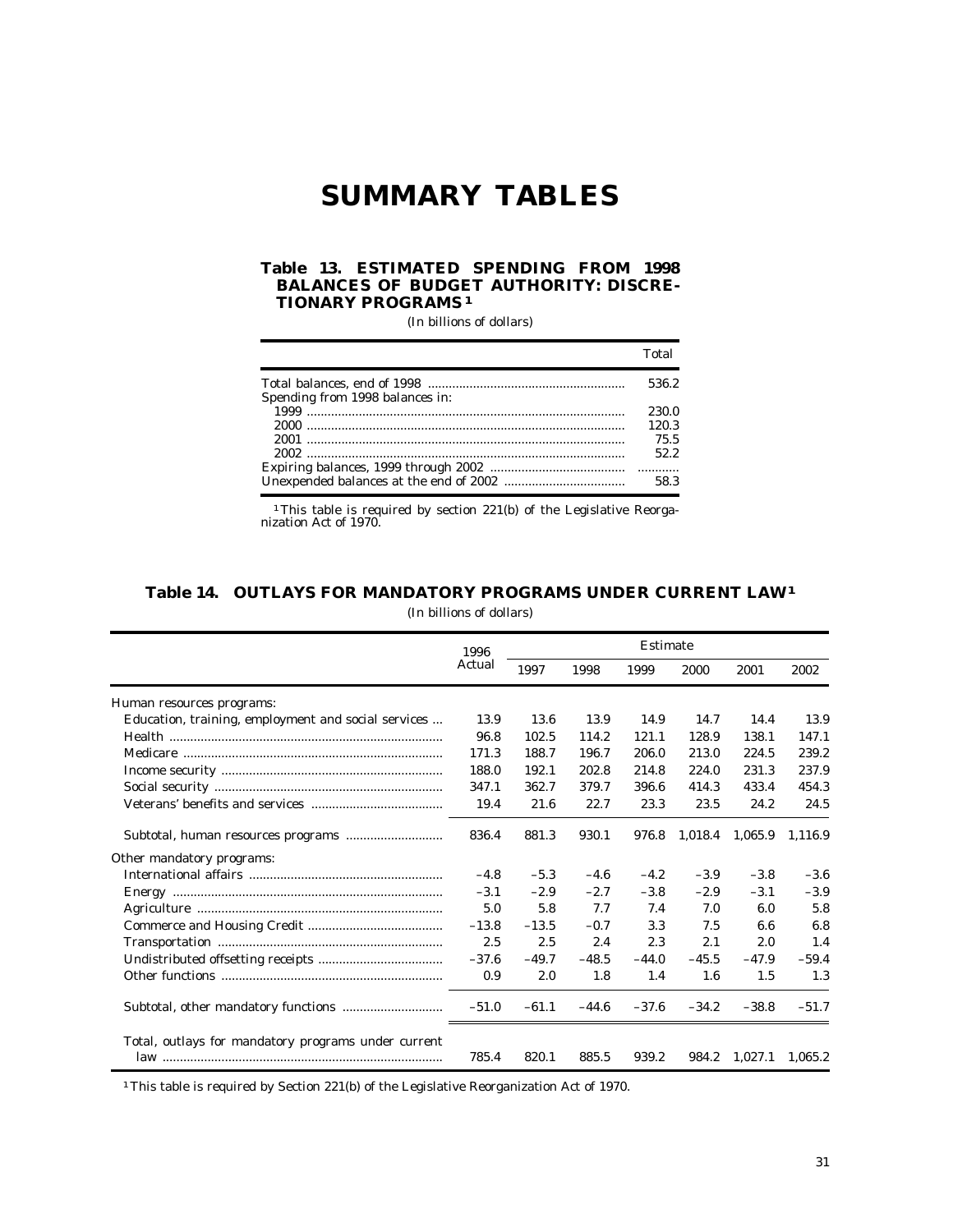|                                                           | 1997 | 1998   | 1999    | 2000    | 2001    | 2002    | 2003    | 2004    | 2005          | 2006    | 2007    | 1998-<br>2002  | 1998-<br>2007 |
|-----------------------------------------------------------|------|--------|---------|---------|---------|---------|---------|---------|---------------|---------|---------|----------------|---------------|
| <b>Outlay Changes:</b>                                    |      |        |         |         |         |         |         |         |               |         |         |                |               |
| Discretionary changes:                                    |      |        |         |         |         |         |         |         |               |         |         |                |               |
|                                                           |      | 1.0    | $-10.3$ | $-13.3$ | $-19.9$ | $-24.0$ | $-28.9$ | $-29.8$ | $-31.9$       | $-34.1$ | $-36.4$ | $-66.5$        | $-227.5$      |
|                                                           |      | $-4.2$ | $-9.1$  | $-14.8$ | $-23.5$ | $-38.7$ | $-41.4$ | $-43.9$ | $-46.6$       | $-49.5$ | $-52.3$ | $-90.3$        | $-324.0$      |
|                                                           |      | $-3.2$ | $-19.4$ | $-28.1$ | $-43.4$ | $-62.8$ | $-70.3$ |         | $-73.7 -78.5$ | $-83.6$ |         | $-88.7 -156.8$ | $-551.5$      |
| Entitlement changes in reconciliation:                    |      |        |         |         |         |         |         |         |               |         |         |                |               |
|                                                           |      | -8.7   | $-18.7$ | $-31.4$ | $-41.3$ | $-49.6$ | $-56.5$ | $-64.1$ | $-72.0$       | $-80.7$ |         | $-90.0 -149.8$ | $-513.0$      |
| Net Medicaid (excludes children's health and welfare re-  |      | 0.1    | $-0.8$  | $-1.9$  | $-2.8$  | -3.4    | -3.8    | $-4.1$  | $-4.4$        | $-4.7$  | $-5.1$  | $-8.8$         | $-31.0$       |
| Expand children's health coverage, (includes Medicaid     |      |        |         |         |         |         |         |         |               |         |         |                |               |
|                                                           |      | 4.6    | 4.8     | 5.1     | 5.4     | 4.4     | 4.5     | 4.6     | 5.6           | 5.7     | 6.8     | 24.3           | 51.5          |
| Immigration, nutrition assistance, and work:              |      |        |         |         |         |         |         |         |               |         |         |                |               |
| Increased flexibility and creation of additional work     |      | 0.2    | 0.3     | 0.3     | 0.3     | 0.3     | 0.2     | 0.2     | 0.3           | 0.3     | 0.3     | 1.5            | 2.8           |
| Additional welfare to work grants to State and local gov- |      |        |         |         |         |         |         |         |               |         |         |                |               |
| ernments Temporary Assistance to Needy Families pro-      |      |        |         |         |         |         |         |         |               |         |         |                |               |
|                                                           |      | 0.8    | 1.4     | 0.7     | 0.1     |         |         |         |               |         |         | 3.0            | 3.0           |
| Amend welfare reform provisions to exempt elderly and     |      |        |         |         |         |         |         |         |               |         |         |                |               |
| disabled immigrants from Supplemental Security            |      |        |         |         |         |         |         |         |               |         |         |                |               |
| Income (SSI) restrictions and extend eligibility for      |      |        |         |         |         |         |         |         |               |         |         |                |               |
|                                                           |      | 2.9    | 2.8     | 2.9     | 2.9     | 3.0     | 3.0     | 3.1     | 3.3           | $3.2\,$ | 3.0     | 14.5           | 30.2          |
| Subtotal, immigration, nutrition assistance and work      |      | 3.9    | 4.5     | 3.9     | 3.4     | 3.3     | 3.3     | 3.3     | 3.6           | 3.4     | 3.3     | 19.0           | 36.0          |
|                                                           |      |        | $-2.3$  | $-3.5$  | $-4.7$  | $-14.2$ |         |         |               |         |         | $-24.7$        | -24.7         |
| Provide \$500 tax credit for children (outlay impact)     |      | 0.3    | 2.3     | 2.7     | 2.8     | 2.8     | 2.8     | 2.8     | 2.8           | 2.8     | 2.9     | 10.9           | 25.1          |
| Increase agency CSRS contributions and other federal      |      |        |         |         |         |         |         |         |               |         |         |                |               |
|                                                           |      | -0.6   | $-0.6$  | $-0.6$  | $-0.6$  | $-0.6$  | $-0.1$  | –*      | –*            | —*      |         | $-3.1$         | $-3.3$        |
| Extend veterans medical cost recovery, income verifica-   |      |        |         |         |         |         |         |         |               |         |         |                |               |
| tion, and home loan fees, and revise other veterans ben-  |      |        |         |         |         |         |         |         |               |         |         |                |               |
|                                                           |      | $-0.3$ | $-0.6$  | $-0.6$  | $-0.7$  | $-0.7$  | $-0.2$  | $-0.2$  | $-0.2$        | $-0.2$  | $-0.2$  | $-2.9$         | $-4.1$        |

32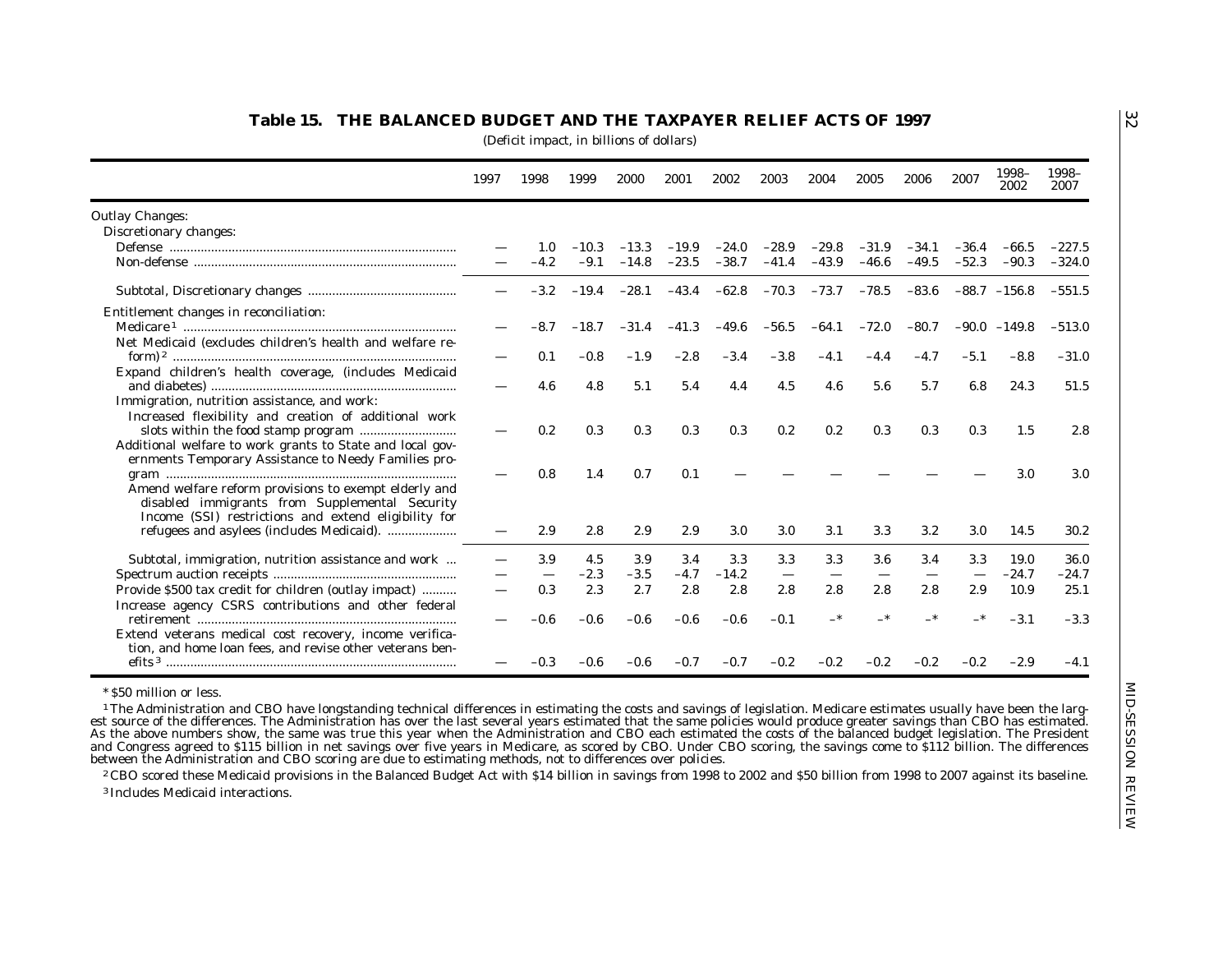|                                                                                                                                                                                                                                                                                                                                                                                                          | 1997                     | 1998   | 1999    | 2000       | 2001       | 2002       | 2003    | 2004    | 2005       | 2006    | 2007   | 1998-<br>2002  | 1998-<br>2007                                                                     |
|----------------------------------------------------------------------------------------------------------------------------------------------------------------------------------------------------------------------------------------------------------------------------------------------------------------------------------------------------------------------------------------------------------|--------------------------|--------|---------|------------|------------|------------|---------|---------|------------|---------|--------|----------------|-----------------------------------------------------------------------------------|
| Extend FHA assignment alternative and reduce annual                                                                                                                                                                                                                                                                                                                                                      |                          |        |         |            |            |            |         |         |            |         |        |                |                                                                                   |
| adjustments for housing projects with rents higher than                                                                                                                                                                                                                                                                                                                                                  |                          | -0.3   | $-0.3$  | $-0.4$     |            | $-0.5$     | $-0.5$  |         | $-0.5$     | $-0.5$  | -0.5   |                | $-4.2$                                                                            |
| Reduce student loan administrative funds and return                                                                                                                                                                                                                                                                                                                                                      |                          |        |         |            | $-0.5$     |            |         | $-0.5$  |            |         |        | $-1.9$         |                                                                                   |
| guaranty agency reserve funds to Treasury                                                                                                                                                                                                                                                                                                                                                                |                          | $-0.1$ | $-0.1$  | $-0.1$     | $-0.1$     | $-1.2$     | $-0.3$  | $-0.4$  | $-0.4$     | $-0.5$  | $-0.5$ | $-1.7$         | $-3.9$                                                                            |
| Increase earned income tax credit compliance and imple-                                                                                                                                                                                                                                                                                                                                                  |                          |        |         |            |            |            |         |         |            |         |        |                |                                                                                   |
| $\begin{minipage}{.4\linewidth} \hspace*{0.2cm} \textbf{ment other changes} \hspace*{0.2cm} \textbf{} \textbf{} \textbf{} \textbf{} \textbf{} \textbf{} \textbf{} \textbf{} \textbf{} \textbf{} \textbf{} \textbf{} \textbf{} \textbf{} \textbf{} \textbf{} \textbf{} \textbf{} \textbf{} \textbf{} \textbf{} \textbf{} \textbf{} \textbf{} \textbf{} \textbf{} \textbf{} \textbf{} \textbf{} \textbf{}$ |                          |        | $-0.1$  | $\bf -0.2$ | -0.4       | -0.5       | -0.6    | $-0.7$  | $-0.8$     | $-0.8$  | -0.8   | $-1.2$         | $-4.9$                                                                            |
| Sale of Governor's Island and Union Station                                                                                                                                                                                                                                                                                                                                                              |                          |        |         |            |            | $-0.5$     |         |         |            |         |        | $-0.5$         | $-0.5$                                                                            |
|                                                                                                                                                                                                                                                                                                                                                                                                          |                          |        |         | -3.9       | 3.9        |            |         |         |            |         |        |                | $\overline{\phantom{m}}$                                                          |
|                                                                                                                                                                                                                                                                                                                                                                                                          |                          |        |         |            |            |            |         |         |            | 0.1     | 0.7    |                | 0.7                                                                               |
|                                                                                                                                                                                                                                                                                                                                                                                                          |                          |        | $-0.1$  | $-0.4$     | $-0.4$     | $-0.4$     | $_{-*}$ |         | $-*$       | $-*$    | $-0.1$ | $-1.3$         | $-1.5$                                                                            |
| Subtotal, entitlement changes in reconciliation                                                                                                                                                                                                                                                                                                                                                          |                          | $-1.1$ | $-12.1$ | $-31.4$    | $-36.1$    | $-61.2$    | $-51.4$ | $-59.3$ | $-66.3$    | $-75.4$ |        | $-83.6 -141.8$ | $-477.8$                                                                          |
|                                                                                                                                                                                                                                                                                                                                                                                                          |                          | 0.3    | $-0.4$  | $-2.1$     | $-4.5$     | $-8.7$     | $-14.1$ | $-19.8$ | $-26.1$    |         |        |                | $-33.3$ $-41.5$ $-15.4$ $-150.1$                                                  |
|                                                                                                                                                                                                                                                                                                                                                                                                          |                          |        |         |            |            |            |         |         |            |         |        |                |                                                                                   |
|                                                                                                                                                                                                                                                                                                                                                                                                          | $\ast$                   | $-4.0$ | $-31.8$ | $-61.5$    |            |            |         |         |            |         |        |                | $-84.0$ $-132.7$ $-135.8$ $-152.7$ $-170.9$ $-192.3$ $-213.8$ $-314.0$ $-1,179.5$ |
| Revenue changes:<br>Provide tax relief and extend expiring provisions:<br>Family tax relief:<br><b>Education tax incentives:</b>                                                                                                                                                                                                                                                                         |                          | 3.5    | 17.4    | 17.1       | 16.8       | 16.4       | 16.0    | 15.5    | 14.9       | 14.1    | 13.2   | 71.2           | 144.9                                                                             |
| Create HOPE scholarship and lifetime learning tax                                                                                                                                                                                                                                                                                                                                                        |                          |        |         |            |            |            |         |         |            |         |        |                |                                                                                   |
|                                                                                                                                                                                                                                                                                                                                                                                                          |                          | 0.5    | 6.2     | 7.4        | 8.1        | 8.7        | 8.2     | 10.0    | 10.9       | 11.2    | 11.3   | 30.8           | 82.3                                                                              |
| Allow deductibility of student loan interest<br>Extend exclusion for employer-provided educational as-                                                                                                                                                                                                                                                                                                   |                          | 0.1    | 0.2     | 0.3        | 0.3        | 0.4        | 0.4     | 0.5     | 0.5        | 0.6     | 0.6    | 1.3            | 4.0                                                                               |
|                                                                                                                                                                                                                                                                                                                                                                                                          |                          | 0.4    | 0.4     | 0.3        | $\ast$     |            |         |         |            |         |        | 1.1            | 1.1                                                                               |
| Allow penalty-free IRA withdrawals for education ex-                                                                                                                                                                                                                                                                                                                                                     |                          | 0.1    | 0.1     | 0.1        | 0.1        | 0.1        | 0.2     | 0.2     | 0.2        | 0.2     | 0.2    | 0.6            | 1.5                                                                               |
|                                                                                                                                                                                                                                                                                                                                                                                                          |                          |        | 0.2     | 0.2        | 0.2        | 0.2        | 0.2     | 0.3     | 0.3        | 0.3     | 0.3    | 0.9            | 2.2                                                                               |
|                                                                                                                                                                                                                                                                                                                                                                                                          |                          | $\ast$ | 0.1     | 0.2        | 0.3        | 0.4        | 0.5     | 0.6     | 0.7        | 0.9     | 1.0    | 1.0            | 4.7                                                                               |
|                                                                                                                                                                                                                                                                                                                                                                                                          |                          | 0.1    | 0.1     | 0.2        | 0.2        | 0.1        | 0.2     | 0.2     | 0.2        | 0.2     | 0.2    | 0.7            | 1.8                                                                               |
| Savings and investment incentives:                                                                                                                                                                                                                                                                                                                                                                       |                          |        |         |            |            |            |         |         |            |         |        |                |                                                                                   |
| Reduce capital gains tax rate and provide capital gains                                                                                                                                                                                                                                                                                                                                                  |                          |        |         |            |            |            |         |         |            |         |        |                |                                                                                   |
| exclusion on the sale of a principal residence                                                                                                                                                                                                                                                                                                                                                           | 0.1                      | $-1.1$ | $-4.9$  | $-1.0$     | 0.4        | 0.4        | 0.5     | 0.5     | 0.5        | 0.5     | 0.7    | $-6.2$         | $-3.5$                                                                            |
| Expand Individual Retirement Accounts (IRAs)                                                                                                                                                                                                                                                                                                                                                             | $\overline{\phantom{0}}$ | $-0.2$ | $-0.3$  | 0.2        | 0.5        | 1.2        | 2.4     | 2.8     | 3.3        | 3.7     | 4.2    | 1.4            | 17.8                                                                              |
| Alternative minimum tax (AMT):                                                                                                                                                                                                                                                                                                                                                                           |                          |        |         |            |            |            |         |         |            |         |        |                |                                                                                   |
| Conform AMT depreciation lives to regular tax                                                                                                                                                                                                                                                                                                                                                            |                          |        | 0.7     | $1.6\,$    | 2.0        | 2.0        | 2.0     | 2.1     | 2.1        | 2.1     | 2.0    | 6.3            | 16.5                                                                              |
| Exempt small businesses from the corporate AMT and                                                                                                                                                                                                                                                                                                                                                       |                          |        |         |            |            |            |         |         |            |         |        |                |                                                                                   |
|                                                                                                                                                                                                                                                                                                                                                                                                          |                          | 0.1    | 0.1     | 0.1        | 0.1        | 0.1        | 0.1     | 0.1     | 0.1        | 0.1     | 0.1    | 0.5            | 0.9                                                                               |
| Estate and gift tax relief:                                                                                                                                                                                                                                                                                                                                                                              |                          |        | 0.7     |            |            |            | 2.1     | 2.3     |            | 5.9     | 6.9    | 4.6            | 26.3                                                                              |
|                                                                                                                                                                                                                                                                                                                                                                                                          |                          | $\ast$ | 0.1     | 1.0<br>0.1 | 1.4<br>0.2 | 1.6<br>0.2 | 0.2     | 0.2     | 4.5<br>0.3 | 0.3     | 0.3    | 0.7            | 1.9                                                                               |
|                                                                                                                                                                                                                                                                                                                                                                                                          |                          |        |         |            |            |            |         |         |            |         |        |                |                                                                                   |
| Expiring tax provisions:                                                                                                                                                                                                                                                                                                                                                                                 |                          |        |         |            |            |            |         |         |            |         |        |                |                                                                                   |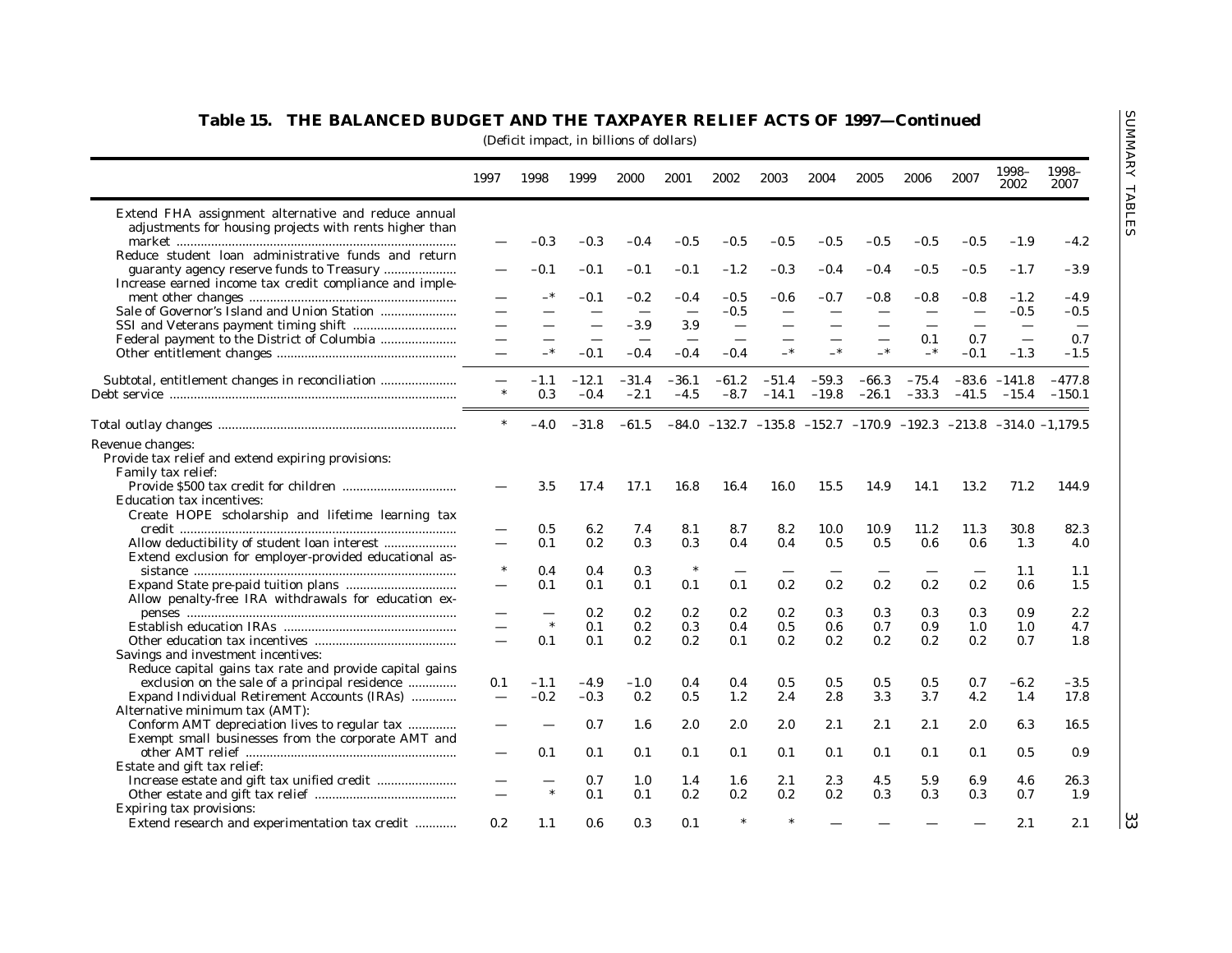|                                                                                                                                    | 1997                     | 1998   | 1999    | 2000    | 2001    | 2002                     | 2003                                                                   | 2004                     | 2005                     | 2006                     | 2007    | 1998-<br>2002 | 1998-<br>2007 |
|------------------------------------------------------------------------------------------------------------------------------------|--------------------------|--------|---------|---------|---------|--------------------------|------------------------------------------------------------------------|--------------------------|--------------------------|--------------------------|---------|---------------|---------------|
| Extend deduction for contributions of appreciated stock                                                                            | $\equiv$                 |        |         |         |         |                          |                                                                        |                          |                          |                          |         |               |               |
|                                                                                                                                    |                          | 0.1    | 0.1     | 0.1     |         | $\ast$                   | $\ast$                                                                 |                          |                          |                          |         | 0.4           | 0.4           |
|                                                                                                                                    | $\ast$                   | $\ast$ | $\ast$  | 0.1     | 0.1     | 0.1                      | 0.1                                                                    | 0.1                      | 0.1                      | 0.1                      | 0.1     | 0.3           | 0.7           |
| Extend Generalized System of Preferences (GSP) <sup>4</sup>                                                                        |                          | 0.5    |         |         |         | $\overline{\phantom{0}}$ |                                                                        |                          |                          |                          |         | 0.5           | 0.5           |
| Establish District of Columbia (DC) tax incentive program                                                                          |                          | 0.1    | 0.2     | 0.2     | 0.2     | 0.2                      | 0.1                                                                    | 0.1                      | 0.1                      | 0.2                      | 0.2     | 0.9           | 1.6           |
|                                                                                                                                    |                          | $\ast$ | $\ast$  | $\ast$  | $\ast$  | $\ast$                   | $\ast$                                                                 |                          | $\ast$                   | $\ast$                   | $\ast$  | 0.1           | 0.1           |
|                                                                                                                                    |                          | 0.3    | 0.3     | 0.4     | 0.2     | 0.1                      | 0.1                                                                    | 0.1                      | 0.1                      | 0.1                      | 0.1     | 1.4           | 2.0           |
| Modify safe harbor provisions for upper income taxpayers                                                                           |                          | 5.1    | $-2.6$  | 0.1     | 0.1     | $-3.9$                   | 1.2                                                                    |                          |                          | $\overline{\phantom{0}}$ |         | $-1.2$        | 0.0           |
| Modify deposit rules for gasoline and other fuel excise                                                                            |                          |        |         |         |         |                          |                                                                        |                          |                          |                          |         |               |               |
|                                                                                                                                    |                          | 6.5    | $-6.5$  |         |         |                          |                                                                        |                          |                          |                          |         |               |               |
|                                                                                                                                    | $\ast$                   | 1.3    | 1.6     | 0.5     | 0.6     | 0.7                      | 1.1                                                                    | 1.5                      | 1.3                      | 1.2                      | 1.3     | 4.7           | 11.1          |
| Subtotal, provide tax relief and extend expiring provisions<br>Eliminate unwarranted benefits and adopt other revenue<br>measures: | 0.3                      | 18.6   | 14.9    | 29.4    | 32.0    | 29.0                     | 35.5                                                                   | 37.1                     | 40.1                     | 41.6                     | 42.6    | 124.0         | 320.9         |
| Extend and modify airport and airway trust fund taxes 4                                                                            | 1.0                      | $-5.7$ | $-7.3$  | $-6.5$  | $-7.0$  | $-7.6$                   | $-8.1$                                                                 | $-8.7$                   | $-9.2$                   | $-9.9$                   | $-10.5$ | $-34.1$       | $-80.6$       |
| Extend and modify unemployment insurance (FUTA)                                                                                    |                          |        |         |         |         |                          |                                                                        |                          |                          |                          |         |               |               |
|                                                                                                                                    |                          |        | $-0.9$  | $-1.3$  | $-1.3$  | $-1.4$                   | $-1.5$                                                                 | $-1.3$                   | $-1.1$                   | $-0.9$                   | $-0.7$  | $-4.9$        | $-10.3$       |
|                                                                                                                                    |                          | -0.1   | $-0.1$  | $-0.1$  | $-0.1$  | $-0.1$                   | $-0.1$                                                                 | $-0.1$                   | $-0.1$                   | $-0.1$                   | $-0.1$  | $-0.6$        | $-1.4$        |
|                                                                                                                                    |                          |        |         | $-1.4$  | $-1.8$  | $-2.1$                   | $-2.3$                                                                 | $-2.4$                   | $-2.4$                   | $-2.3$                   | $-2.3$  | $-5.3$        | $-17.0$       |
|                                                                                                                                    |                          | $-0.1$ | $-0.2$  | $-0.2$  | $-0.2$  | $-0.2$                   | $-0.2$                                                                 | $-0.2$                   | $-0.2$                   | $-0.2$                   | $-0.2$  | $-0.8$        | $-1.8$        |
| Increase employee contributions to CSRS and FERS                                                                                   |                          | —*     | $-0.2$  | $-0.4$  | $-0.6$  | $-0.6$                   | $-0.2$                                                                 | $\overline{\phantom{a}}$ | $\overline{\phantom{m}}$ | $\overline{\phantom{a}}$ |         | $-1.9$        | $-2.0$        |
| Increase EITC compliance and implement other changes                                                                               |                          | $-*$   | $-$ *   | $-0.1$  | $-0.1$  | $-0.1$                   | $-0.2$                                                                 | $-0.2$                   | $-0.2$                   | $-0.2$                   | $-0.2$  | $-0.3$        | $-1.3$        |
| Change treatment of certain financial products                                                                                     |                          | $-0.3$ | $-0.3$  | $-0.4$  | $-0.4$  | $-0.3$                   | $-0.2$                                                                 | $-0.2$                   | $-0.2$                   | $-0.2$                   | $-0.3$  | $-1.8$        | $-3.0$        |
| Revise treatment of corporate organizations and reorga-                                                                            |                          |        |         |         |         |                          |                                                                        |                          |                          |                          |         |               |               |
|                                                                                                                                    |                          | $-1.3$ | $-0.2$  | $-0.2$  | $-0.2$  | $-0.2$                   | $-0.3$                                                                 | $-0.3$                   | $-0.3$                   | $-0.4$                   | $-0.4$  | $-2.2$        | $-3.9$        |
| Modify levy exemption and provide continuous levy                                                                                  | $\overline{\phantom{0}}$ | $-0.4$ | $-0.3$  | $-0.3$  | $-0.3$  | $-0.3$                   | $-0.2$                                                                 | $-0.2$                   | $-0.1$                   | $-0.1$                   | $-0.1$  | $-1.6$        | $-2.2$        |
| Modify carryback and carryforward provisions for net op-                                                                           |                          |        |         |         |         |                          |                                                                        |                          |                          |                          |         |               |               |
|                                                                                                                                    |                          | $-0.2$ | $-0.4$  | $-0.4$  | $-0.3$  | $-0.2$                   | $-0.2$                                                                 | $-0.2$                   | $-0.2$                   | $-0.2$                   | $-0.2$  | $-1.5$        | $-2.5$        |
| Provide for technical corrections and simplification <sup>4</sup>                                                                  | $\ast$                   | 0.2    | 0.2     | 0.3     | 0.3     | 0.3                      | 0.4                                                                    | 0.4                      | 0.4                      | 0.4                      | 0.5     | 1.3           | 3.4           |
|                                                                                                                                    |                          | $-0.6$ | $-0.7$  | $-0.7$  | $-0.8$  | $-0.8$                   | $-0.7$                                                                 | $-0.7$                   | $-0.8$                   | $-0.9$                   | $-1.0$  | $-3.5$        | $-7.7$        |
| Subtotal, eliminate unwarranted benefits and adopt other                                                                           |                          |        |         |         |         |                          |                                                                        |                          |                          |                          |         |               |               |
|                                                                                                                                    | 1.0                      | $-8.5$ | $-10.4$ | $-11.6$ | $-12.8$ | $-13.8$                  | $-13.9$                                                                | $-14.1$                  | $-14.5$                  | $-15.0$                  | $-15.6$ | $-57.1$       | $-130.3$      |
| Shift timing of Universal Service Fund payments                                                                                    |                          |        |         |         | 3.0     | $-3.0$                   |                                                                        |                          |                          |                          |         |               |               |
|                                                                                                                                    |                          |        |         |         |         |                          |                                                                        |                          |                          |                          |         |               |               |
|                                                                                                                                    | 1.3                      | 10.2   | 4.5     | 17.8    | 22.2    | 12.2                     | 21.7                                                                   | 23.0                     | 25.6                     | 26.6                     | 27.0    | 66.8          | 190.7         |
| Total entitlement changes in reconciliation and revenue                                                                            |                          |        |         |         |         |                          |                                                                        |                          |                          |                          |         |               |               |
|                                                                                                                                    | 1.3                      | 9.1    | $-7.6$  | $-13.6$ | $-13.9$ | $-49.0$                  | $-29.8$                                                                | $-36.2$                  | $-40.7$                  | $-48.9$                  | $-56.6$ | $-74.9$       | $-287.2$      |
|                                                                                                                                    |                          |        |         |         |         |                          |                                                                        |                          |                          |                          |         |               |               |
|                                                                                                                                    | 1.3                      | 6.2    | $-27.3$ | $-43.8$ |         |                          | $-61.8$ $-120.5$ $-114.2$ $-129.7$ $-145.2$ $-165.7$ $-186.8$ $-247.1$ |                          |                          |                          |         |               | $-988.8$      |

4 Net of income offsets.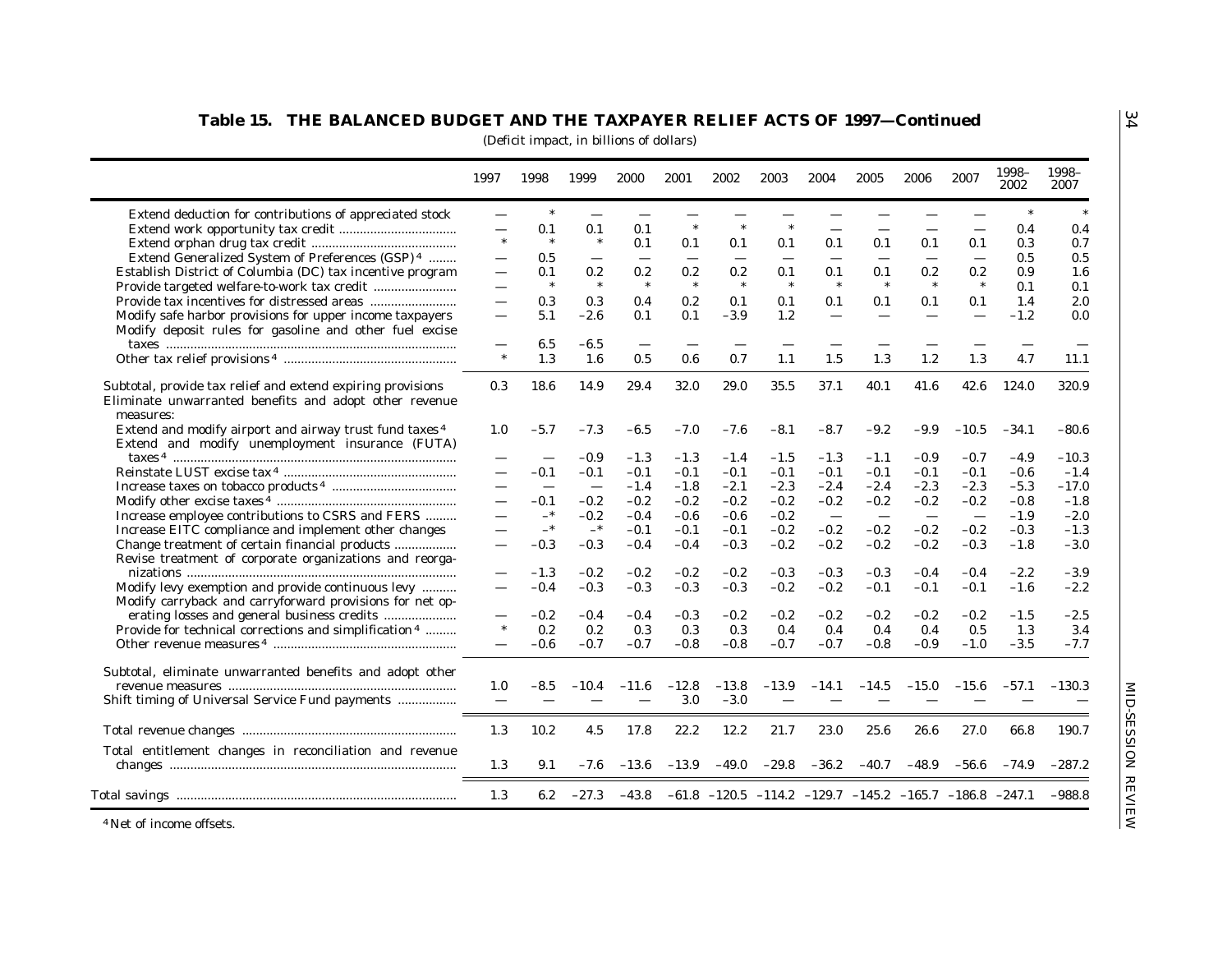|                                           |              |                  |        |                  | (Deficit impact, in millions of dollars) |                  |                  |                       |              |                       |              |                     |          |
|-------------------------------------------|--------------|------------------|--------|------------------|------------------------------------------|------------------|------------------|-----------------------|--------------|-----------------------|--------------|---------------------|----------|
|                                           | 1997         | 1998             | 1999   | 2000             | 2001                                     | 2002             | 2003             | 2004                  | 2005         | 2006                  | 2007         | 1998-2002 1998-2007 |          |
| Mandatory outlays:                        |              |                  |        |                  |                                          |                  |                  |                       |              |                       |              |                     |          |
| Agriculture:                              |              |                  |        |                  |                                          |                  |                  |                       |              |                       |              |                     |          |
| Shift fund for Rural America from 2000    |              |                  |        |                  |                                          |                  |                  |                       |              |                       |              |                     |          |
| to 1998 to correct a drafting error       |              | 25               |        | 40               | $-30$                                    | $-25$            | $-10$            |                       |              |                       |              |                     | 10       |
| Enhance the farm income safety net        |              | $-21$            | $-2$   |                  | $-2$                                     |                  | $\mathbf{1}$     | 1                     | $\mathbf{1}$ | $\mathbf{1}$          | $\mathbf{1}$ | $-25$               | $-20$    |
| Energy:                                   |              |                  |        |                  |                                          |                  |                  |                       |              |                       |              |                     |          |
| Sell or lease naval petroleum and oil     |              |                  |        |                  |                                          |                  |                  |                       |              |                       |              |                     |          |
|                                           |              |                  | $-10$  | $\boldsymbol{2}$ | $\boldsymbol{2}$                         | $\boldsymbol{2}$ | $\boldsymbol{2}$ | $\mathbf{2}^{\prime}$ | $\mathbf{2}$ | $\mathbf{2}^{\prime}$ | $\mathbf{2}$ | $-4$                | 6        |
| Housing and Urban Development:            |              |                  |        |                  |                                          |                  |                  |                       |              |                       |              |                     |          |
| FHA Mark-to-Market:                       |              |                  |        |                  |                                          |                  |                  |                       |              |                       |              |                     |          |
|                                           |              | $-457$           | -98    | $-195$           | $-192$                                   | -96              | $-3$             | 68                    | 74           | 74                    | 74           | $-1.038$            | $-751$   |
|                                           |              | 431              | 687    | 696              | $-696$                                   | $-924$           | -646             | -654                  | $-33$        | 268                   | 307          | 194                 | $-564$   |
|                                           |              | $-206$           | $-227$ | $-222$           | $-220$                                   | $-224$           | $-227$           | $-231$                | $-235$       | $-238$                | -242         | $-1,099$            | $-2,272$ |
| FHA Mututal Mortgage Insurance            |              |                  |        |                  |                                          |                  |                  |                       |              |                       |              |                     |          |
|                                           |              | $-52$            | -97    | $-137$           | $-180$                                   | $-228$           | $-278$           | -332                  | -393         | $-455$                | -524         | -694                | $-2,676$ |
| Labor:                                    |              |                  |        |                  |                                          |                  |                  |                       |              |                       |              |                     |          |
| Pension: increase guaranty level for      |              |                  |        |                  |                                          |                  |                  |                       |              |                       |              |                     |          |
|                                           | $\mathbf{1}$ | $\boldsymbol{2}$ | 3      | 3                | 3                                        | $\sqrt{5}$       | 6                | 6                     | 6            | $\sqrt{5}$            | 4            | 16                  | 43       |
|                                           |              |                  | 41     | 53               | 58                                       | 60               | 62               | 65                    | 67           | 69                    | 72           | 212                 | 547      |
| Special benefits: savings from increased  |              |                  |        |                  |                                          |                  |                  |                       |              |                       |              |                     |          |
|                                           |              | 1                | $-7$   | $-14$            | $-15$                                    | $-11$            | $-7$             | $-2$                  | $-2$         | $-1$                  | $-2$         | $-46$               | -60      |
| Unemployment benefits integrity (sav-     |              |                  |        |                  |                                          |                  |                  |                       |              |                       |              |                     |          |
| ings from increased appropriations)       |              | $-118$           | $-158$ | -160             | $-162$                                   | $-165$           | $-169$           | $-174$                | $-179$       | $-184$                | $-189$       | $-763$              | $-1,658$ |
| Social Security Administration:           |              |                  |        |                  |                                          |                  |                  |                       |              |                       |              |                     |          |
| Disability insurance: return to work pro- |              |                  |        |                  |                                          |                  |                  |                       |              |                       |              |                     |          |
|                                           |              |                  | $-5$   | 1                | $\mathbf 7$                              | 13               | 19               | 19                    | 19           | 18                    | 18           | 16                  | 109      |
| Transportation:                           |              |                  |        |                  |                                          |                  |                  |                       |              |                       |              |                     |          |
| Transfer St. Lawrence Seaway Develop-     |              |                  |        |                  |                                          |                  |                  |                       |              |                       |              |                     |          |
| ment Corporation into Performance         |              |                  |        |                  |                                          |                  |                  |                       |              |                       |              |                     |          |
|                                           |              | 11               | 12     | 13               | 13                                       | 13               | 13               | 13                    | 13           | 13                    | 13           | 62                  | 127      |
| Decrease Federal-aid highways mini-       |              |                  |        |                  |                                          |                  |                  |                       |              |                       |              |                     |          |
|                                           |              | 15               | 56     | 35               | $-22$                                    | $-82$            | $-129$           | $-161$                | $-186$       | $-209$                | $-232$       | $\boldsymbol{2}$    | $-915$   |
| Convert Boat Safety grant program to      |              |                  |        |                  |                                          |                  |                  |                       |              |                       |              |                     |          |
|                                           |              | 15               | 35     | 50               | 55                                       | 55               | 55               | 55                    | 55           | 55                    | 55           | 210                 | 485      |
| Treasury:                                 |              |                  |        |                  |                                          |                  |                  |                       |              |                       |              |                     |          |
| Improved earned income tax credit com-    |              |                  |        |                  |                                          |                  |                  |                       |              |                       |              |                     |          |
| pliance (savings from increased appro-    |              |                  |        |                  |                                          |                  |                  |                       |              |                       |              |                     |          |
|                                           |              | $-120$           | $-380$ | -496             | $-555$                                   | $-610$           | $-645$           | $-677$                | $-678$       | $-681$                | $-702$       | $-2.161$            | $-5.544$ |
|                                           |              |                  |        |                  |                                          |                  |                  | $-1,310$              | $-1,349$     | $-1,390$              |              | $-1,432$            | $-5,481$ |
| <b>Environmental Protection Agency:</b>   |              |                  |        |                  |                                          |                  |                  |                       |              |                       |              |                     |          |
| Provide funding for Superfund orphan      |              |                  |        |                  |                                          |                  |                  |                       |              |                       |              |                     |          |
|                                           |              | 142              | 162    | 184              | 192                                      | 200              | 220              | 230                   | 230          | 240                   | 200          | 880                 | 2,000    |
|                                           |              |                  |        |                  |                                          |                  |                  |                       |              |                       |              |                     |          |
| Morris K. Udall Foundation (impact of     |              |                  |        |                  |                                          |                  |                  |                       |              |                       |              |                     |          |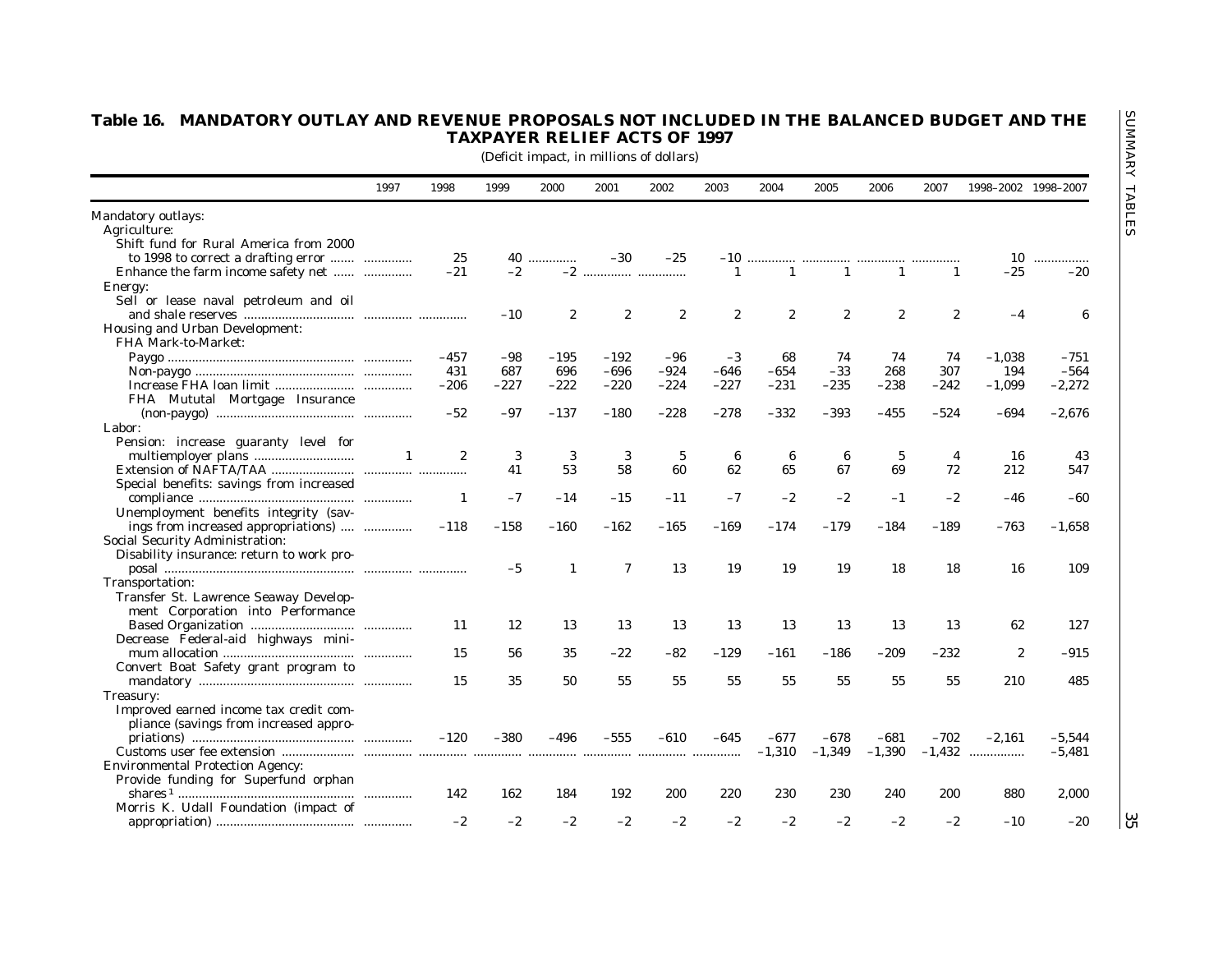|                                                                                                                           | 1997         | 1998            | 1999              | 2000               | 2001                 | 2002                 | 2003                 | 2004                 | 2005                 | 2006                 | 2007                 | 1998-2002 1998-2007  |                        |
|---------------------------------------------------------------------------------------------------------------------------|--------------|-----------------|-------------------|--------------------|----------------------|----------------------|----------------------|----------------------|----------------------|----------------------|----------------------|----------------------|------------------------|
| Railroad retirement board:<br>Conform railroad benefits with social se-                                                   |              | 32              | 49                | 49                 | 49                   | 50                   | 50                   | 51                   | 51                   | 52                   | 52                   | 229                  | 485                    |
| Subtotal, mandatory outlays                                                                                               | 1            | $-302$          | 99                | $-142$             | $-1,695$             | $-1,969$             | $-1,688$             | $-3,033$             | $-2,539$             | $-2,363$             | $-2,527$             | $-4,009$             | $-16,159$              |
| Revenue changes:<br>Improved earned income tax credit compli-                                                             |              | $-908$          | $-1,364$          | $-1,376$           | $-1,395$             | $-1,432$             | $-1,473$             | $-1,517$             | $-1,565$             | $-1,608$             | $-1,653$             | $-6,475$             | $-14,291$              |
| ance (savings from increased appropria-                                                                                   |              | $-30$           | $-95$             | $-124$             | $-139$               | $-152$               | $-161$               | $-169$               | $-169$               | $-170$               | $-176$               | $-540$               | $-1,385$               |
|                                                                                                                           |              | $-938$          | $-1,459$          | $-1,500$           | $-1,534$             | $-1,584$             | $-1,634$             | $-1,686$             | $-1,734$             | $-1,778$             | $-1,829$             | $-7,015$             | $-15,676$              |
|                                                                                                                           | $\mathbf{1}$ | $-1,240$        | $-1,360$          | $-1,642$           | $-3,229$             | $-3,553$             | $-3,322$             | $-4,719$             | $-4,273$             | $-4,141$             | $-4,356$             | $-11,024$            | $-31,835$              |
| <b>MEMORANDUM:</b>                                                                                                        | 1            | $-1,350$<br>110 | $-1,303$<br>$-57$ | $-1,406$<br>$-236$ | $-1,487$<br>$-1,742$ | $-1,474$<br>$-2,079$ | $-1,433$<br>$-1,889$ | $-2,728$<br>$-1,991$ | $-2,836$<br>$-1,437$ | $-2,934$<br>$-1,207$ | $-3,086$<br>$-1,270$ | $-7,020$<br>$-4,004$ | $-20,037$<br>$-11,798$ |
| <sup>1</sup> Bipartisan Budget Agreement provided \$200 million per year for 1998-2002 and \$2,028 million over 10 years. |              |                 |                   |                    |                      |                      |                      |                      |                      |                      |                      |                      |                        |
|                                                                                                                           |              |                 |                   |                    |                      |                      |                      |                      |                      |                      |                      |                      |                        |
|                                                                                                                           |              |                 |                   |                    |                      |                      |                      |                      |                      |                      |                      |                      |                        |
|                                                                                                                           |              |                 |                   |                    |                      |                      |                      |                      |                      |                      |                      |                      |                        |
|                                                                                                                           |              |                 |                   |                    |                      |                      |                      |                      |                      |                      |                      |                      |                        |
|                                                                                                                           |              |                 |                   |                    |                      |                      |                      |                      |                      |                      |                      |                      |                        |
|                                                                                                                           |              |                 |                   |                    |                      |                      |                      |                      |                      |                      |                      |                      |                        |
|                                                                                                                           |              |                 |                   |                    |                      |                      |                      |                      |                      |                      |                      |                      |                        |
|                                                                                                                           |              |                 |                   |                    |                      |                      |                      |                      |                      |                      |                      |                      |                        |

 $\overline{36}$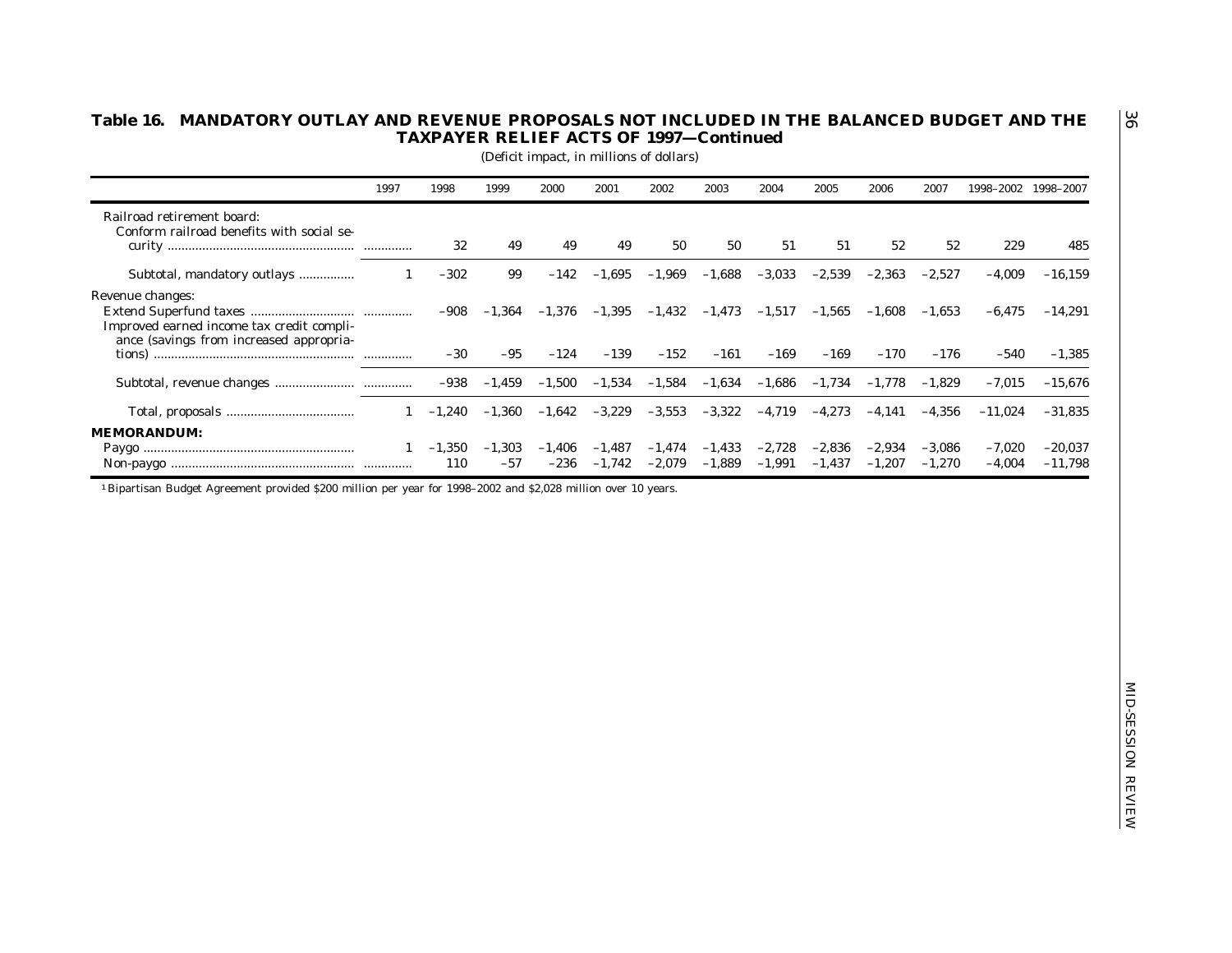Mandatory:

# **Table 17. BUDGET BY CATEGORY OF OUTLAYS AND RECEIPTS: MID-SESSION REVIEW VERSUS FEBRUARY BUDGET**

(In billions of dollars)

|                                        | 1997                             | 1998     | 1999     | 2000     | 2001     | 2002    | 1998-<br>2002 |
|----------------------------------------|----------------------------------|----------|----------|----------|----------|---------|---------------|
| 1998 Budget Policy (February estimate) |                                  |          |          |          |          |         |               |
| Outlays:                               |                                  |          |          |          |          |         |               |
| Discretionary:                         |                                  |          |          |          |          |         |               |
|                                        | 268.0                            | 260.1    | 262.1    | 267.7    | 268.6    | 273.9   |               |
|                                        | 282.1                            | 287.3    | 295.4    | 296.2    | 292.5    | 293.3   |               |
|                                        | 550.0                            | 547.5    | 557.5    | 563.9    | 561.0    | 567.2   |               |
| Mandatory:                             |                                  |          |          |          |          |         |               |
|                                        | 364.2                            | 380.9    | 398.6    | 417.7    | 438.0    | 459.7   |               |
|                                        | 191.6                            | 204.3    | 216.8    | 226.6    | 243.3    | 260.5   |               |
|                                        | 98.5                             | 105.9    | 111.6    | 118.2    | 125.2    | 133.4   |               |
|                                        | 179.3                            | 199.0    | 224.3    | 239.8    | 232.0    | 220.2   |               |
|                                        | 833.6                            | 890.2    | 951.3    | 1,002.3  | 1,038.5  | 1,073.8 |               |
|                                        | 247.4                            | 249.9    | 251.8    | 248.2    | 245.0    | 238.8   |               |
|                                        | 1,631.0                          | 1,687.5  | 1,760.7  | 1,814.4  | 1,844.5  | 1,879.7 |               |
|                                        | 1,505.4                          | 1,566.8  | 1,643.3  | 1,727.3  | 1,808.3  | 1,896.7 |               |
|                                        | $-125.6$                         | $-120.6$ | $-117.4$ | $-87.1$  | $-36.1$  | 17.0    |               |
|                                        | $-199.5$                         | $-197.0$ | $-204.7$ | $-183.3$ | $-139.2$ | $-92.5$ |               |
|                                        | 73.9                             | 76.4     | 87.3     | 96.2     | 103.1    | 109.5   |               |
|                                        | <b>Mid-Session Review Policy</b> |          |          |          |          |         |               |
| Outlays:                               |                                  |          |          |          |          |         |               |
| Discretionary:                         |                                  |          |          |          |          |         |               |
|                                        | 269.2                            | 267.1    | 266.6    | 269.0    | 270.7    | 273.1   |               |
|                                        | 279.9                            | 289.3    | 296.0    | 296.8    | 294.6    | 288.5   |               |
| Subtotal, discretionary                | 549.1                            | 556.4    | 562.5    | 565.8    | 565.3    | 561.6   |               |

Social security ...................................... 362.7 379.7 396.6 414.3 433.4 454.3 Medicare ............................................... 188.7 196.7 206.0 213.0 224.5 239.2 Medicaid ................................................ 97.5 104.8 111.5 119.0 127.9 137.6 Other ..................................................... 171.4 203.9 225.2 237.7 239.6 232.2

Subtotal, mandatory ............................ 820.3 885.2 939.3 984.0 1,025.4 1,063.3 Net interest .............................................. 245.7 248.4 249.9 245.5 241.1 233.9

Total outlays ............................................ 1,615.0 1,689.9 1,751.8 1,795.3 1,831.8 1,858.7 Receipts ........................................................ 1,577.7 1,631.6 1,694.3 1,753.9 1,824.8 1,921.9 Surplus/deficit (-) ......................................... –37.3 –58.3 –57.4 –41.4 –7.0 63.1 (On-budget) .............................................. –115.5 –145.0 –152.8 –146.0 –119.1 –57.0 (Off-budget) .............................................. 78.1 86.6 95.4 104.6 112.1 120.1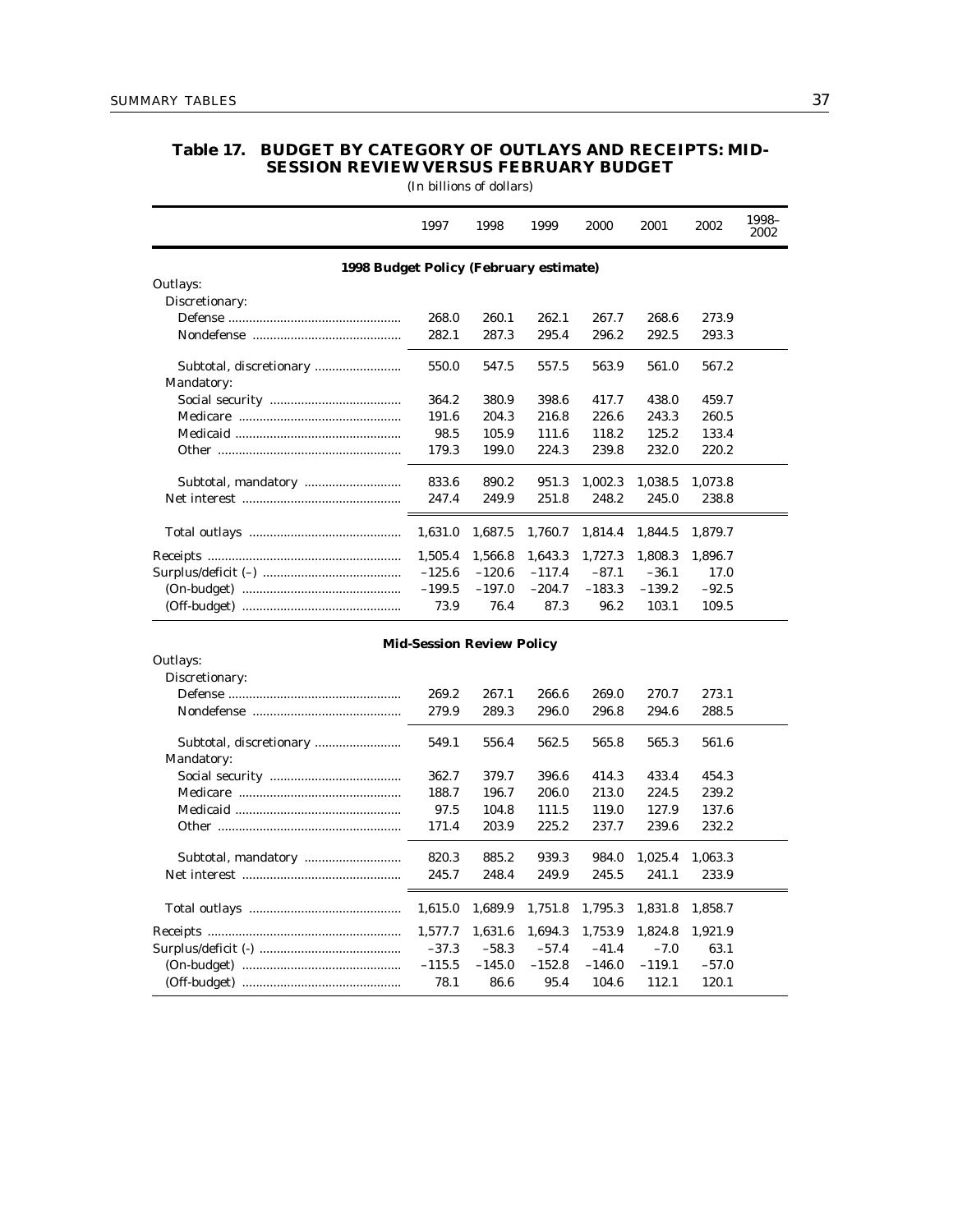|                | 1997    | 1998    | 1999    | 2000    | 2001    | 2002    | 1998-<br>2002 |
|----------------|---------|---------|---------|---------|---------|---------|---------------|
|                |         | Change  |         |         |         |         |               |
| Outlays:       |         |         |         |         |         |         |               |
| Discretionary: |         |         |         |         |         |         |               |
|                | 1.2     | 7.0     | 4.5     | 1.3     | 2.1     | $-0.8$  | 14.0          |
|                | $-2.2$  | 1.9     | 0.6     | 0.6     | 2.1     | $-4.8$  | 0.5           |
| Mandatory:     | $-1.0$  | 8.9     | 5.0     | 1.9     | 4.2     | $-5.6$  | 14.5          |
|                | $-1.5$  | $-1.2$  | $-2.0$  | $-3.5$  | $-4.6$  | $-5.4$  | $-16.6$       |
|                | $-2.8$  | $-7.6$  | $-10.8$ | $-13.6$ | $-18.8$ | $-21.3$ | $-72.1$       |
|                | $-1.0$  | $-1.0$  | $-0.2$  | 0.9     | 2.7     | 4.2     | 6.6           |
|                | $-7.9$  | 4.9     | 0.9     | $-2.1$  | 7.6     | 12.0    | 23.3          |
|                | $-13.3$ | $-5.0$  | $-12.0$ | $-18.3$ | $-13.1$ | $-10.5$ | $-58.9$       |
|                | $-1.7$  | $-1.5$  | $-1.9$  | $-2.7$  | $-3.9$  | $-4.9$  | $-14.9$       |
|                | $-16.0$ | 2.4     | $-8.9$  | $-19.2$ | $-12.7$ | $-21.0$ | $-59.3$       |
|                | $-72.3$ | $-64.7$ | $-51.0$ | $-26.6$ | $-16.4$ | $-25.2$ | $-184.0$      |
|                | $-88.3$ | $-62.3$ | $-60.0$ | $-45.8$ | $-29.1$ | $-46.2$ | $-243.3$      |
|                | $-84.0$ | $-52.0$ | $-51.9$ | $-37.4$ | $-20.1$ | $-35.6$ | $-197.0$      |
|                | $-4.2$  | $-10.3$ | $-8.0$  | $-8.4$  | $-9.0$  | $-10.6$ | $-46.3$       |

## **Table 17. BUDGET BY CATEGORY OF OUTLAYS AND RECEIPTS: MID-SESSION REVIEW VERSUS FEBRUARY BUDGET—Continued** (In billions of dollars)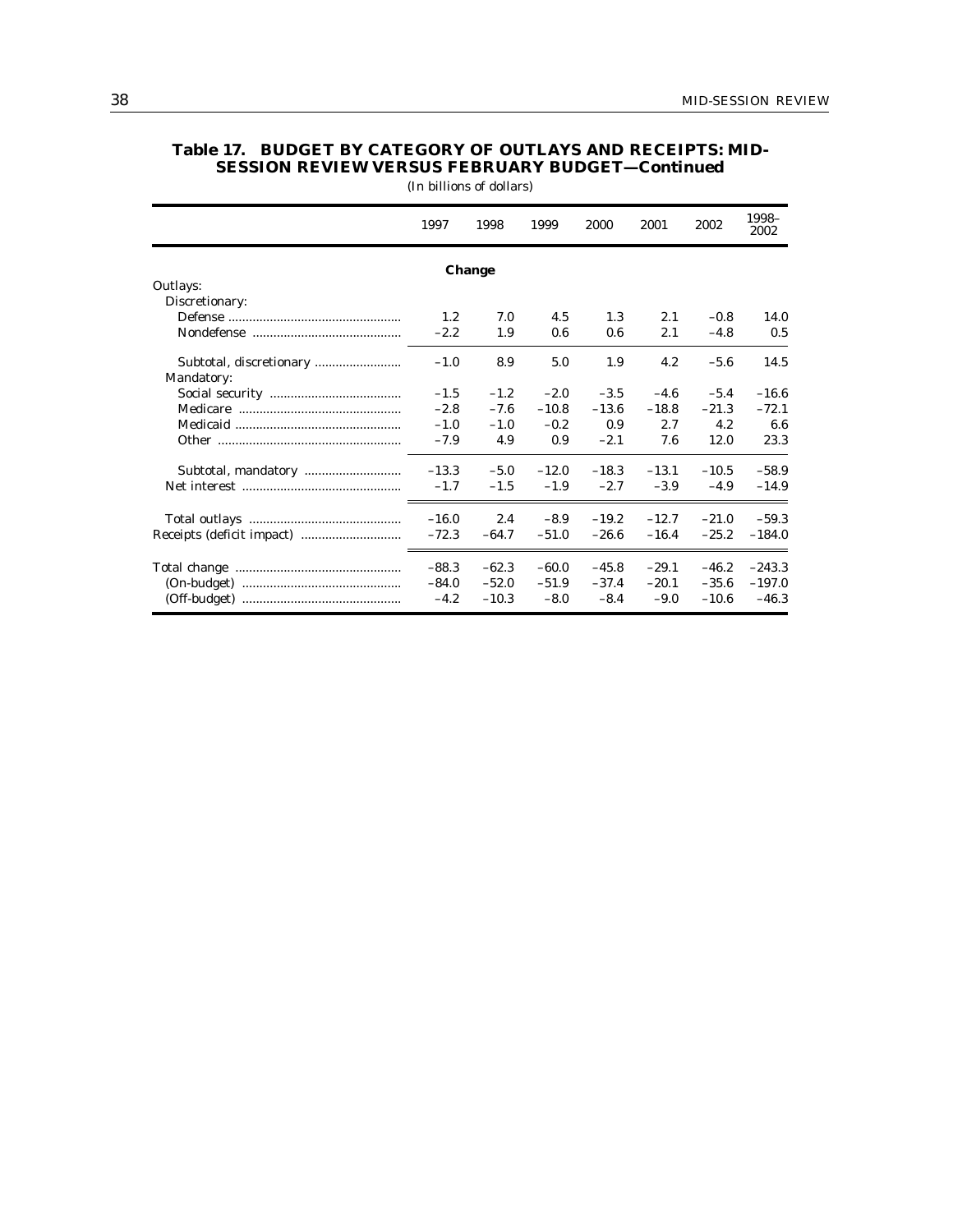## **Table 18. BUDGET BY CATEGORY OF OUTLAYS AND RECEIPTS: MID-SESSION REVIEW VERSUS PRE-RECONCILIATION BASELINE**

|                                              |                          | (In billions of dollars) |                   |                    |                    |                    |                    |
|----------------------------------------------|--------------------------|--------------------------|-------------------|--------------------|--------------------|--------------------|--------------------|
|                                              | 1997                     | 1998                     | 1999              | 2000               | 2001               | 2002               | 1998-2002          |
| Mid-Session Pre-Reconciliation Base-<br>line |                          |                          |                   |                    |                    |                    |                    |
| Outlays:                                     |                          |                          |                   |                    |                    |                    |                    |
| Discretionary:                               | 269.2                    | 266.1                    | 276.8             | 282.3              | 290.6              | 297.1              |                    |
|                                              | 279.9                    | 293.4                    | 305.1             | 311.5              | 318.1              | 327.3              |                    |
| Mandatory:                                   | 549.1                    | 559.6                    | 581.9             | 593.8              | 608.7              | 624.4              |                    |
|                                              | 362.7                    | 379.7                    | 396.6             | 414.3              | 433.4              | 454.3              |                    |
|                                              | 188.7                    | 205.4                    | 224.7             | 244.5              | 265.8              | 288.8              |                    |
|                                              | 97.5                     | 103.8                    | 110.7             | 119.2              | 128.6              | 138.6              |                    |
|                                              | 171.2                    | 197.7                    | 219.2             | 237.6              | 235.4              | 244.7              |                    |
|                                              | 820.1                    | 886.5                    | 951.3             | 1,015.5            | 1,063.2            | 1,126.4            |                    |
|                                              | 245.8                    | 248.2                    | 250.4             | 247.7              | 245.9              | 243.0              |                    |
|                                              | 1,615.0                  | 1,694.3                  | 1,783.6           | 1,857.1            | 1,917.8            | 1,993.9            |                    |
|                                              | 1,579.0                  | 1,640.8                  | 1,697.4           | 1,770.2            | 1,845.4            | 1,932.5            |                    |
|                                              | $-36.0$                  | $-53.5$                  | $-86.2$           | $-87.0$            | $-72.3$            | $-61.3$            |                    |
| <b>Mid-Session Policy</b><br>Outlays:        |                          |                          |                   |                    |                    |                    |                    |
| Discretionary:                               |                          |                          |                   |                    |                    |                    |                    |
|                                              | 269.2                    | 267.1                    | 266.6             | 269.0              | 270.7              | 273.1              |                    |
|                                              | 279.9                    | 289.3                    | 296.0             | 296.8              | 294.6              | 288.5              |                    |
| Mandatory:                                   | 549.1                    | 556.4                    | 562.5             | 565.8              | 565.3              | 561.6              |                    |
|                                              | 362.7                    | 379.7                    | 396.6             | 414.3              | 433.4              | 454.3              |                    |
|                                              | 188.7                    | 196.7                    | 206.0             | 213.0              | 224.5              | 239.2              |                    |
|                                              | 97.5                     | 104.8                    | 111.5             | 119.0              | 127.9              | 137.6              |                    |
|                                              | 171.4                    | 203.9                    | 225.2             | 237.7              | 239.6              | 232.2              |                    |
|                                              | 820.3                    | 885.2                    | 939.3             | 984.0              | 1,025.4            | 1,063.3            |                    |
|                                              | 245.7                    | 248.4                    | 249.9             | 245.5              | 241.1              | 233.9              |                    |
|                                              | 1,615.0                  | 1,689.9                  | 1,751.8           | 1,795.3            | 1,831.8            | 1,858.7            |                    |
|                                              | 1,577.7                  | 1,631.6                  | 1,694.3           | 1,753.9            | 1,824.8            | 1,921.9            |                    |
|                                              | $-37.3$                  | $-58.3$                  | $-57.4$           | $-41.4$            | $-7.0$             | 63.1               |                    |
| <b>Savings</b><br>Outlays:                   |                          |                          |                   |                    |                    |                    |                    |
| Discretionary:                               |                          |                          |                   |                    |                    |                    |                    |
|                                              |                          | 1.0<br>$-4.2$            | $-10.3$<br>$-9.1$ | $-13.3$<br>$-14.8$ | $-19.9$<br>$-23.5$ | $-24.0$<br>$-38.7$ | $-66.5$<br>$-90.3$ |
|                                              |                          | $-3.2$                   | $-19.4$           | $-28.1$            | $-43.4$            | $-62.8$            | 156.8              |
| Mandatory:                                   |                          | $\overline{\phantom{m}}$ | $-$ *             | $\ast$             | $\ast$             | $\ast$             |                    |
|                                              |                          | $-8.7$                   | $-18.7$           | $-31.4$            | -41.3              | $-49.6$            | $-149.8$           |
|                                              | $\overline{\phantom{0}}$ | 1.1                      | 0.7               | $-0.1$             | $-0.7$             | $-1.1$             | —*                 |
|                                              | 0.2                      | 6.2                      | 6.0               | 0.1                | 4.2                | $-12.5$            | 4.0                |
|                                              | 0.2                      | $-1.4$                   | $-12.0$           | $-31.5$            | $-37.8$            | $-63.2$            | 145.8              |
|                                              | $-0.1$                   | $0.2\,$                  | $-0.5$            | $-2.3$             | $-4.8$             | $-9.2$             | $-16.5$            |
|                                              | $\ast$                   | $-4.3$                   | $-31.8$           | $-61.9$            | $-86.0$            | 135.1              | 319.1              |
|                                              | 1.3                      | 9.2                      | 3.1               | 16.3               | 20.6               | 10.6               | 59.8               |
|                                              |                          |                          |                   |                    |                    |                    |                    |
|                                              | 1.3                      | 4.9                      | $-28.8$           | $-45.6$            | $-65.3$            | 124.5              | 259.3              |

1 CBO scored the Medicare provisions in the Balanced Budget Act with \$112 billion in savings from 1998 to 2002 and \$385 billion from 1998 to 2007 against its baseline.

2 CBO scored total Medicaid savings from the Balanced Budget Act with \$7 billion in savings from 1998 to 2002 and \$37 billion from 1998 to 2007 against its baseline.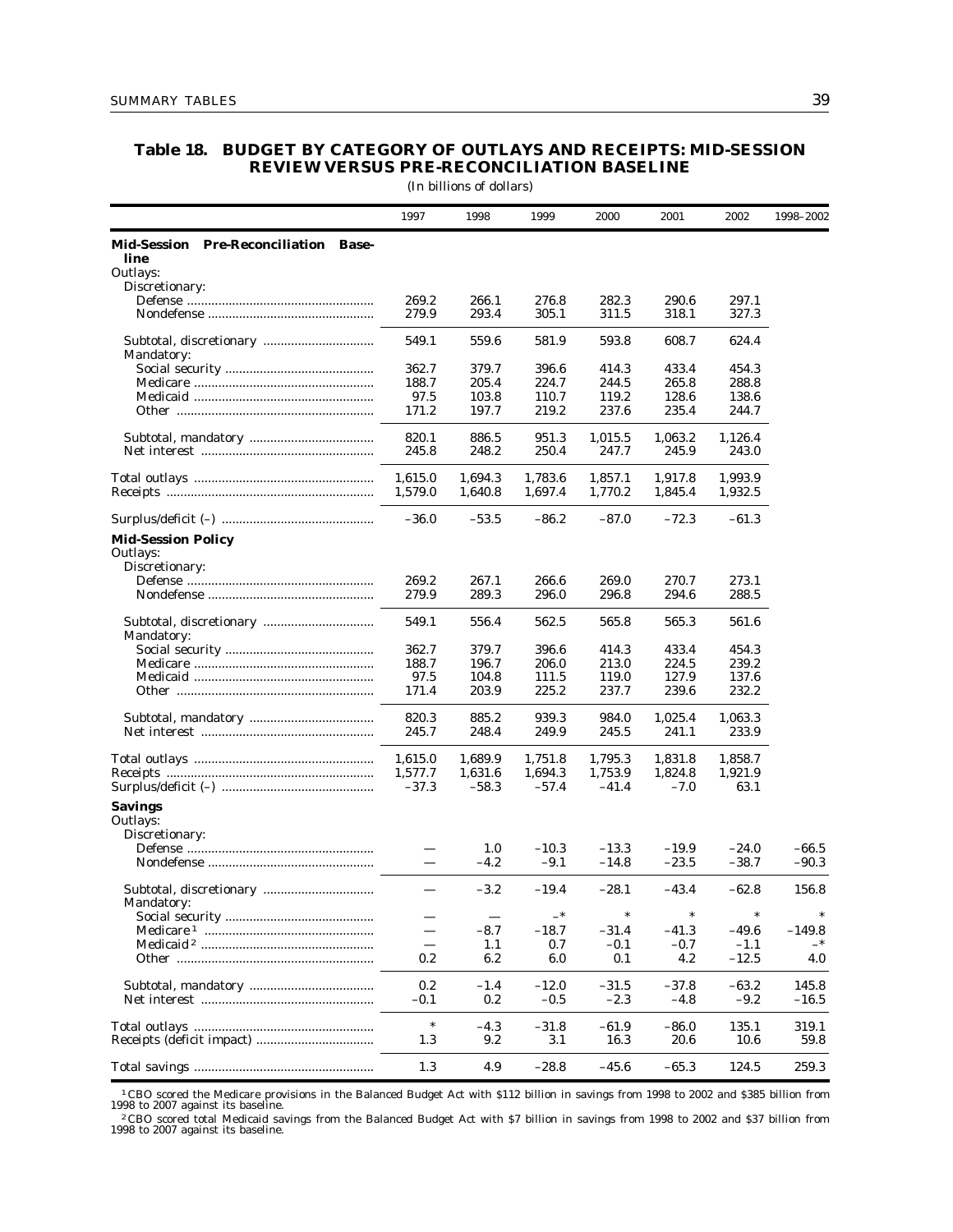|                       | 1997        | 1998   | 1999   | 2000   | 2001   | 2002  | 2003  | 2004  | 2005  | 2006  | 2007  |
|-----------------------|-------------|--------|--------|--------|--------|-------|-------|-------|-------|-------|-------|
|                       | 1,578       | 1,632  | 1,694  | 1,754  | 1,825  | 1,922 | 2,005 | 2,100 | 2,206 | 2,310 | 2,427 |
|                       |             | 1,690  | 1,752  | 1,795  | 1,832  | 1,859 | 1,943 | 2,016 | 2,098 | 2,174 | 2,260 |
|                       |             | $-58$  | $-57$  | $-41$  | $-7$   | 63    | 62    | 83    | 109   | 136   | 167   |
| As a percent of GDP:  |             |        |        |        |        |       |       |       |       |       |       |
|                       | <b>20.0</b> | 19.8   | 19.6   | 19.4   | 19.3   | 19.4  | 19.3  | 19.2  | 19.3  | 19.2  | 19.2  |
|                       | 20.5        | 20.5   | 20.3   | 19.9   | 19.4   | 18.7  | 18.7  | 18.5  | 18.3  | 18.1  | 17.9  |
| Surplus/deficit $(-)$ | $-0.5$      | $-0.7$ | $-0.7$ | $-0.5$ | $-0.1$ | 0.6   | 0.6   | 0.8   | 0.9   | 1.1   | 1.3   |

# **Table 19. BUDGET AGGREGATES: 1997 TO 2007**

(Dollar amounts in billions)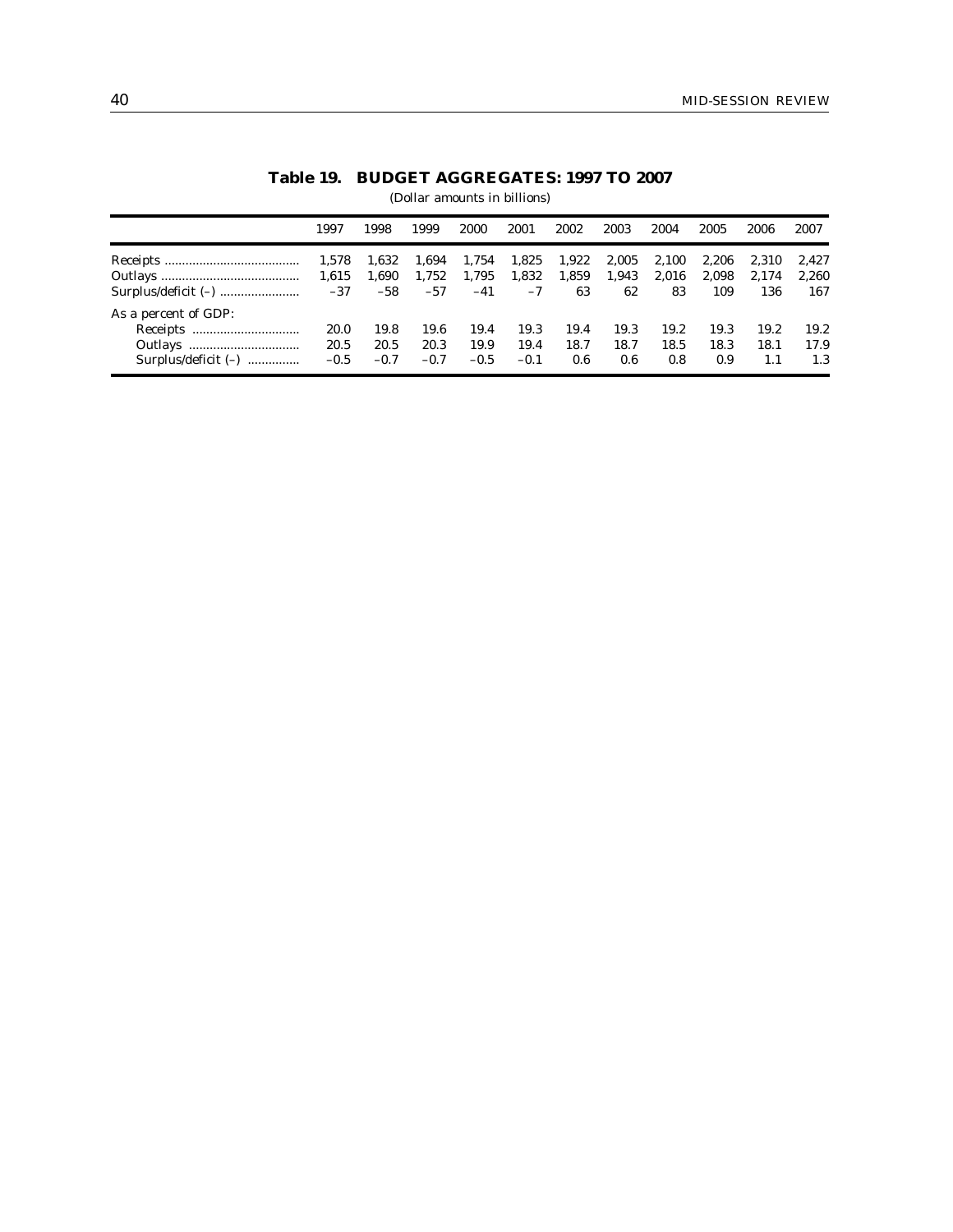|                                 | 1996      |            |            |            | February policy estimates |           |            |            |            |           | Mid-Session policy estimates |           |            |
|---------------------------------|-----------|------------|------------|------------|---------------------------|-----------|------------|------------|------------|-----------|------------------------------|-----------|------------|
|                                 | actual    | 1997       | 1998       | 1999       | 2000                      | 2001      | 2002       | 1997       | 1998       | 1999      | 2000                         | 2001      | 2002       |
| Individual income taxes         | 656.4     | 672.7      | 691.2      | 721.6      | 755.6                     | 795.2     | 839.8      | 732.9      | 748.6      | 761.5     | 782.9                        | 816.9     | 862.3      |
| Corporation income taxes        | 171.8     | 176.2      | 189.7      | 199.6      | 212.0                     | 220.5     | 227.8      | 187.1      | 192.6      | 196.3     | 204.1                        | 212.6     | 222.9      |
| Social insurance and retirement |           |            |            |            |                           |           |            |            |            |           |                              |           |            |
|                                 | 509.4     | 535.8      | 557.8      | 585.2      | 614.4                     | 642.2     | 673.1      | 538.5      | 564.8      | 590.4     | 618.2                        | 644.1     | 672.9      |
|                                 | (141.9)   | (146.9)    | (152.8)    | (160.0)    | (167.5)                   | (174.5)   | (183.2)    | (147.3)    | (153.0)    | (160.5)   | (168.3)                      | (175.3)   | (182.7)    |
| Off-budget                      | (367.5)   | (388.9)    | (404.9)    | (425.2)    | (446.9)                   | (467.6)   | (489.9)    | (391.2)    | (411.8)    | (429.9)   | (449.9)                      | (468.8)   | (490.2)    |
|                                 | 54.0      | 57.2       | 61.2       | 64.5       | 64.9                      | 66.2      | 67.4       | 55.9       | 55.3       | 71.4      | 66.6                         | 68.7      | 70.9       |
| Estate and gift taxes           | 17.2      | 17.6       | 18.8       | 20.0       | 21.4                      | 22.9      | 24.6       | 19.3       | 19.7       | 20.3      | 21.3                         | 22.4      | 23.8       |
|                                 | 18.7      | 17.3       | 18.3       | 18.5       | 19.6                      | 20.5      | 22.0       | 18.0       | 18.7       | 19.1      | 20.3                         | 21.3      | 22.9       |
| Miscellaneous receipts          | 25.5      | 28.6       | 29.8       | 34.0       | 39.4                      | 40.8      | 42.0       | 25.9       | 31.8       | 35.5      | 40.5                         | 38.7      | 46.1       |
|                                 |           |            |            |            |                           |           |            |            |            |           |                              |           |            |
|                                 | 1,453.1   | 1,505.4    | 1,566.8    | 1,643.3    | 1,727.3                   | 1,808.3   | 1,896.7    | 1,577.7    | 1,631.6    | 1,694.3   | 1,753.9                      | 1,824.8   | 1,921.9    |
|                                 | (1,085.6) | (1, 116.5) | (1, 161.9) | (1, 218.1) | (1,280.4)                 | (1,340.7) | (1, 406.8) | (1, 186.5) | (1, 219.8) | (1,264.4) | (1,304.0)                    | (1,356.0) | (1, 431.6) |
| Off-budget                      | (367.5)   | (388.9)    | (404.9)    | (425.2)    | (446.9)                   | (467.6)   | (489.9)    | (391.2)    | (411.8)    | (429.9)   | (449.9)                      | (468.8)   | (490.2)    |
|                                 |           |            |            |            |                           |           |            |            |            |           |                              |           |            |
|                                 |           |            |            |            |                           |           |            |            |            |           |                              |           |            |
|                                 |           |            |            |            |                           |           |            |            |            |           |                              |           |            |
|                                 |           |            |            |            |                           |           |            |            |            |           |                              |           |            |
|                                 |           |            |            |            |                           |           |            |            |            |           |                              |           |            |
|                                 |           |            |            |            |                           |           |            |            |            |           |                              |           |            |
|                                 |           |            |            |            |                           |           |            |            |            |           |                              |           |            |
|                                 |           |            |            |            |                           |           |            |            |            |           |                              |           |            |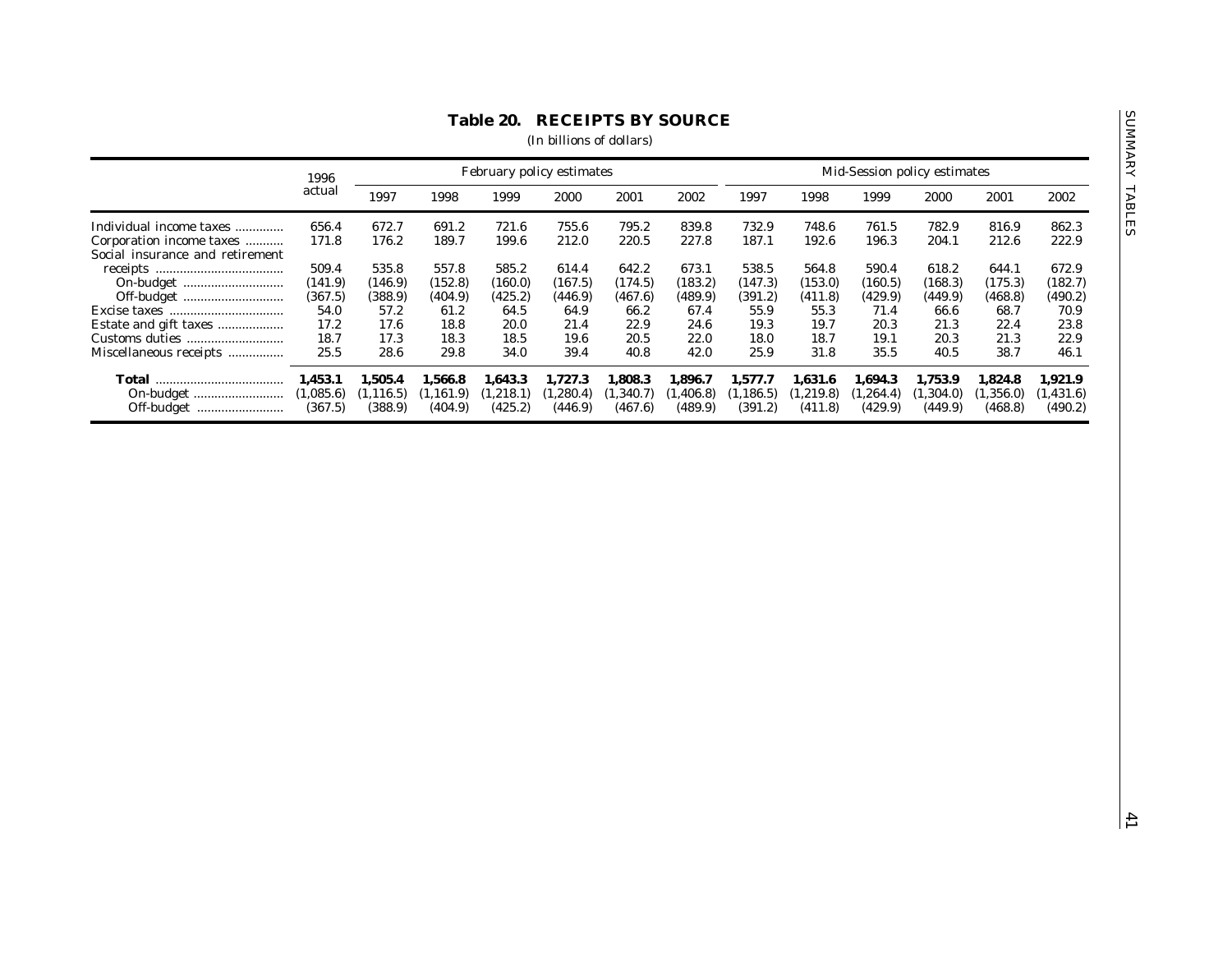|                                                   | 1996   |                 |       |       | February policy estimates                    |       |       |          |          |          | Mid-Session policy estimates |          |          |
|---------------------------------------------------|--------|-----------------|-------|-------|----------------------------------------------|-------|-------|----------|----------|----------|------------------------------|----------|----------|
|                                                   | actual | 1997            | 1998  | 1999  | 2000                                         | 2001  | 2002  | 1997     | 1998     | 1999     | 2000                         | 2001     | 2002     |
| Cabinet agencies:                                 |        |                 |       |       |                                              |       |       |          |          |          |                              |          |          |
|                                                   | 54.3   | 57.0            | 58.8  | 58.0  | 59.7                                         | 59.7  | 61.6  | 55.4     | 55.4     | 54.7     | 57.2                         | 57.0     | 58.6     |
|                                                   | 3.7    | 3.8             | 4.1   | 4.6   | 6.2                                          | 4.0   | 3.9   | 3.8      | 4.1      | 4.7      | 6.4                          | 4.1      | 4.0      |
|                                                   | 253.3  | 254.3           | 247.5 | 249.3 | 255.2                                        | 256.2 | 261.4 | 255.7    | 254.3    | 253.9    | 256.4                        | 258.3    | 260.7    |
|                                                   | 29.7   | 28.3            | 32.1  | 36.2  | 36.8                                         | 37.4  | 35.9  | 29.6     | 32.0     | 35.1     | 36.1                         | 36.8     | 36.7     |
|                                                   | 16.2   | 15.4            | 14.6  | 14.9  | 14.6                                         | 14.1  | 11.8  | 15.2     | 14.7     | 14.7     | 14.6                         | 14.1     | 12.9     |
|                                                   | 319.8  | 351.1           | 376.1 | 396.9 | 414.1                                        | 438.6 | 461.9 | 344.3    | 370.1    | 388.0    | 403.5                        | 424.5    | 447.6    |
|                                                   | 25.5   | 29.9            | 32.3  | 32.9  | 32.4                                         | 30.2  | 29.6  | 29.1     | 32.5     | 33.1     | 32.7                         | 30.8     | 30.1     |
|                                                   | 6.7    | 7.4             | 7.1   | 7.3   | 7.3                                          | 7.4   | 7.2   | 7.4      | 7.6      | 7.6      | 7.6                          | 7.6      | 7.3      |
|                                                   | 12.0   | 14.5            | 17.4  | 18.7  | 19.1                                         | 18.5  | 18.2  | 13.9     | 17.9     | 18.9     | 19.1                         | 18.5     | 18.2     |
|                                                   | 32.5   | 32.9            | 35.6  | 37.5  | 39.0                                         | 39.6  | 40.4  | 30.8     | 33.9     | 37.2     | 38.4                         | 39.3     | 40.4     |
|                                                   | 5.0    | 5.5             | 5.5   | 6.3   | 5.5                                          | 5.5   | 5.6   | 5.5      | 5.4      | 6.2      | 5.3                          | 5.4      | 5.5      |
|                                                   | 38.8   | 38.4            | 38.5  | 38.5  | 38.4                                         | 38.4  | 38.2  | 38.6     | 39.4     | 40.1     | 40.3                         | 40.5     | 40.4     |
|                                                   | 364.6  | 380.6           | 390.4 | 397.8 | 400.2                                        | 402.5 | 402.8 | 380.2    | 392.6    | 401.3    | 403.5                        | 405.4    | 405.7    |
|                                                   | 36.9   | 39.6            | 40.9  | 41.9  | 43.8                                         | 41.1  | 43.3  | 40.1     | 41.2     | 42.2     | 42.0                         | 42.6     | 42.9     |
| Major agencies:                                   |        |                 |       |       |                                              |       |       |          |          |          |                              |          |          |
| Corps of Engineers, military retirement and other |        |                 |       |       |                                              |       |       |          |          |          |                              |          |          |
|                                                   | 32.5   | 33.9            | 34.8  | 35.8  | 36.9                                         | 38.0  | 39.0  | 34.3     | 35.1     | 35.8     | 36.8                         | 37.8     | 38.7     |
|                                                   | 6.0    | 6.3             | 6.7   | 7.1   | 7.4                                          | 7.4   | 7.3   | 6.4      | 6.7      | 7.1      | 7.4                          | 7.4      | 7.3      |
|                                                   | 0.2    | 0.2             | 0.2   | 0.2   | 0.2                                          | 0.2   | 0.2   | 0.2      | 0.2      | 0.2      | 0.2                          | 0.2      | 0.2      |
|                                                   | 9.7    | 9.7             | 10.2  | 10.4  | 10.6                                         | 10.5  | 10.6  | 9.4      | 10.2     | 10.3     | 10.6                         | 10.5     | 10.6     |
|                                                   | 0.7    | 1.2             | 0.5   | 0.3   | 0.2                                          | 0.1   | 0.1   | 1.3      | 0.7      | 0.3      | 0.2                          | 0.1      | 0.1      |
|                                                   | 3.1    | 3.6             | 3.7   | 3.8   | $3.9\,$                                      | 4.1   | 4.2   | 3.6      | 3.7      | 3.8      | $3.9\,$                      | 4.1      | 4.2      |
|                                                   | 2.3    | 2.5             | 2.8   | 2.7   | 2.7                                          | 2.8   | 2.8   | 2.5      | 2.8      | 2.7      | 2.7                          | 2.8      | 2.8      |
| National Aeronautics and Space Administration     | 13.9   | 13.7            | 13.6  | 13.5  | 13.2                                         | 13.2  | 13.2  | 14.4     | 13.6     | 13.5     | 13.2                         | 13.2     | 13.2     |
|                                                   | 42.9   | 44.8            | 46.5  | 48.6  | 50.7                                         | 53.0  | 55.7  | 45.2     | 46.8     | 49.1     | 51.2                         | 53.4     | 56.0     |
|                                                   | 0.9    | 0.5             | 0.1   | 0.2   | 0.5                                          | 0.6   | 0.6   | 0.5      | 0.1      | 0.2      | 0.5                          | 0.6      | 0.6      |
|                                                   | 375.2  | 395.9           | 413.0 | 432.0 | 454.0                                        | 470.9 | 495.9 | 394.3    | 412.2    | 430.0    | 448.6                        | 468.9    | 490.7    |
|                                                   | 8.9    | 10.4            | 20.2  | 22.5  | 26.2                                         | 24.1  | 25.1  | 7.6      | 19.6     | 24.0     | 26.6                         | 25.0     | 25.1     |
|                                                   |        | $-135.0 -150.5$ |       |       | $-165.7$ $-157.4$ $-164.6$ $-173.8$ $-197.0$ |       |       | $-154.3$ | $-161.6$ | $-161.0$ | $-167.7$                     | $-176.3$ | $-194.3$ |
|                                                   |        |                 |       |       |                                              |       |       |          | $-1.3$   | $-2.1$   | $-2.2$                       | $-0.8$   | $-7.6$   |
|                                                   |        |                 |       |       |                                              |       |       |          |          |          |                              |          |          |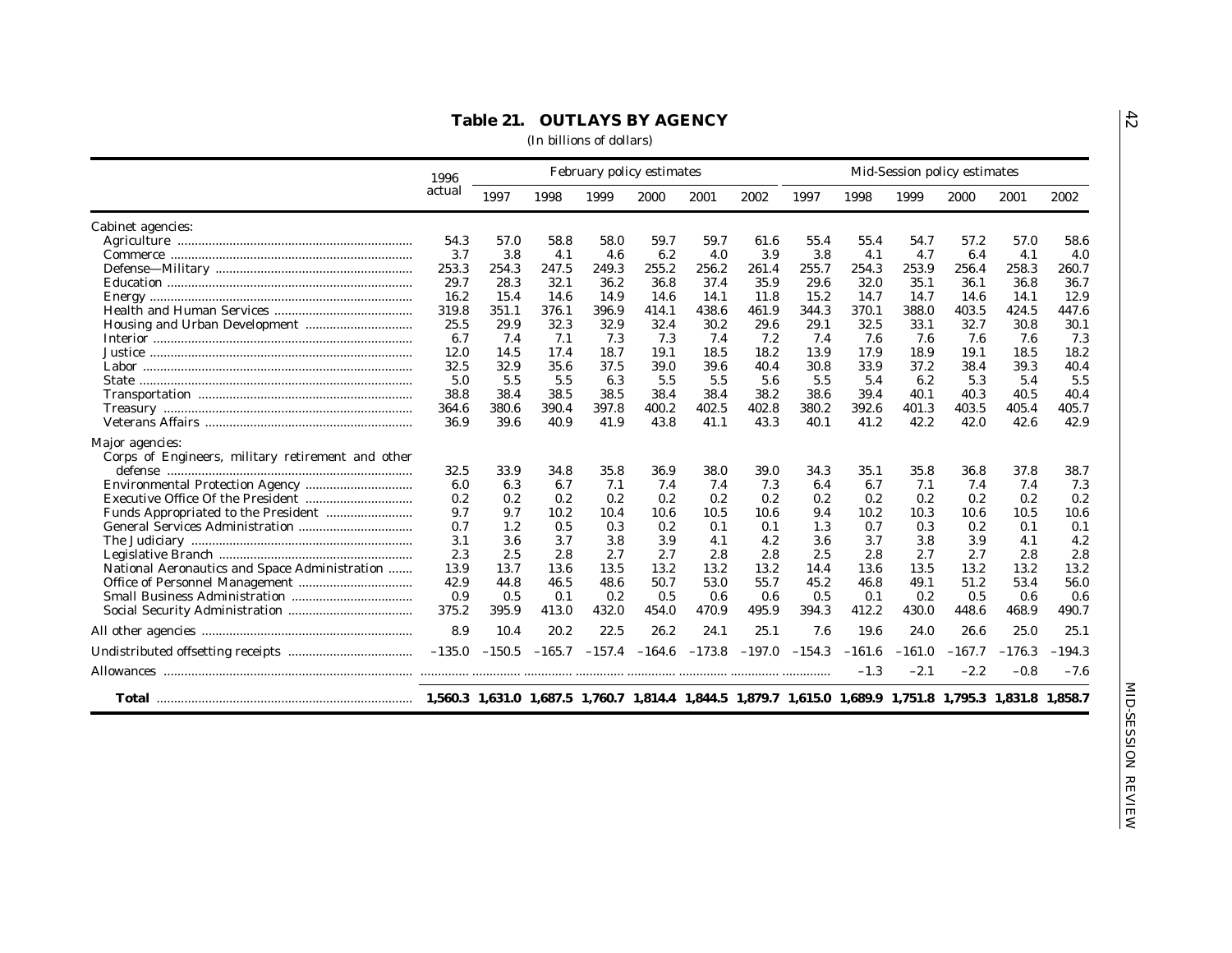|                                                      |                |         | February policy estimates |         |         |         |                                                                                                         |         | Mid-Session policy estimates |         |         |         |         |  |
|------------------------------------------------------|----------------|---------|---------------------------|---------|---------|---------|---------------------------------------------------------------------------------------------------------|---------|------------------------------|---------|---------|---------|---------|--|
|                                                      | 1996<br>actual | 1997    | 1998                      | 1999    | 2000    | 2001    | 2002                                                                                                    | 1997    | 1998                         | 1999    | 2000    | 2001    | 2002    |  |
|                                                      | 265.7          | 267.2   | 259.4                     | 261.4   | 267.2   | 268.0   | 273.2                                                                                                   | 268.4   | 266.4                        | 265.9   | 268.5   | 270.1   | 272.6   |  |
|                                                      | 13.5           | 14.8    | 14.9                      | 15.9    | 15.2    | 15.3    | 15.5                                                                                                    | 14.0    | 14.6                         | 15.5    | 15.0    | 15.0    | 15.2    |  |
|                                                      | 16.7           | 16.6    | 16.5                      | 16.4    | 16.2    | 16.1    | 16.1                                                                                                    | 17.1    | 16.5                         | 16.4    | 16.2    | 16.1    | 16.1    |  |
|                                                      | 2.8            | 2.1     | 2.3                       | 1.3     | 2.0     | 1.6     | $-0.4$                                                                                                  | 2.0     | 2.3                          | 1.2     | 2.0     | 1.6     | 0.7     |  |
|                                                      | 21.6           | 22.8    | 22.3                      | 22.6    | 23.1    | 23.2    | 23.0                                                                                                    | 23.2    | 23.4                         | 22.7    | 23.1    | 23.1    | 22.7    |  |
|                                                      | 9.2            | 10.3    | 12.3                      | 11.8    | 11.2    | 10.0    | 9.8                                                                                                     | 10.0    | 11.9                         | 11.6    | 11.0    | 10.0    | 9.7     |  |
|                                                      | $-10.6$        | $-8.8$  | 3.4                       | 6.3     | 12.6    | 7.3     | 8.1                                                                                                     | $-11.2$ | 2.4                          | 7.4     | 13.2    | 8.8     | 8.6     |  |
|                                                      | 39.6           | 39.3    | 39.3                      | 39.4    | 39.3    | 39.4    | 39.2                                                                                                    | 39.7    | 40.2                         | 41.0    | 41.2    | 41.5    | 41.4    |  |
|                                                      | 10.7           | 12.8    | 11.4                      | 11.4    | 9.6     | 8.4     | 8.0                                                                                                     | 12.7    | 12.1                         | 12.1    | 10.0    | 8.6     | 8.0     |  |
| Education, training, employment, and social services | 52.0           | 51.3    | 56.2                      | 61.7    | 63.2    | 63.9    | 62.8                                                                                                    | 52.9    | 56.5                         | 61.3    | 62.4    | 63.3    | 63.8    |  |
|                                                      | 119.4          | 127.6   | 138.2                     | 145.1   | 152.0   | 159.6   | 165.3                                                                                                   | 126.4   | 139.2                        | 146.2   | 154.1   | 163.3   | 172.2   |  |
|                                                      | 174.2          | 194.3   | 207.1                     | 219.6   | 229.3   | 246.0   | 263.2                                                                                                   | 191.4   | 199.5                        | 208.7   | 215.8   | 227.2   | 241.9   |  |
|                                                      | 226.0          | 238.9   | 247.5                     | 256.4   | 266.2   | 269.3   | 280.0                                                                                                   | 232.8   | 244.2                        | 256.3   | 265.4   | 272.8   | 279.6   |  |
|                                                      | 349.7          | 367.7   | 384.3                     | 402.0   | 421.1   | 441.2   | 463.0                                                                                                   | 366.2   | 383.1                        | 400.0   | 417.6   | 436.7   | 457.6   |  |
|                                                      | 37.0           | 39.6    | 41.0                      | 41.9    | 43.9    | 41.2    | 43.4                                                                                                    | 40.2    | 41.3                         | 42.3    | 42.1    | 42.7    | 43.0    |  |
|                                                      |                |         |                           |         |         |         |                                                                                                         | 20.1    |                              |         |         | 26.0    |         |  |
|                                                      | 17.5           | 20.8    | 24.2                      | 25.9    | 26.4    | 26.0    | 26.0                                                                                                    |         | 24.8                         | 26.1    | 26.5    |         | 26.0    |  |
|                                                      | 11.9           | 13.1    | 12.9                      | 13.2    | 13.6    | 13.0    | 13.0                                                                                                    | 13.2    | 13.2                         | 13.3    | 13.6    | 12.9    | 12.8    |  |
|                                                      | 241.1          | 247.4   | 249.9                     | 251.8   | 248.2   | 245.0   | 238.8                                                                                                   | 245.7   | 248.4                        | 249.9   | 245.5   | 241.1   | 233.9   |  |
|                                                      | .              |         |                           | .       |         |         |                                                                                                         | .       | $-1.3$                       | $-2.1$  | $-2.2$  | $-0.8$  | $-7.6$  |  |
|                                                      | $-37.6$        | $-46.5$ | $-55.6$                   | $-43.5$ | $-46.0$ | $-50.1$ | $-68.0$                                                                                                 | $-49.7$ | $-48.5$                      | $-44.0$ | $-45.5$ | $-47.9$ | $-59.4$ |  |
|                                                      |                |         |                           |         |         |         | 1,560.3 1,631.0 1,687.5 1,760.7 1,814.4 1,844.5 1,879.7 1,615.0 1,689.9 1,751.8 1,795.3 1,831.8 1,858.7 |         |                              |         |         |         |         |  |
|                                                      |                |         |                           |         |         |         |                                                                                                         |         |                              |         |         |         |         |  |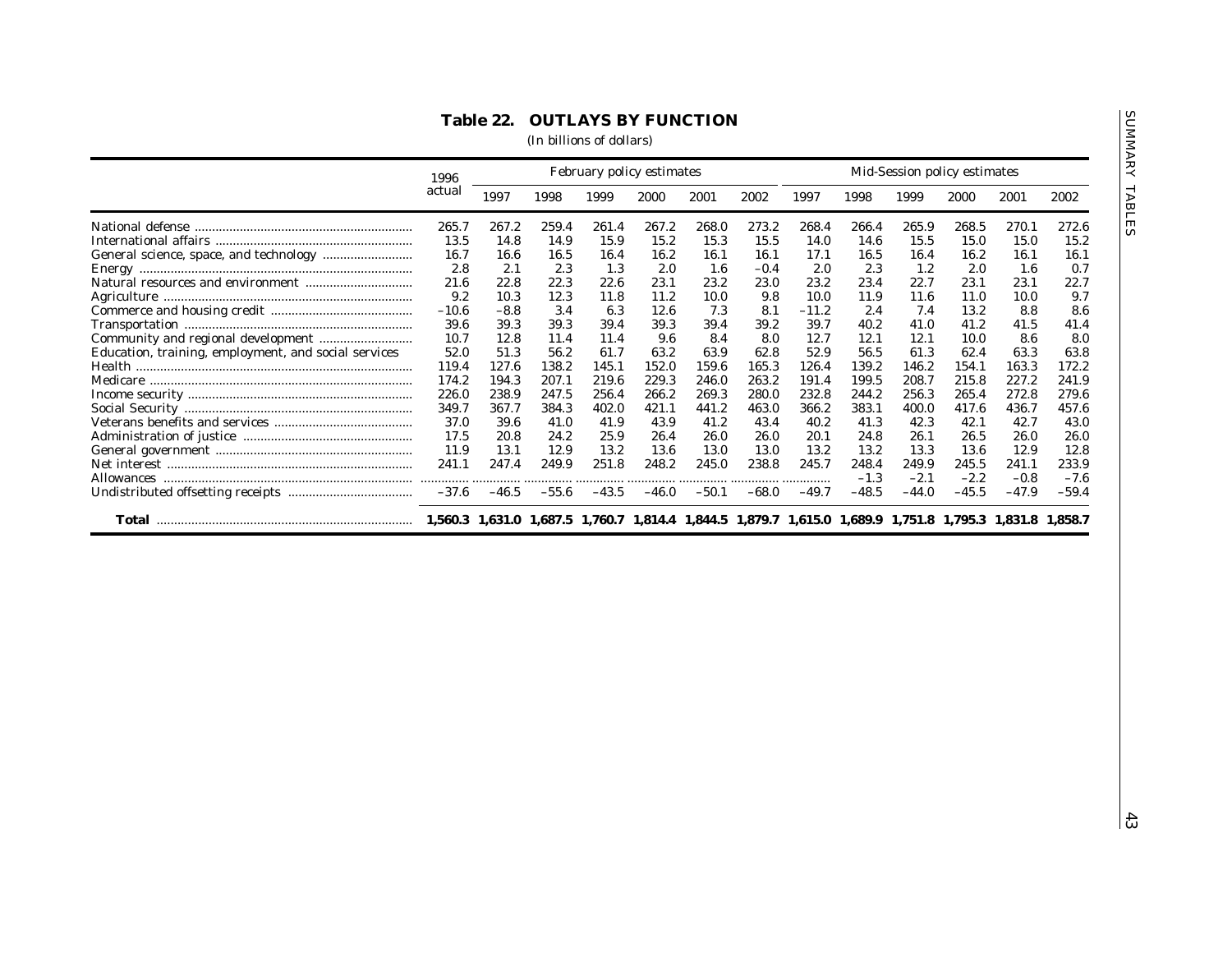| Agency                                                               | 1996   | February policy estimates |            |       |            |            |       | Mid-Session policy estimates |        |        |        |        |        |
|----------------------------------------------------------------------|--------|---------------------------|------------|-------|------------|------------|-------|------------------------------|--------|--------|--------|--------|--------|
|                                                                      | Actual | 1997                      | 1998       | 1999  | 2000       | 2001       | 2002  | 1997                         | 1998   | 1999   | 2000   | 2001   | 2002   |
| Cabinet agencies:                                                    |        |                           |            |       |            |            |       |                              |        |        |        |        |        |
|                                                                      | 15.3   | 15.3                      | 15.1       | 15.2  | 15.4       | 15.5       | 15.8  | 15.6                         | 15.1   | 15.2   | 15.4   | 15.5   | 15.8   |
|                                                                      | 3.7    | 3.8                       | 4.2        | 4.9   | 6.1        | 4.0        | 4.0   | 3.8                          | 4.2    | 4.9    | 6.1    | 4.0    | 4.0    |
|                                                                      | 253.6  | 250.9                     | 251.6      | 257.2 | 263.5      | 270.3      | 278.4 | 253.7                        | 254.6  | 258.8  | 263.4  | 270.1  | 278.3  |
|                                                                      | 21.4   | 26.2                      | 29.1       | 29.8  | 30.5       | 31.1       | 31.5  | 26.3                         | 29.4   | 30.1   | 30.8   | 31.5   | 31.9   |
|                                                                      | 16.4   | 16.5                      | 19.2       | 17.6  | 16.7       | 16.3       | 15.8  | 16.4                         | 19.2   | 17.6   | 16.7   | 16.3   | 15.8   |
|                                                                      | 33.2   | 34.1                      | 36.3       | 36.6  | 36.8       | 37.1       | 37.4  | 34.4                         | 36.3   | 36.6   | 36.8   | 37.1   | 37.4   |
|                                                                      | 21.7   | 19.3                      | 24.8       | 28.4  | 30.3       | 31.7       | 33.0  | 16.1                         | 25.5   | 28.2   | 29.4   | 30.9   | 32.3   |
|                                                                      | 7.1    | 6.9                       | 7.4        | 7.4   | 7.6        | 7.5        | 7.5   | 7.3                          | 8.1    | 7.5    | 7.6    | 7.5    | 7.5    |
|                                                                      | 14.6   | 16.3                      | 17.1       | 17.8  | 16.8       | 17.0       | 17.5  | 16.3                         | 17.1   | 17.8   | 16.8   | 17.0   | 17.5   |
|                                                                      | 9.4    | 10.2                      | 10.8       | 10.6  | 10.6       | 10.7       | 10.9  | 10.2                         | 10.8   | 10.6   | 10.6   | 10.7   | 10.9   |
|                                                                      | 4.7    | 4.8                       | 5.1        | 5.8   | 4.9        | 5.0        | 5.0   | 4.8                          | 4.9    | 5.7    | 4.8    | 4.8    | 4.9    |
|                                                                      | 12.7   | 12.8                      | 12.5       | 13.7  | 13.9       | 14.1       | 14.3  | 13.5                         | 12.6   | 13.8   | 14.0   | 14.2   | 14.5   |
|                                                                      | 10.4   | 10.6                      | 11.8       | 11.8  | 11.4       | 11.6       | 11.8  | 10.6                         | 12.0   | 11.9   | 11.6   | 11.7   | 12.0   |
|                                                                      | 17.8   | 18.9                      | 18.7       | 18.7  | 18.7       | 18.7       | 18.7  | 18.3                         | 18.7   | 18.9   | 18.5   | 18.4   | 18.4   |
| Major agencies:<br>Corps of Engineers, military retirement and other |        |                           |            |       |            |            |       |                              |        |        |        |        |        |
|                                                                      | 3.4    | 3.5                       |            |       |            |            | 3.4   | 4.2                          | 3.5    |        | 3.5    |        | 3.4    |
|                                                                      |        |                           | 3.8<br>7.6 | 3.4   | 3.4<br>7.1 | 3.4<br>7.2 |       | 6.8                          |        | 3.5    |        | 3.4    | 7.3    |
|                                                                      | 6.5    | 6.8                       |            | 7.7   |            |            | 7.3   |                              | 7.6    | 7.7    | 7.1    | 7.2    |        |
|                                                                      | 0.2    | 0.2                       | 0.2        | 0.2   | 0.2        | 0.2        | 0.2   | 0.2                          | 0.2    | 0.2    | 0.2    | 0.2    | 0.2    |
|                                                                      | 10.8   | 10.8                      | 15.6       | 11.9  | 11.8       | 11.4       | 11.3  | 10.8                         | 15.6   | 11.9   | 11.8   | 11.4   | 11.3   |
|                                                                      | 0.2    | 0.6                       | 0.2        | 0.1   | 0.1        | 0.1        | 0.1   | 0.6                          | 0.4    | 0.1    | 0.1    | 0.1    | 0.1    |
|                                                                      | 2.8    | 3.0                       | 3.4        | 3.5   | 3.6        | 3.7        | 3.8   | 3.0                          | 3.4    | 3.5    | 3.6    | 3.7    | 3.8    |
|                                                                      | 2.2    | 2.2                       | 2.4        | 2.4   | 2.5        | 2.5        | 2.5   | 2.2                          | 2.4    | 2.4    | 2.5    | 2.5    | 2.5    |
| National Aeronautics and Space Administration                        | 13.9   | 13.7                      | 13.5       | 13.4  | 13.2       | 13.2       | 13.2  | 13.7                         | 13.5   | 13.4   | 13.2   | 13.2   | 13.2   |
|                                                                      | 0.2    | 0.2                       | 0.2        | 0.2   | 0.2        | 0.2        | 0.2   | 0.2                          | 0.2    | 0.2    | 0.2    | 0.2    | 0.2    |
|                                                                      | 0.8    | 0.9                       | 0.7        | 0.7   | 0.7        | 0.7        | 0.7   | 0.9                          | 0.7    | 0.7    | 0.7    | 0.7    | 0.7    |
|                                                                      | 5.0    | 5.6                       | 5.6        | 5.5   | 5.5        | 5.5        | 5.5   | 5.6                          | 5.6    | 5.5    | 5.5    | 5.5    | 5.5    |
|                                                                      | 14.0   | 11.7                      | 13.6       | 10.8  | 10.9       | 10.7       | 10.7  | 15.0                         | 11.2   | 10.8   | 10.9   | 10.7   | 10.7   |
|                                                                      |        |                           |            |       |            |            |       |                              | $-1.2$ | $-2.8$ | $-3.8$ | $-6.1$ | $-8.4$ |
|                                                                      | 501.9  | 505.8                     | 530.5      | 535.4 | 542.5      | 549.4      | 560.6 | 510.7                        | 531.5  | 534.7  | 538.1  | 542.7  | 551.7  |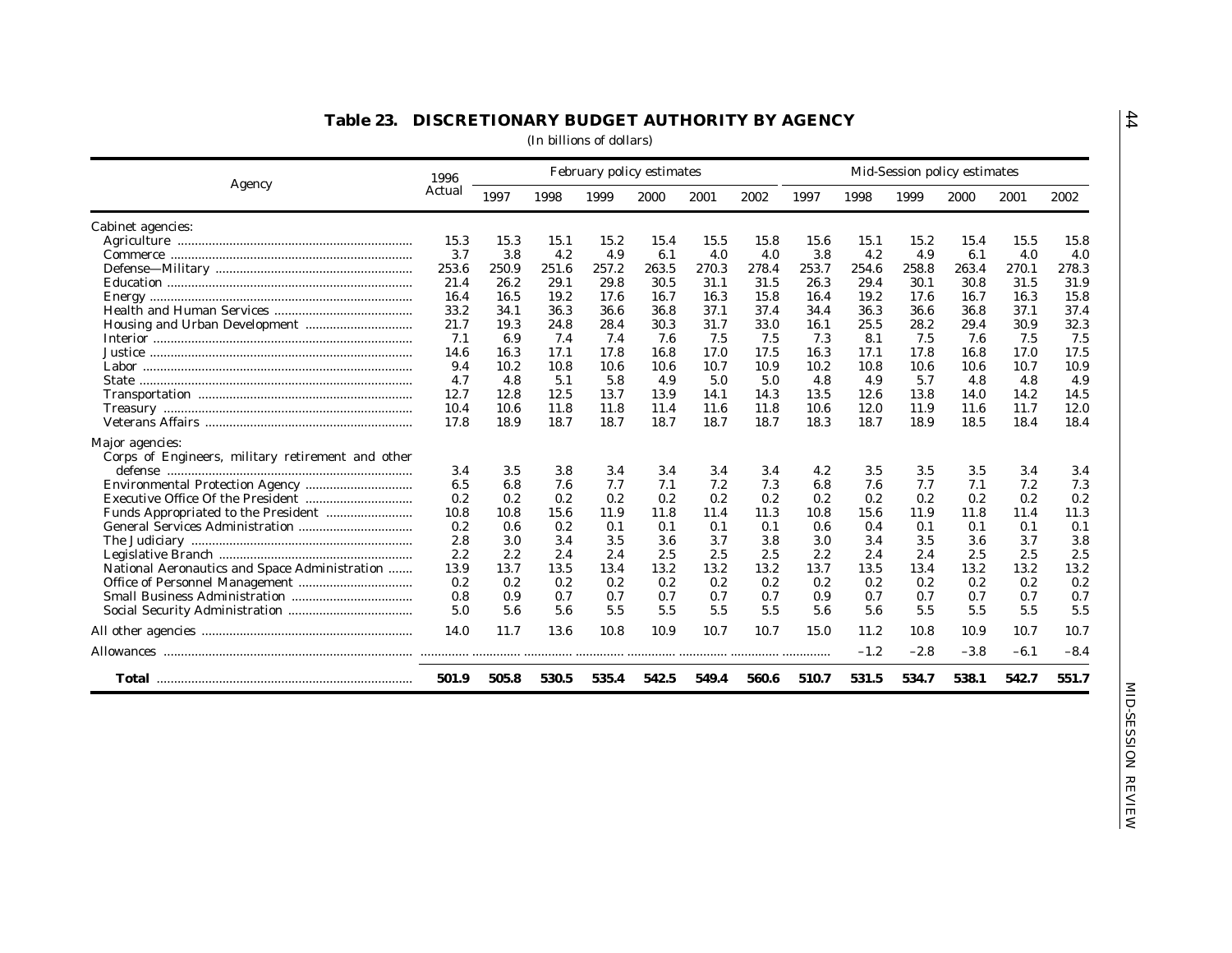| Education, training, employment, and social services | 1996<br>actual<br>265.0<br>18.1<br>16.7<br>4.9<br>20.7<br>4.2<br>3.7<br>13.6 | 1997<br>263.1<br>18.1<br>16.6<br>4.3<br>21.1 | 1998<br>266.0<br>23.0<br>16.4 | 1999<br>269.8<br>20.1 | 2000<br>275.5<br>19.1 | 2001<br>282.0 | 2002<br>289.8 | 1997  | 1998   | 1999   | 2000   | 2001   | 2002   |
|------------------------------------------------------|------------------------------------------------------------------------------|----------------------------------------------|-------------------------------|-----------------------|-----------------------|---------------|---------------|-------|--------|--------|--------|--------|--------|
|                                                      |                                                                              |                                              |                               |                       |                       |               |               |       |        |        |        |        |        |
|                                                      |                                                                              |                                              |                               |                       |                       |               |               | 265.8 | 269.0  | 271.5  | 275.4  | 281.8  | 289.6  |
|                                                      |                                                                              |                                              |                               |                       |                       | 18.8          | 18.8          | 18.1  | 22.8   | 19.9   | 19.0   | 18.7   | 18.6   |
|                                                      |                                                                              |                                              |                               | 16.4                  | 16.2                  | 16.2          | 16.2          | 16.6  | 16.4   | 16.4   | 16.2   | 16.2   | 16.2   |
|                                                      |                                                                              |                                              | 4.7                           | 4.9                   | 4.6                   | 4.5           | 4.4           | 4.2   | 4.7    | 4.9    | 4.6    | 4.5    | 4.4    |
|                                                      |                                                                              |                                              | 22.4                          | 22.4                  | 21.8                  | 21.7          | 21.8          | 22.3  | 22.8   | 22.5   | 22.0   | 21.8   | 21.8   |
|                                                      |                                                                              | 4.1                                          | 4.1                           | 4.0                   | 3.9                   | 3.9           | 3.9           | 4.2   | 4.1    | 4.0    | 3.9    | 3.9    | 3.9    |
|                                                      |                                                                              | 2.4                                          | 3.3                           | 3.8                   | 5.2                   | 3.2           | 3.2           | 2.4   | 3.3    | 3.8    | 5.2    | 3.2    | 3.2    |
|                                                      |                                                                              | 13.8                                         | 13.5                          | 14.6                  | 14.7                  | 15.0          | 15.2          | 14.5  | 13.6   | 14.7   | 14.8   | 15.1   | 15.4   |
|                                                      | 11.6                                                                         | 9.3                                          | 10.9                          | 8.3                   | 7.7                   | 7.8           | 7.9           | 13.1  | 8.8    | 8.3    | 7.7    | 7.8    | 7.9    |
|                                                      | 36.1                                                                         | 42.4                                         | 46.4                          | 47.4                  | 48.5                  | 49.5          | 50.3          | 42.5  | 46.7   | 47.7   | 48.8   | 49.8   | 50.8   |
|                                                      | 23.3                                                                         | 25.0                                         | 25.1                          | 25.1                  | 25.1                  |               | 25.2          | 25.1  | 25.1   | 25.1   | 25.1   | 25.2   |        |
|                                                      |                                                                              |                                              |                               |                       |                       | 25.2          |               |       |        |        |        |        | 25.2   |
|                                                      | 2.9                                                                          | 2.6                                          | 2.8                           | 2.8                   | 2.7                   | 2.7           | 2.7           | 2.6   | 2.8    | 2.8    | 2.7    | 2.7    | 2.7    |
|                                                      | 27.8                                                                         | 26.0                                         | 32.6                          | 36.1                  | 38.9                  | 40.4          | 41.8          | 22.8  | 33.1   | 36.0   | 38.0   | 39.6   | 41.1   |
|                                                      | 3.1                                                                          | 3.5                                          | 3.3                           | 3.3                   | 3.2                   | 3.2           | 3.3           | 3.5   | 3.3    | 3.3    | 3.2    | 3.2    | 3.3    |
|                                                      | 17.8                                                                         | 18.9                                         | 18.8                          | 18.7                  | 18.7                  | 18.7          | 18.7          | 18.4  | 18.8   | 18.9   | 18.5   | 18.5   | 18.4   |
|                                                      | 20.7                                                                         | 22.8                                         | 24.4                          | 25.2                  | 24.4                  | 24.8          | 25.5          | 22.8  | 24.4   | 25.2   | 24.4   | 24.8   | 25.5   |
|                                                      | 11.5                                                                         | 11.8                                         | 12.8                          | 12.5                  | 12.1                  | 11.8          | 11.8          | 11.9  | 13.1   | 12.7   | 12.2   | 11.9   | 12.0   |
|                                                      | .                                                                            |                                              | .                             |                       |                       |               |               | .     | $-1.2$ | $-2.8$ | $-3.8$ | $-6.1$ | $-8.4$ |
|                                                      | 501.9                                                                        | 505.8                                        | 530.5                         | 535.4                 | 542.5                 | 549.4         | 560.6         | 510.7 | 531.5  | 534.7  | 538.1  | 542.7  | 551.7  |
|                                                      |                                                                              |                                              |                               |                       |                       |               |               |       |        |        |        |        |        |